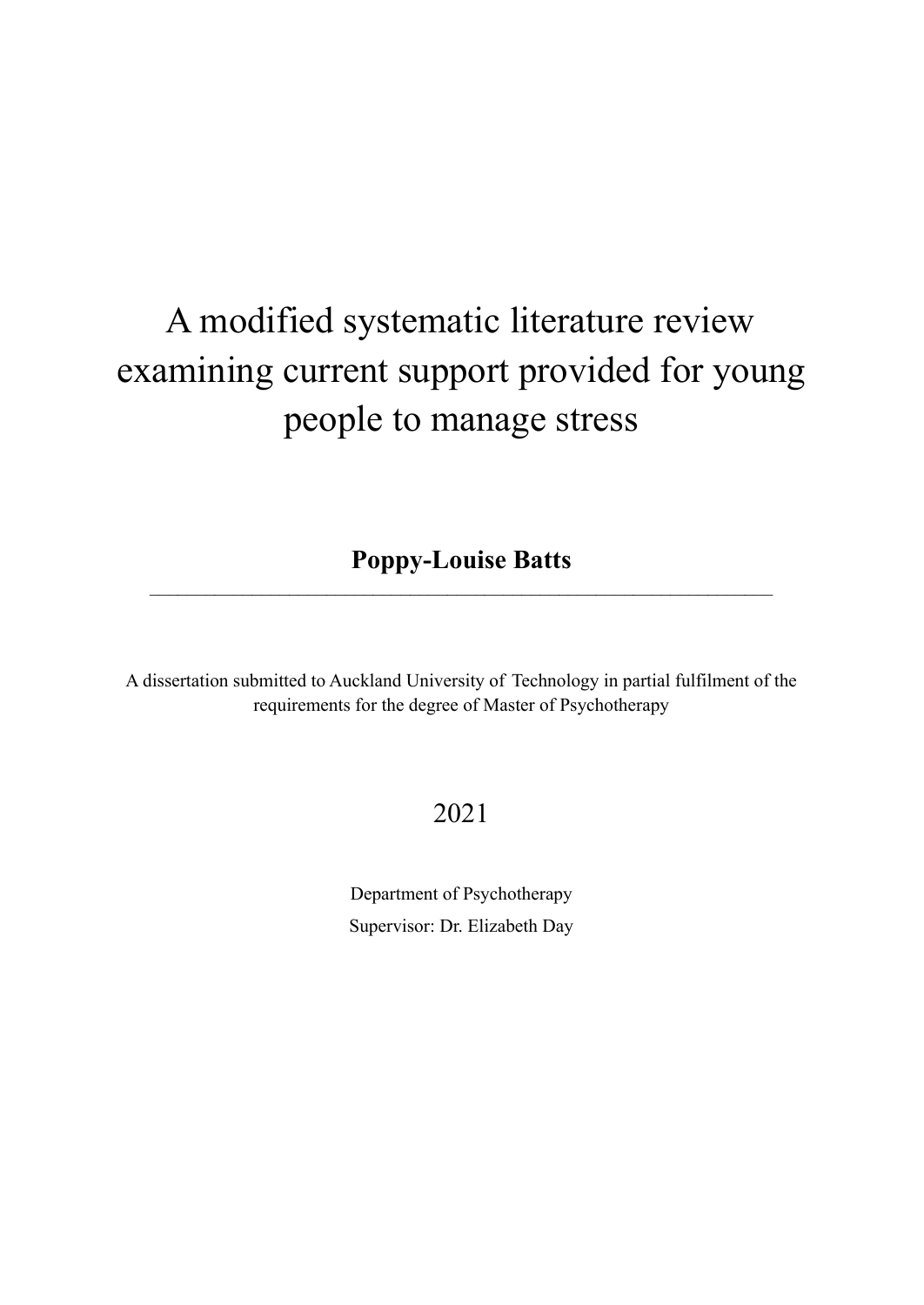# **Table of Contents**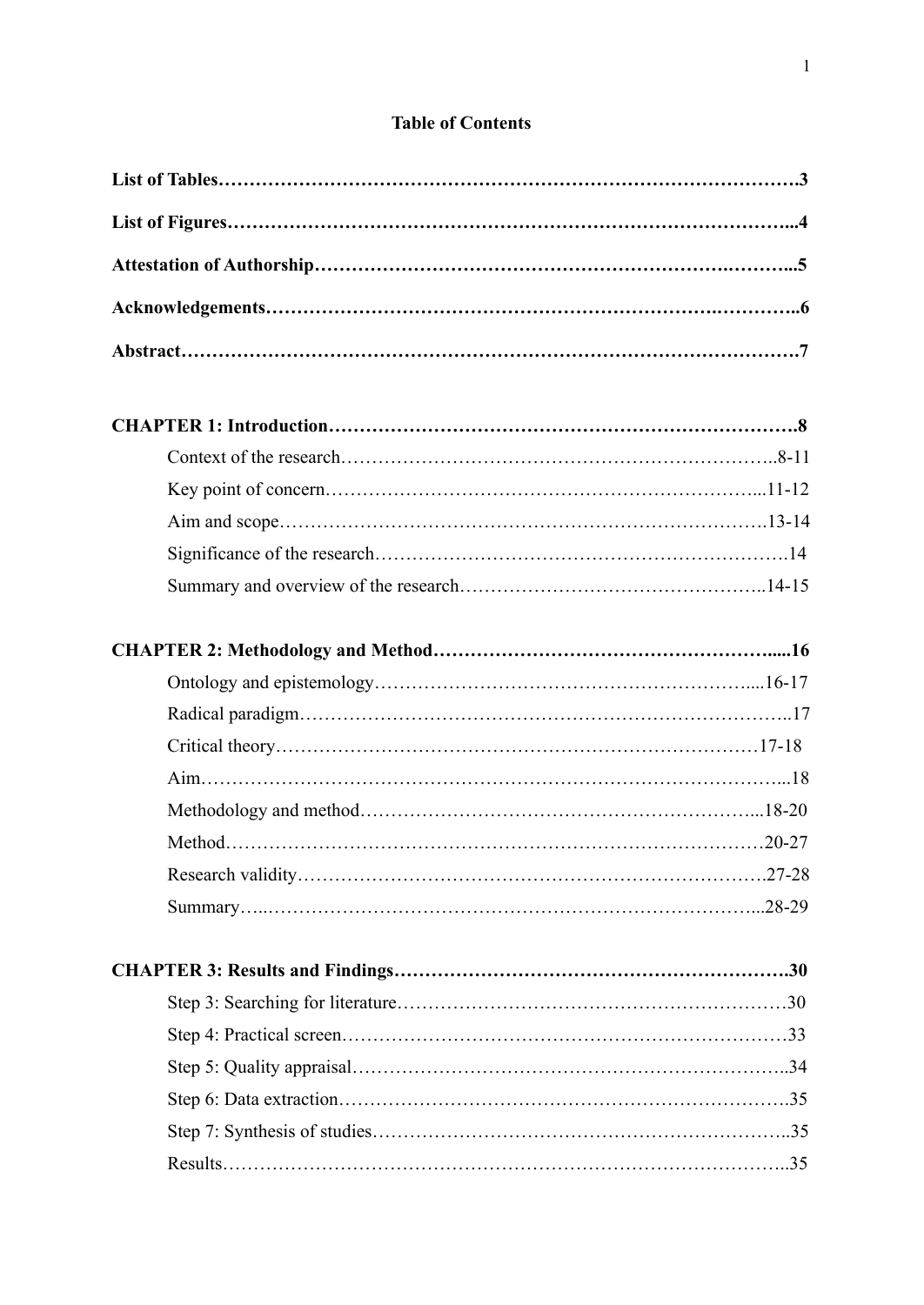| Items assessing the feasibility of using the programme in schools40-42 |  |
|------------------------------------------------------------------------|--|
| Items assessing the effects of the programme on young people42-48      |  |
|                                                                        |  |
|                                                                        |  |
|                                                                        |  |
| ACT-based programmes: "Strong Minds" and "ACT as a preventative        |  |
|                                                                        |  |
|                                                                        |  |
|                                                                        |  |
| CBT-based programme: "Increasing Resilience to Cyberbullying"57-58     |  |
|                                                                        |  |
| CBT-based programme: "Teen Mental Health First Aid"58-59               |  |
| AT-based programmes: "Onwards Adventure" and "Project K"59             |  |
|                                                                        |  |
|                                                                        |  |
|                                                                        |  |
|                                                                        |  |
|                                                                        |  |
|                                                                        |  |
|                                                                        |  |
|                                                                        |  |
|                                                                        |  |
|                                                                        |  |
|                                                                        |  |
|                                                                        |  |
|                                                                        |  |
|                                                                        |  |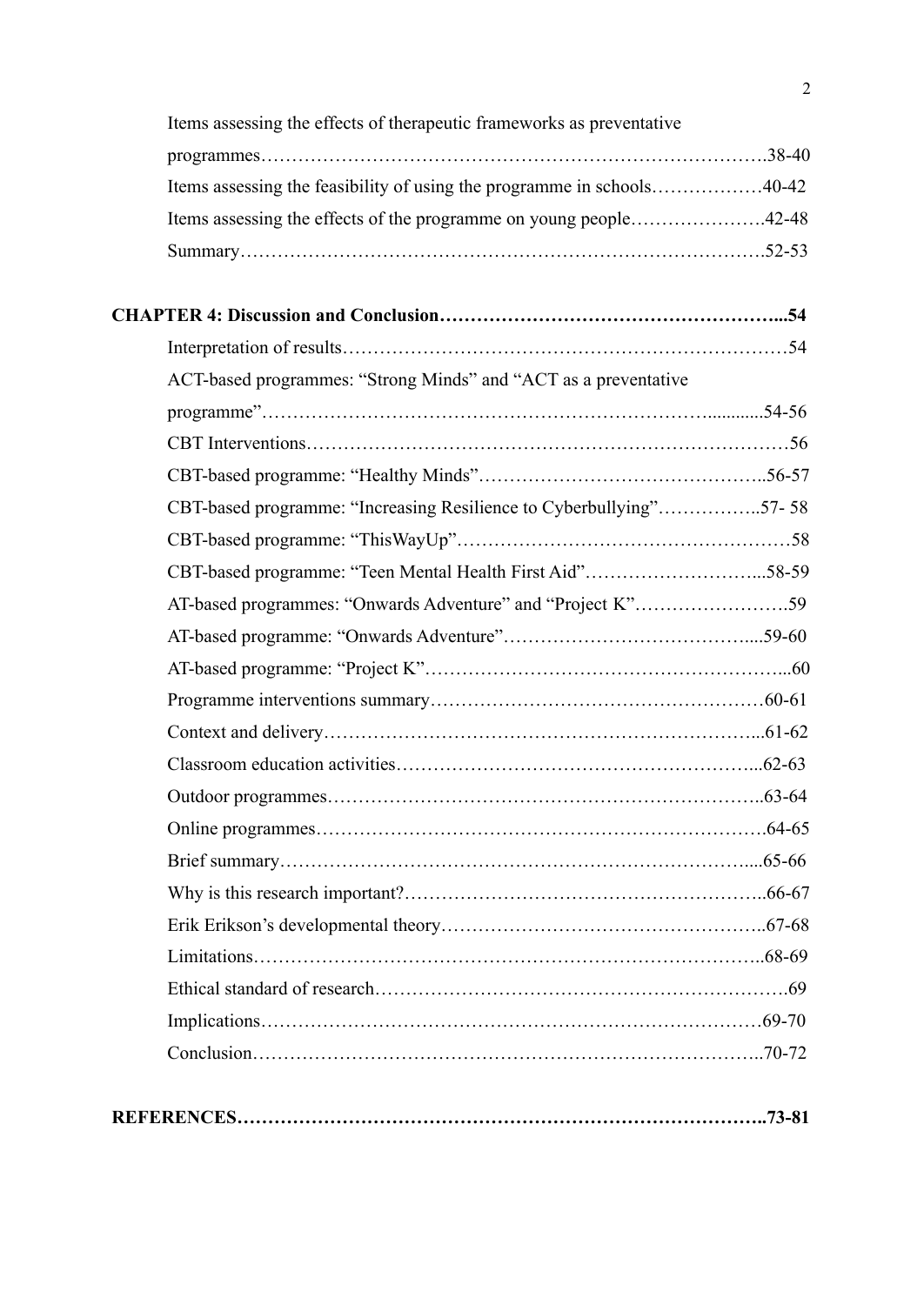# **List of Tables**

| <i>Table 2.</i> Outline of the reasons for choosing these three databases23-24            |  |
|-------------------------------------------------------------------------------------------|--|
| Table 3. The limitations placed in each database search engine to match the inclusion and |  |
|                                                                                           |  |
|                                                                                           |  |
|                                                                                           |  |
|                                                                                           |  |
|                                                                                           |  |
| Table 9. Demonstration of the final items after step 5 'quality appraisal'34              |  |
| Table 10. Items assessing the effects of therapeutic frameworks as preventative           |  |
| Table 11. Items assessing the feasibility of using the programme in schools50             |  |
| Table 12. Items assessing the effects the programme has on young people51-52              |  |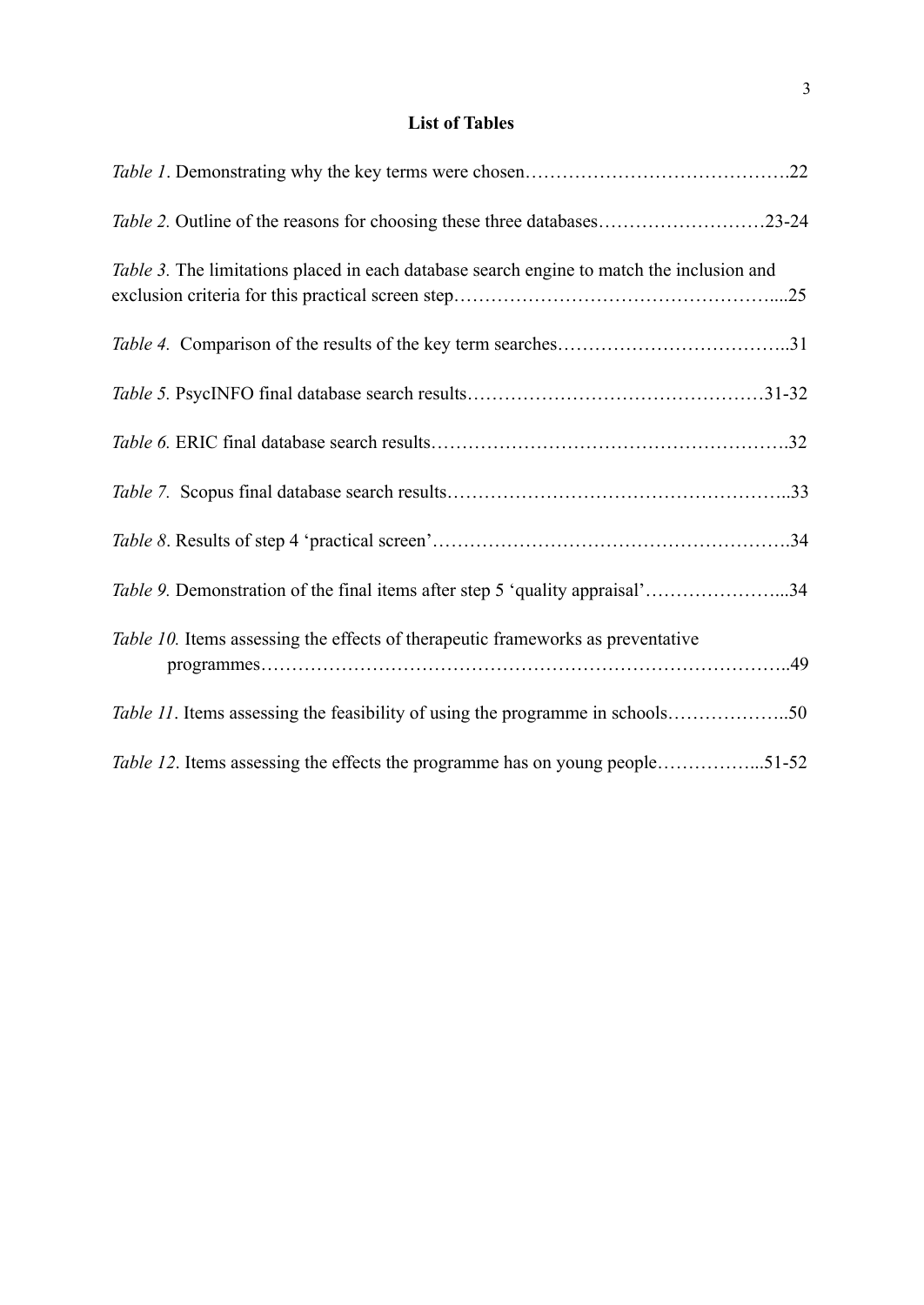# **List of Figures**

| <i>Figure 1.</i> Map showing main themes, results, findings and future recommendations |  |
|----------------------------------------------------------------------------------------|--|
|                                                                                        |  |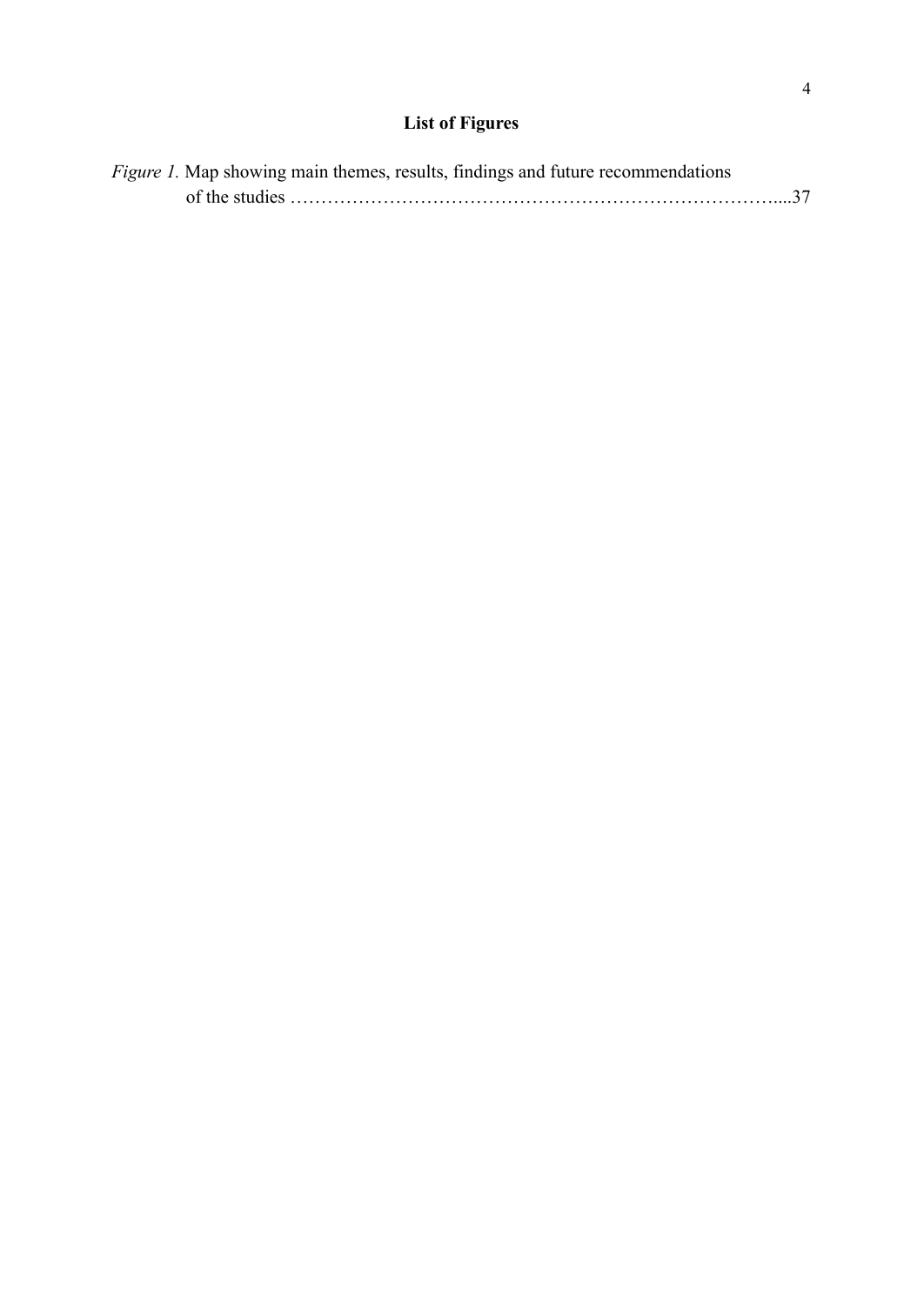### **Attestation of Authorship**

I hereby declare that this submission is my own work and that, to the best of my knowledge and belief, it contains no material previously published or written by another person (except where explicitly defined in the acknowledgements), nor material which, to a substantial extent, has been submitted for the award of any other degree or diploma of a university or other institution of higher learning.

# **Poppy-Louise Batts**

Date 11.04.2021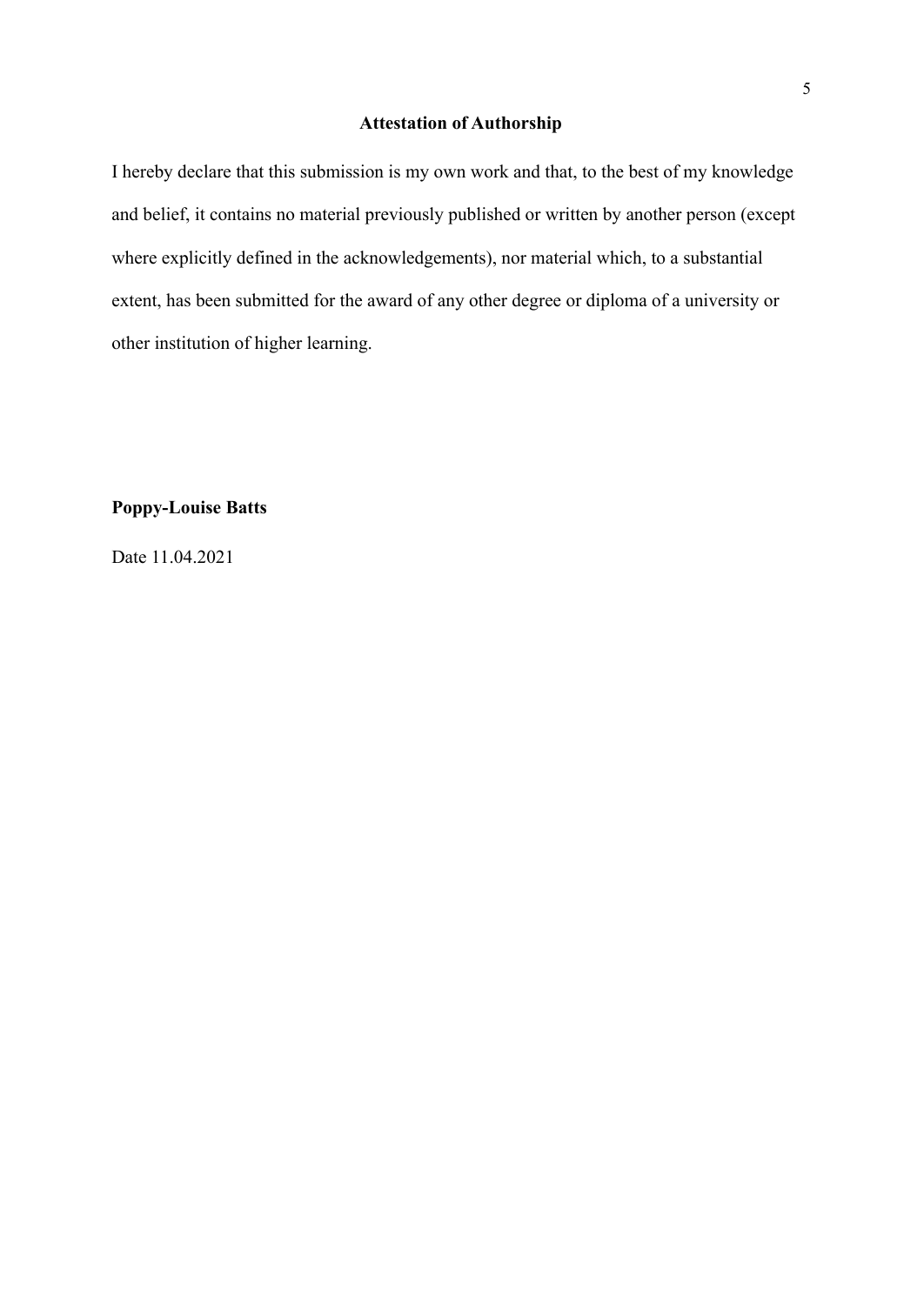#### **Acknowledgements**

Thank you to all the people who have supported me through my dissertation process. To my academic supervisor, Dr. Elizabeth Day, thank you for your continued support, encouragement, and keeping me on track throughout this journey. I appreciate all your feedback, support, and help through the process. Thanks to the staff at AUT for supporting my development as a therapist on the Masters of Psychotherapy programme. To my family, friends, and colleagues—thank you all for your encouragement which has supported me through this dissertation. Thanks especially to Marshall Officer and Jay Morris for keeping me going through difficult and challenging times whilst writing this dissertation. Lastly, thank you to Shoba Nayar for your editorial services.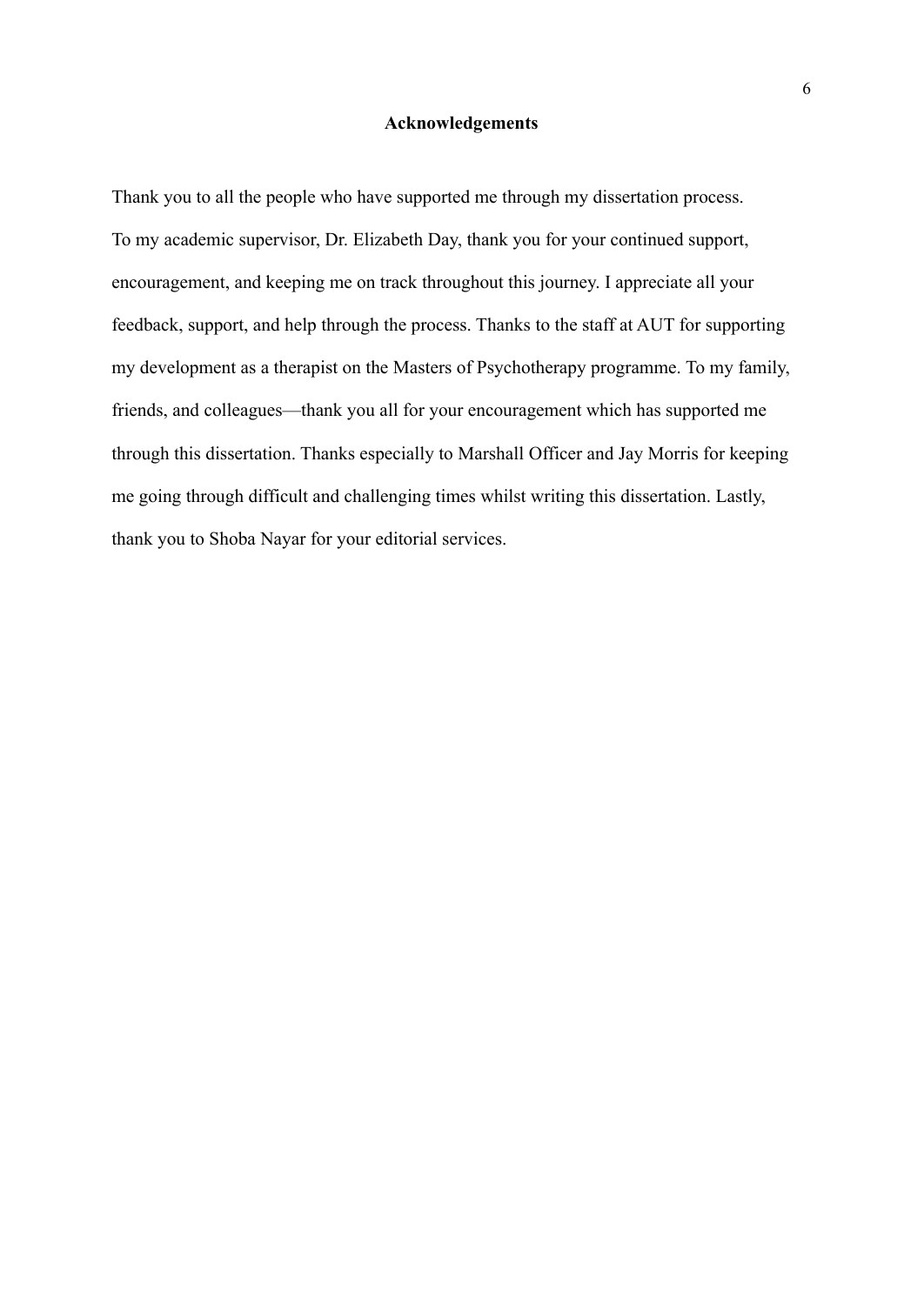#### **Abstract**

Adolescence is an important stage of human development with potential for the positive growth of social and emotional health. According to Waters et al., (2012), adolescence is a stage of intensive personal, social, and emotional development, in which essential physical, social, and emotional health changes take place. The ages of 10-24 years are recognised as a fundamental period for emotional health which strengthens long lasting well-being (Patton et al., 2016). Yet, rates of mental illness in young people are rising, requiring interventions that promote stress management and the capacity to live well (Schwartz et al., 2012). As individuals are being increasingly exposed to rapid change in ways of living, support for positive health development is becoming more important than ever before (Waters et al., 2012). Using a modified systematic literature review, this dissertation aimed to answer the research question, "What educational support is currently provided to increase young people's capacity to manage stress?" The review found several effective programmes that meet the standards of inclusion for the study and which can be adapted to classroom, outdoor, and online contexts. However, more research is required to confirm efficacy of the interventions used in programmes which are already producing promising results.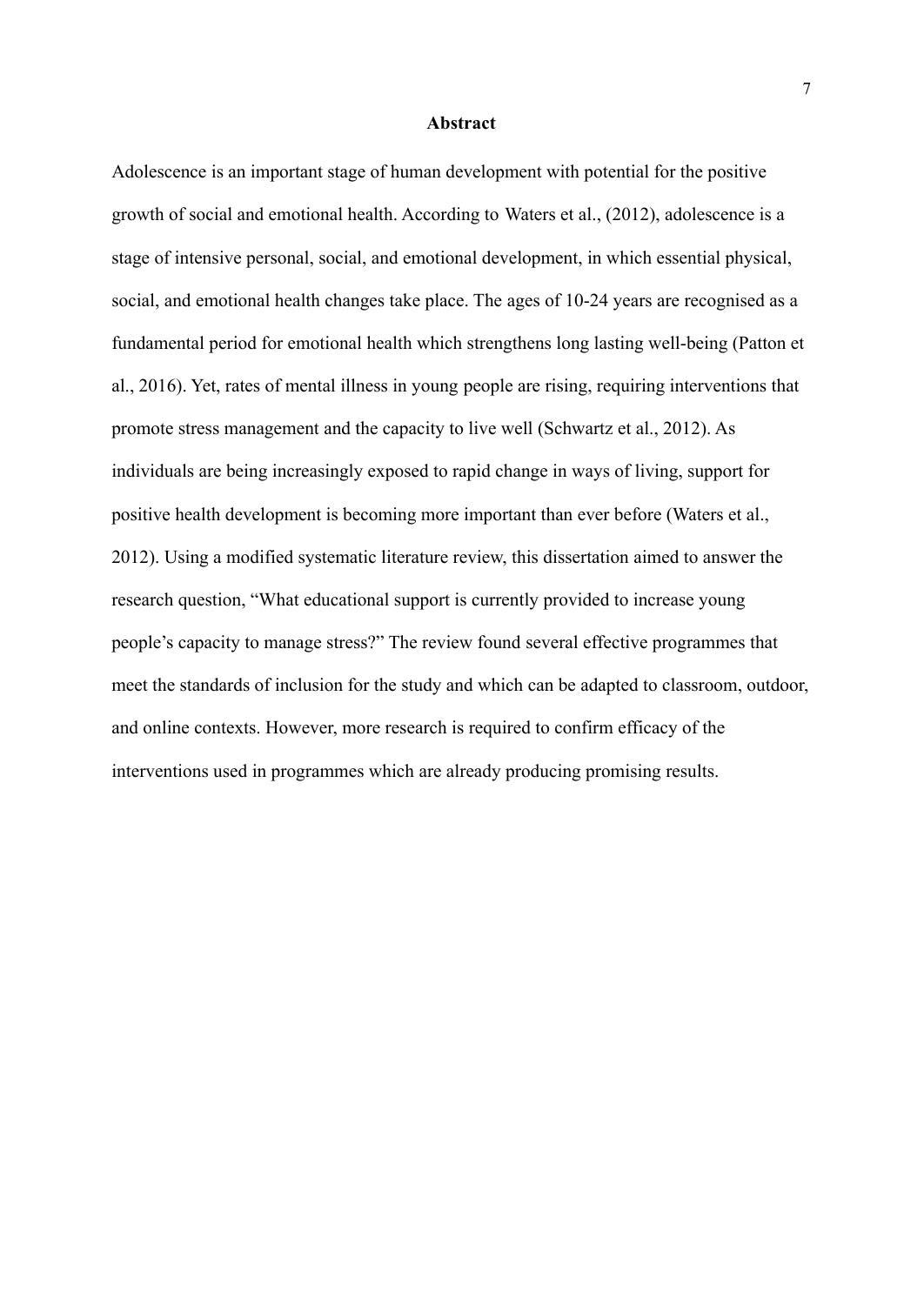#### **Chapter 1: Introduction**

#### **Context of the Research**

For this dissertation, I have decided to explore an area I have felt passionate about for a number of years: young people's capacity to manage and respond to stress. My interest in this area began in 1992 growing up in a middle-class, Christian, Pākehā family in Aotearoa New Zealand. During childhood and adolescence, I experienced stress under high expectations in various aspects of my life. There was little support in place. The education curriculum did not provide stress management skills, nor was information provided that could direct young people to resources or support outside the education environment. To manage times of stress, I engaged in "peer orientation"—a reliance on peers for support, development, and influence (Neufeld & Mate, 2005). According to Neufeld and Mate (2005), due to multiple factors, peer-orientation reliance is increasing. Engagement in peer-orientation causes young people to close down emotionally in order to protect themselves; hence, they become unable to perceive the possibilities and potential of life (Neufeld & Mate, 2005). I would have hoped to have been taught skills to manage stress, or have been provided resources to turn to during times of stress. My own history, experiences, and continual journey of developing a capacity to manage stress marks the beginning of my interest in this research.

During my clinical psychotherapeutic training and current therapeutic client work, I frequently find myself coming into contact with individuals who are adversely challenged by the impacts of stress in their lives. An absence of skills, techniques, and resources appear to be a consistent pattern found across these individuals. Noticing these connections through my therapeutic client work has developed my curiosity in how the stress response becomes experienced as disabling for some, yet manageable for others.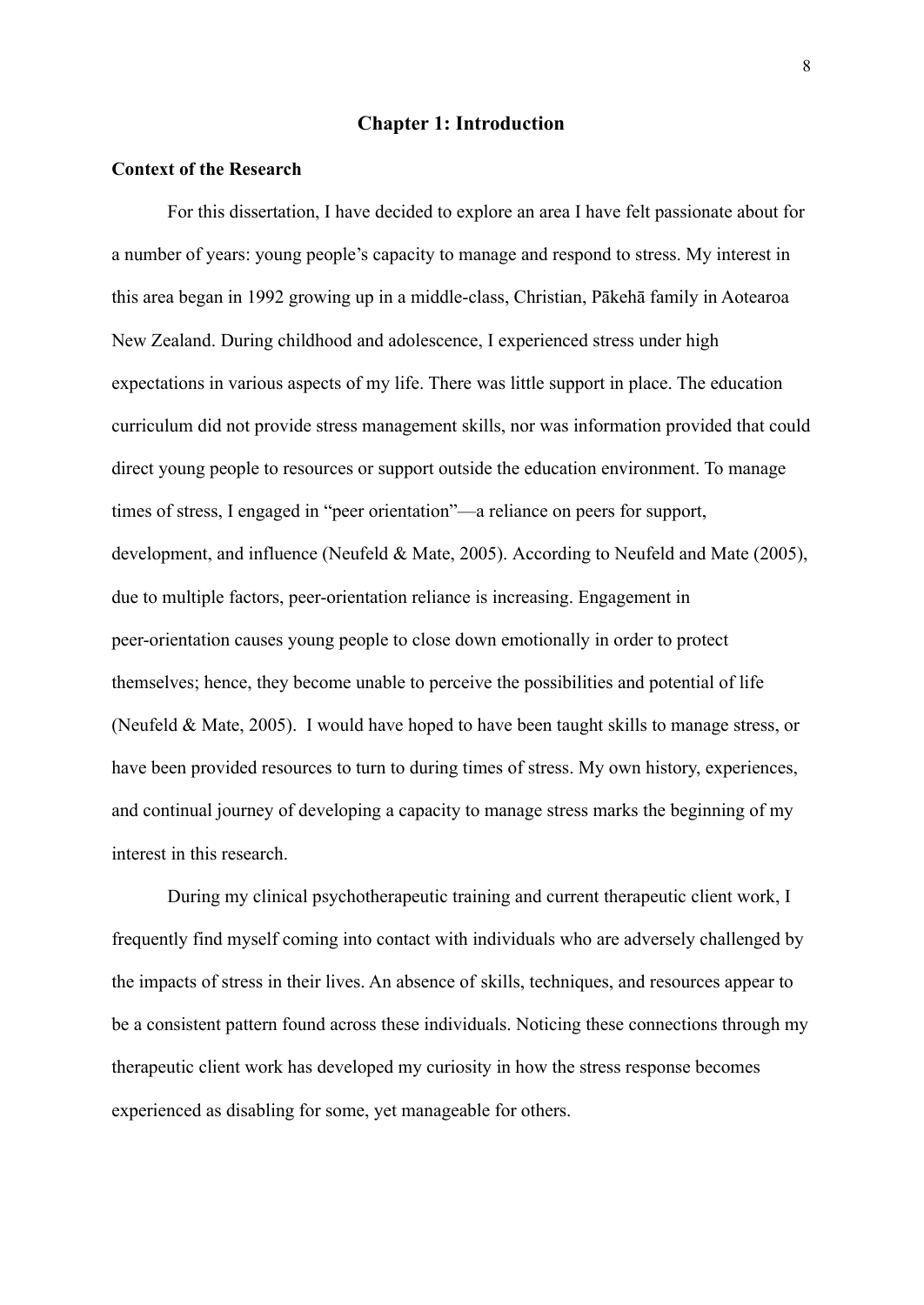As I began this research in 2020, a worldwide pandemic, COVID-19, was taking place. Russell and Akoorie (2020) identified the mental health of many New Zealanders are in an unpredictable state, at this time, as social repercussions of New Zealand's lockdowns take hold. The authors further stated that "Internationally previous economic downturns and crises have been linked to growing mental health problems and spikes in suicide rates" (Russell & Akoorie, 2020, para. 6). New Zealand's health service for young people—Youthline—has disclosed that under 25 year olds are struggling with negative impacts of COVID-19 in their lives (Russell & Akoorie, 2020). Young people, along with the rest of the community, are finding themselves in a position without control of external events, experiences, and changes. Their situation highlights the importance of having skills to manage one's stress response to uncontrollable experiences. According to the Greek and Stoic philosopher Epictetus, "It is our attitude toward events, not events themselves which we can control" (cited in Amato & Monge, 1990, p. 36).

In 1936, Hans Selye coined the term 'stress', describing stress as the body's response to change, wherein stress is "anything that puts wear and tear on the body" (Scheid & Brown, 2010, p. 107). Today, stress generally refers to the physical and psychological changes that impact homeostasis (Cullinan et al., 1995). In this literature review, I refer to the definition of stress as a response to a perceived threat, which includes the withholding of an essential need, resulting in the destabilisation of the body's homeostasis (Mate, 2019). Mate (2019) identified a stressor as a threat, real or perceived, that tends to disturb an individual's homeostasis.

Recent statistics demonstrate a need to explore the current ways mental health and well-being is addressed in New Zealand. In New Zealand, deaths by suicide have reached the highest level since records began 12 years ago; and, in 2019, New Zealand suicide rates have increased at 1.9%, rising from 13.67 to 13.9 per 100,000 people (Henry, 2019). Since 2018,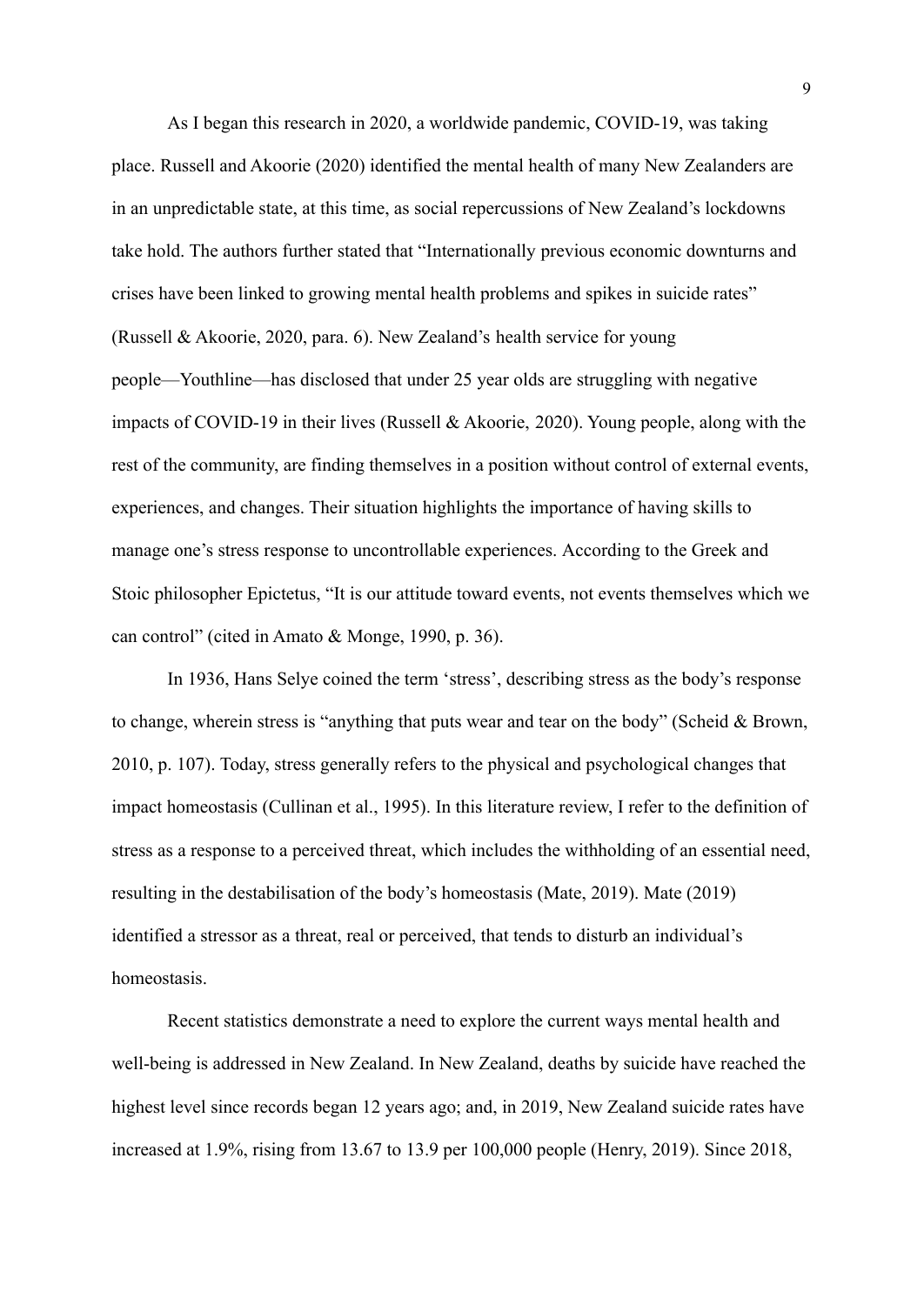annual figures show the highest increase in death by suicide amongst young people (Henry, 2019). Among young people between the ages of 15 and 19 years, there has been a 37% increase from 16.88 to 23.14 per 100,000; and among those aged 20-24 years, a 27% increase from 21.21 to 26.87 per 100,000 (Henry, 2019). The suicide rate for young people, currently at its peak, suggests a need for urgent attention and interventions (Toole et al., 2019). New Zealand's Prime Minister, Jacinda Ardern, considers these rates too high and has set reducing them as one of the nation's biggest long-term goals (Henry, 2019).

Through the development of psychotherapeutic practice, there have been many theories suggesting early relationships, specifically the parent-child relationship, are the source for enabling an individual to develop healthy responses to stress. Some examples include theories of Donald Winnicott (1960) and John Bowlby (1969), who indicated family experiences during infancy and childhood shape an individual's ability to relate to others and to situations in their adult lives.

Lieberman and Van Horn (2008) also suggested that it is the individual's relationship with their caregivers, rather than their educators, which plays a critical role in mediating their response to stress. However, Lieberman and Van Horn also indicated that, for multiple and complex reasons, a caregiver may be unable to fulfil the role of a stress response mediator. If a caregiver is unable to be an individual's stress response mediator, where can individuals learn to respond to stress? Booth and Samdal (1997) have suggested that health promotion programmes can reach nearly all individuals across socio-economic groups within educational environments. Therefore, places of learning can become a means to approach young people who may require further assistance in equipping themselves with skills to build resilience in response to stress.

The World Health Organization (2020) has defined a 'young person' as anyone aged 10-24 years. Siegel (2013) characterised the years between 12 and 24 as the most crucial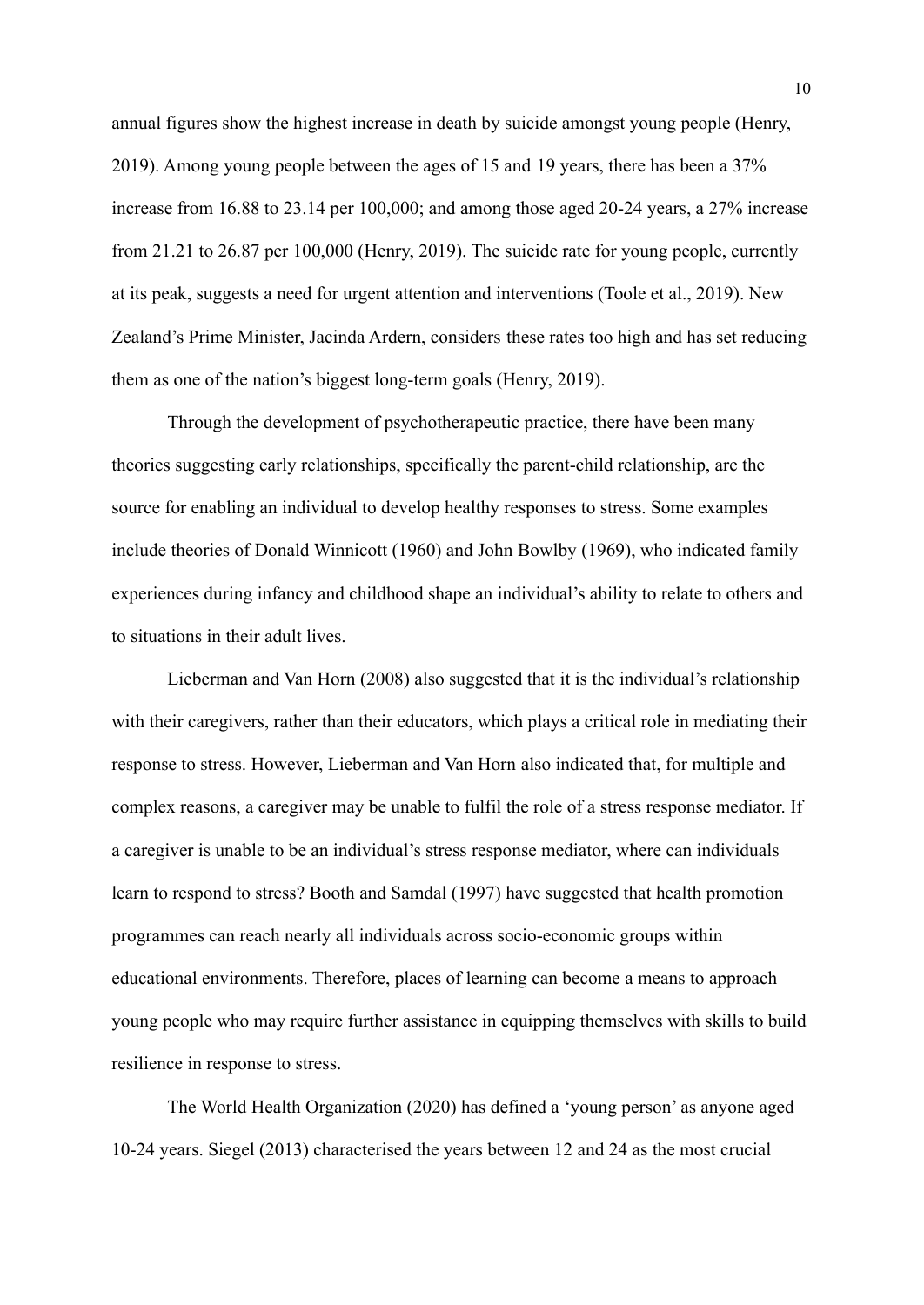stage to discover purpose, activate courage, and explore creativity. According to current prevention strategies (Ministry of Health, 2019), it is young people who experience many life transitions, requiring skills to adapt to these changes. During these years, individuals learn key skills, such as how to develop and maintain relationships with others, and how to manage safety whilst taking risks, thereby creating a way of living in a world with multiple complexities (Siegel, 2013). Based on these premises, a key action to promote well-being must occur in places of learning, with the aim to provide young people with the essential support to help them navigate these life changes (Ministry of Health, 2019).

#### **Key Point of Concern**

Within the field of social and emotional learning, there has been a considerable volume of theory, research, and practice addressing stress (Martin et al., 2017), with increasing interest from policymakers and educators (Dyson, Colby, & Barratt, 2016; Humphrey, 2013; Jones & Doolittle, 2017). International findings show increased long-term well-being and mental health outcomes can result from school-based interventions promoting education, techniques, and behaviours to cope with life stressors (Taylor et al., 2017).

Internationally, the Collaborative for Academic, Social and Emotional Learning (CASEL) is one of the most notable and largely applied skills frameworks for social and emotional education (Ross & Tolan, 2018). CASEL (2015) identified five key skills: self-awareness, social awareness, relationship skills, self-management, and decision making. Large-scale reviews demonstrating CASEL effectiveness show increased progress in academic performance and interpersonal behaviours, and reduced levels of distress and conduct problems (Durlack et al., 2011). A meta-analysis conducted by Taylor et al., (2017) revealed that enhanced well-being effects, resulting from models placed in schools, can persist through to adulthood and beyond.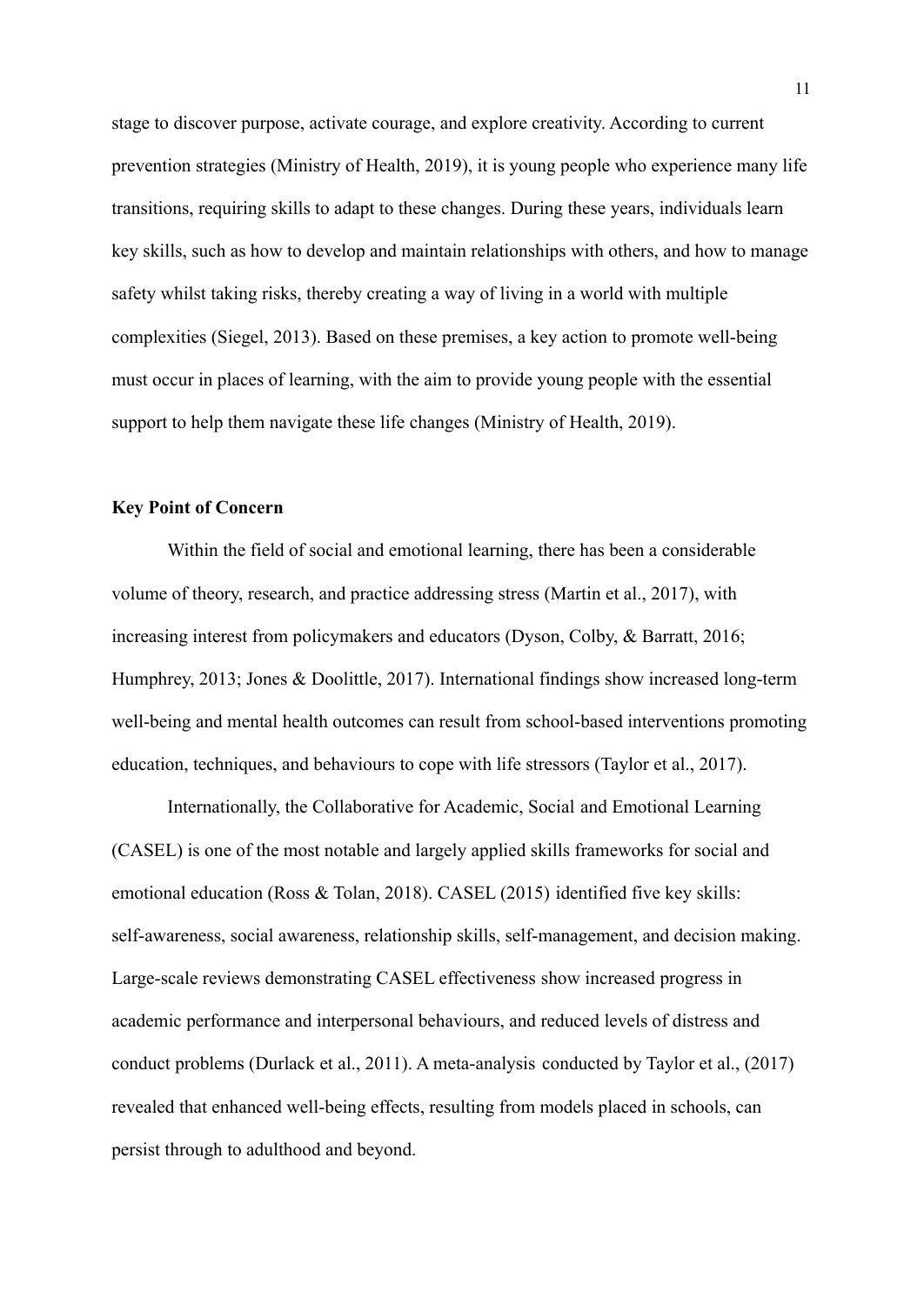In the current Secondary School New Zealand Education Curriculum (Ministry of Education, 2015), there are no models such as the CASEL (2015) identified as mandatory to enhance young people's skills in the areas of academic performance and social behaviour. Within the subjects of health and education, students are to learn about well-being and how to employ it (Ministry of Education, 2015). Key areas of learning include nutrition, physical safety, care and activity, sport studies, outdoor education, mental health and sexuality (Ministry of Education, 2015). The aim is to develop young people's knowledge of the components that influence health; as well as build resilience through learning how to manage change and loss, strengthening their own unique identity, and developing responsible decision-making (Ministry of Education, 2015).

The New Zealand curriculum provides a guide for teaching and learning for students (Ministry of Education, 2015). Although each school curriculum needs to be in line with curriculum documents, when determining curriculum detail, schools have significant flexibility to allow for a broad range of ideas, frameworks, and resources (Ministry of Education, 2015). Being aware of the flexibility for educators, Schonert-Reichl et al., (2017) urged, "To reach students, teach the teachers" (p. 6); identifying a need for teachers pre-service training to become more definite, and professional development to continue in-service in order to effectively deliver programmes and education within the subjects of health and well-being.

Current literature shows increased long-term well-being outcomes resulting from school-based programmes that address skills for young people to cope with life stressors; however, these are not included or mandatory in New Zealand's current education curriculum. There is a need for further qualitative research in order to find effective and culturally appropriate programmes addressing young people's capacity to manage stress at a practical level in Aotearoa New Zealand (Dyson, Howley, & Shen 2019).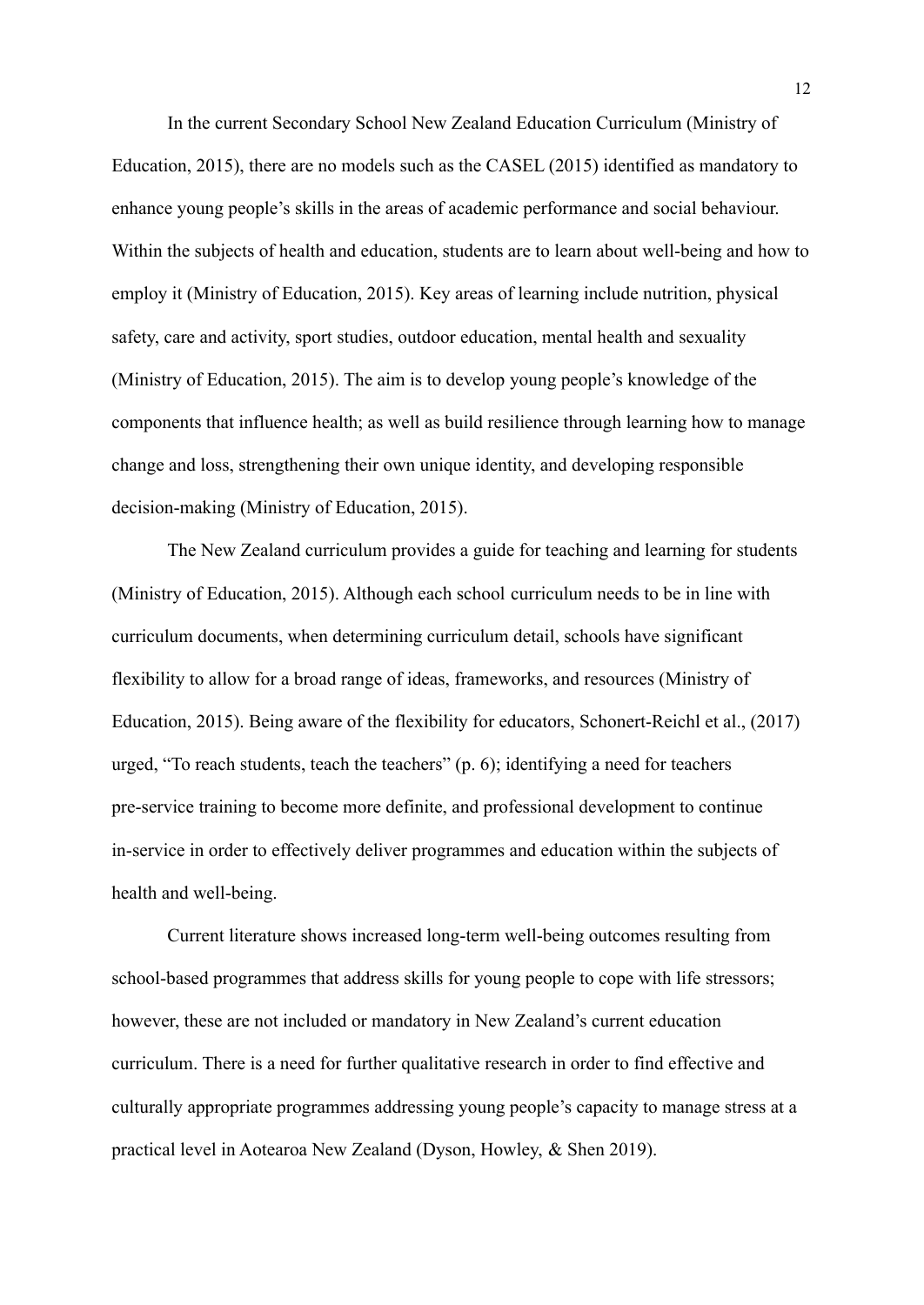#### **Aim and Scope**

The aim of this research is to discover what educational support is currently provided for young people in New Zealand, Australia, and the United Kingdom that addresses their capacity to manage stress. Through this research I hope to discover what current educational support is in place for young people and in what context it is provided in order to find any best practice programmes, and to identify gaps or areas for further research.

The scope of this research is the existing literature of peer-reviewed articles in the databases PsycINFO, Scopus, and ERIC (Educational Resources Information Centre), published in the English language between 2010 and 2020, from New Zealand, Australia, and the United Kingdom, with the exception of seminal works. I have chosen PsycINFO, Scopus, and ERIC databases as they provide access to scholarly peer reviewed journal articles, and their subject focus is relevant to the research topic in question. PsycINFO is a database containing information on psychotherapy and psychology that provides scholarly literature in behavioural sciences and mental health. Scopus is a multidisciplinary database providing comprehensive overviews of the world's scientific research across all disciplines. ERIC contains scholarly educational-related literature.

I have limited this research enquiry to New Zealand, Australia, and the United Kingdom due to their shared history as settler colonies from the British Empire and their existence as current Commonwealth realms (P. J. Marshall, 1996). Australian and New Zealand institutions, culture, and language are based on British cultural influences, systems of government, patterns of education, and layout of societal structure (P. J. Marshall, 1996). There are also unique cultural differences between these countries, and I acknowledge a specific bicultural context in New Zealand, where Māori and Pākehā relationships are structured through Te Tiriti o Waitangi. While research into the stressors of young Māori populations would be a worthy undertaking, it remains beyond the scope of this dissertation.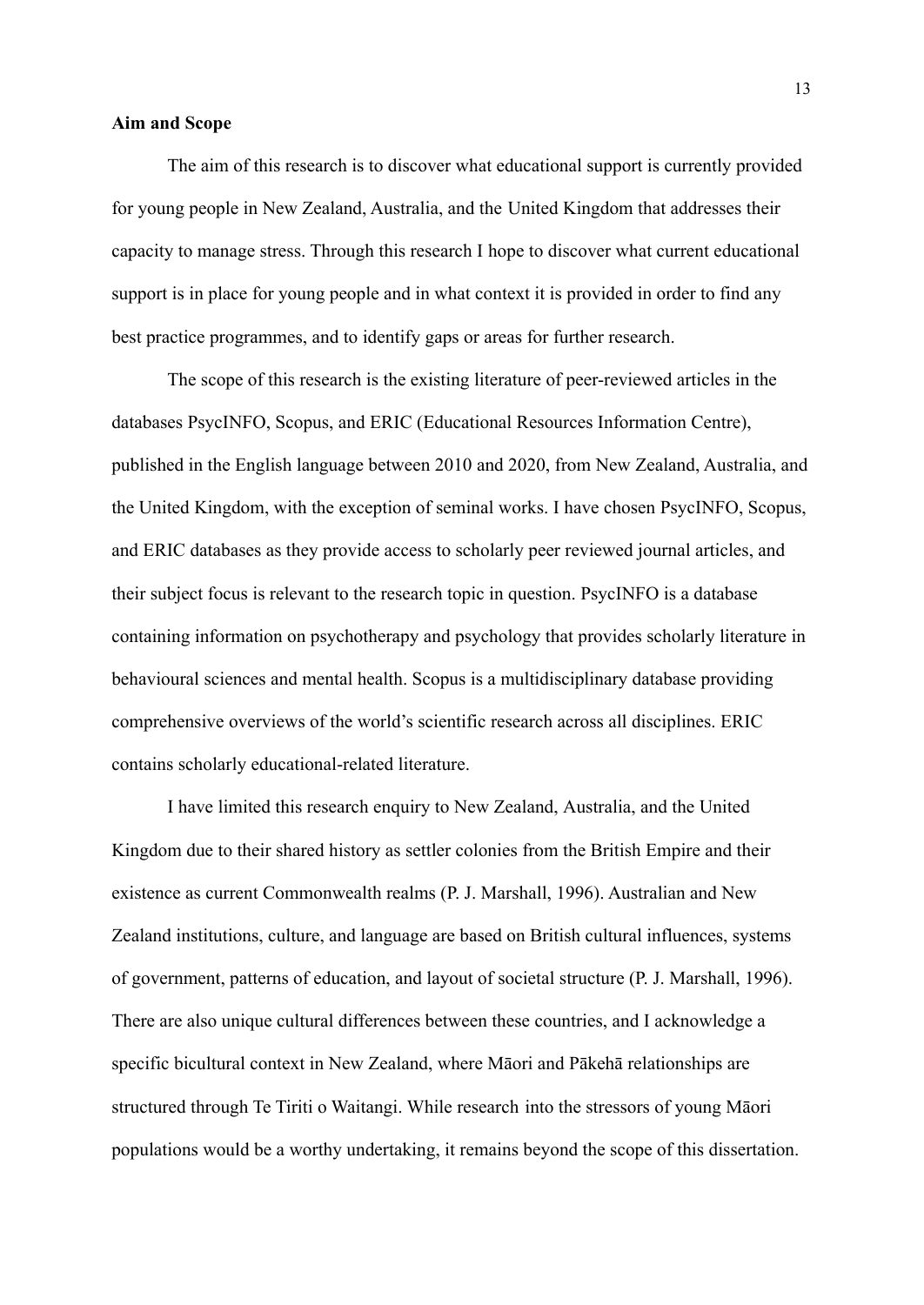Literature relating to other nations, timeframes, databases, or peer-reviewed articles written in alternative languages to English may represent relevant scholarly research within this subject area, and may have been expected to be included; however, they remain outside the scope of this research.

This research inquiry will be conducted using critical theory located within the radical paradigm (Grant & Giddings, 2002). Critical theory is "designed not just to explain or understand social reality but to change it" (Smith, 1993, p. 77), predominantly through encouraging others to engage in life-changing actions through achieving three tasks: critique, education, and understanding (insight) (Deetz, 1982). According to Grant and Giddings (2002), the role of the radically positioned researcher is to "illuminate social structures and oppressive effects, to raise conscious awareness as the basis for collective action and struggle" (p. 19).

#### **Significance of the Research**

Suicide rates in New Zealand are continuing to increase. The suicide rate for young people is at its highest level (Toole et al., 2019), indicating a need to address what methods are currently in place to support young people's capacity to manage stress. Discovering what support is provided for young people can benefit the psychotherapy community through highlighting what skills, programmes, and resources are currently being taught and provided to individuals, as well as potential areas for future research in developing theories to address skills for managing stress.

#### **Summary and Overview of the Research**

This chapter has provided the context and key points of concern, and highlighted the aim and scope of the research and the significance of the research. Below is a brief overview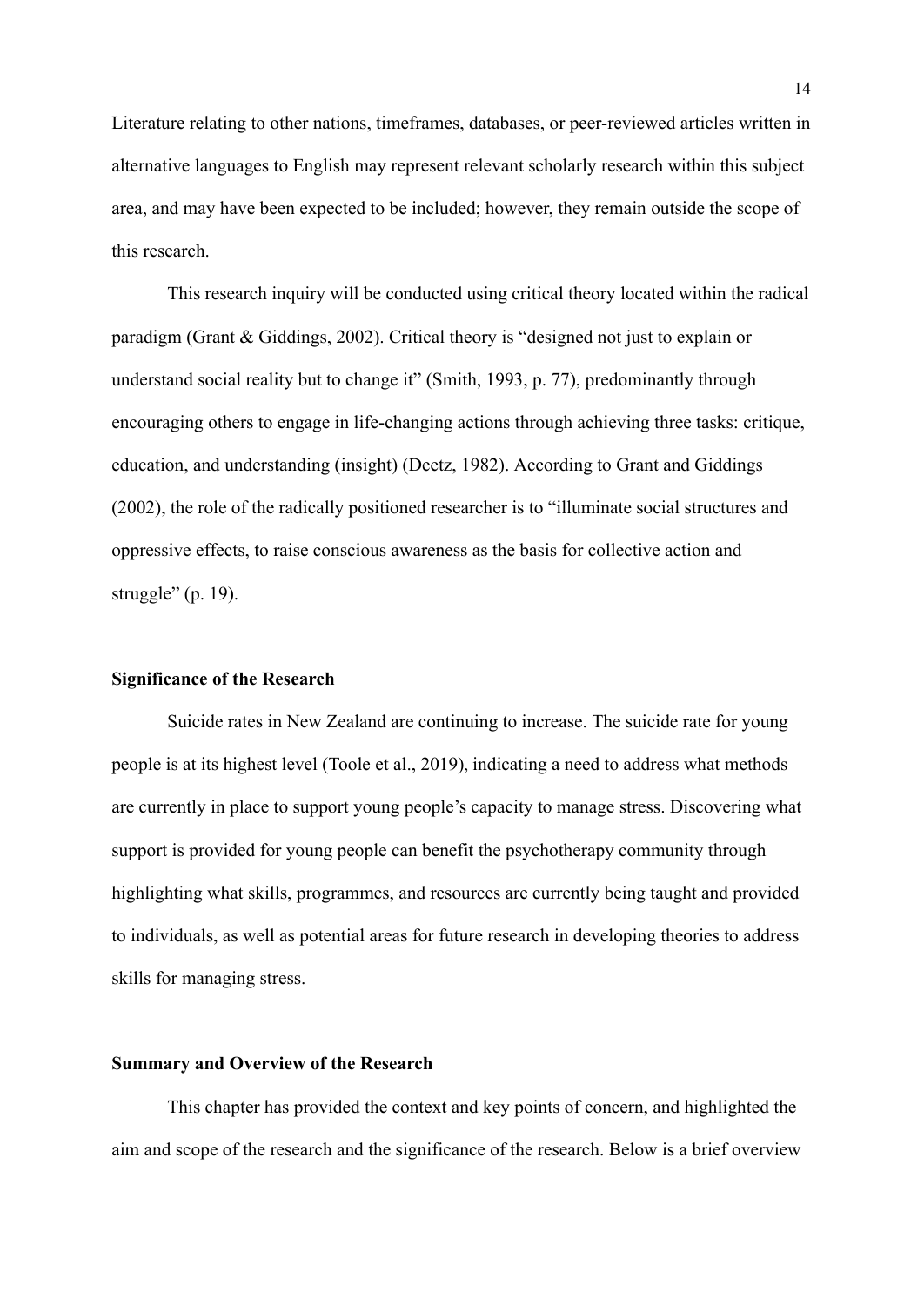of the following three chapters demonstrating how the aim of this dissertation will be achieved.

Chapter 2: 'Methodology and Method' identifies the chosen methodology and method, describing what they are, and explaining why these are used for this dissertation. It provides a description and explanation for the use of qualitative research in comparison to quantitative research. It identifies the use of the radical paradigm, offers a detailed description of critical theory and constructivism lens within the radical paradigm, and describes the epistemological and ontological orientations of the research. Lastly, it provides an outline of the methodological steps (method) to conduct this research.

Chapter 3: 'Results and Findings' identifies the search results and provides an explanation for further exclusion criteria applied. Tables demonstrating the search results are provided. An explanation of the search results, identifying current educational frameworks, current applications, and contributions to this area are provided. Specifically, this chapter covers step six of Okoli and Schabram's (2010) 'data extraction' and step seven 'synthesis of studies' through the use of mapping techniques.

Chapter 4: 'Discussion and Conclusion' provides further explanation and interpretation of the data results, highlighting emerging trends, identifying what is working, and future research recommendations.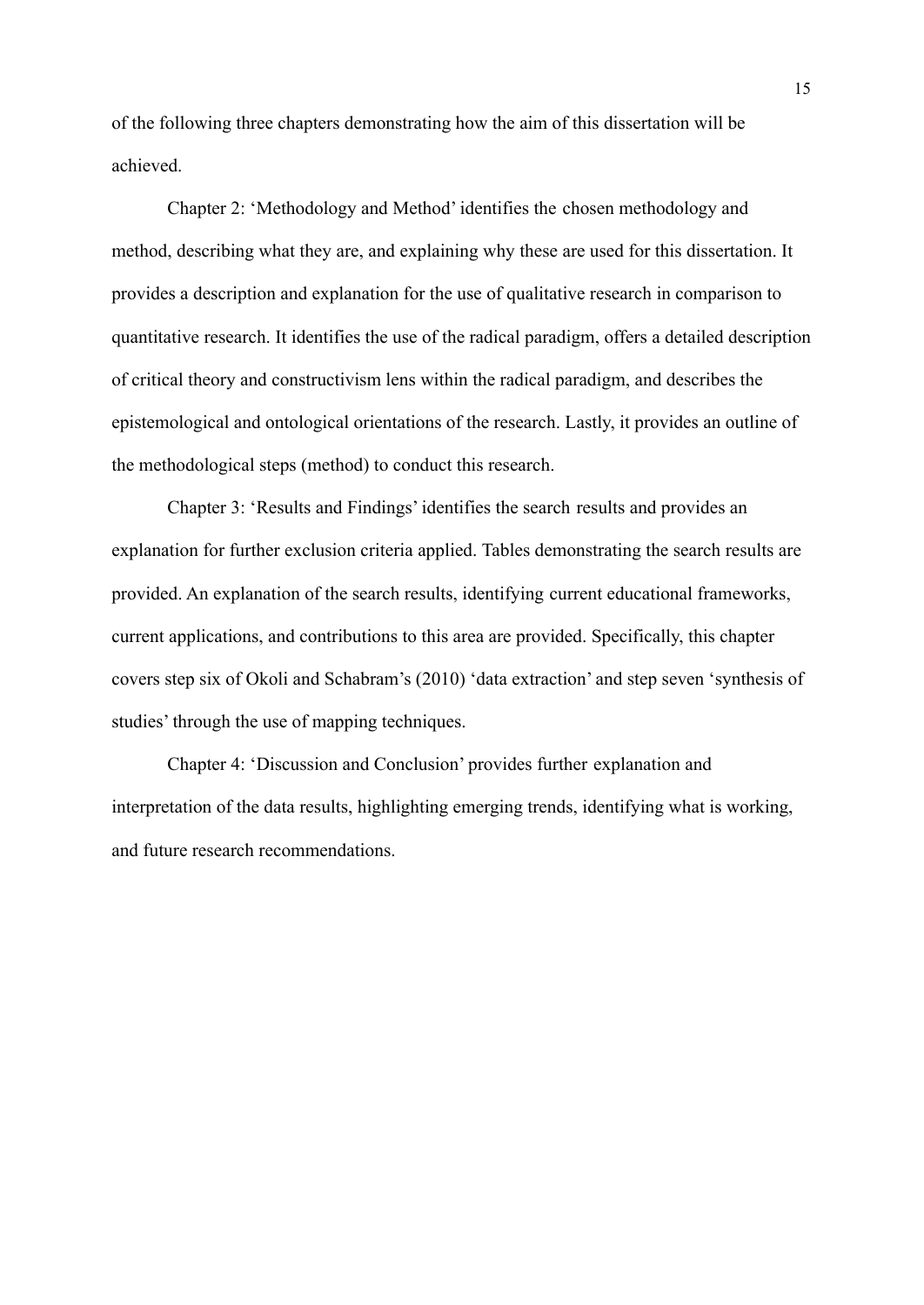#### **Chapter 2: Methodology and Method**

This dissertation is a qualitative piece of research, collecting and analysing empirical data to answer the research inquiry, "What educational support is currently provided to increase young people's capacity to manage stress?" Empirical data provides detailed information about human behaviour within the scope of the specific research inquiry (Aliaga & Gunderson, 2005). Although quantitative studies are known to use mathematically based methods to collect numerical data (Aliaga & Gunderson, 2005), Grant and Giddings (2002) contend that qualitative studies may also gather numerical data. The epistemology and ontological assumptions of a research paradigm demonstrate the fundamental differences between conducting qualitative and quantitative research studies, rather than the level of data within a study (Atieno, 2009). Research paradigms are disciplines of shared beliefs, values, and world views that provide guides for problem-solving (Schwandt, 2001).

#### **Ontology and Epistemology**

This research inquiry makes ontological and epistemological assumptions. Crotty (2003) stated "ontology is the study of being" (p. 10) and is concerned with 'what is'; that is, the structure and reality of existence. Ontological assumptions centre upon what forms reality (Scotland, 2012). Epistemology is a philosophical position regarding the nature of knowledge—how we perceive the world, and how we understand and interpret the world (Crotty, 1998). Epistemological assumptions centre upon how knowledge can be acquired, communicated, and created (Scotland, 2012).

This research takes the ontological assumption that "reality is shaped by social, political, cultural, economic, ethnic, and gender values" (Guba & Lincoln, 1994, p. 109). The epistemological assumption is that "knowledge is socially constructed through media, institutions, and society" (Mack, 2010, p. 9). These ontological and epistemological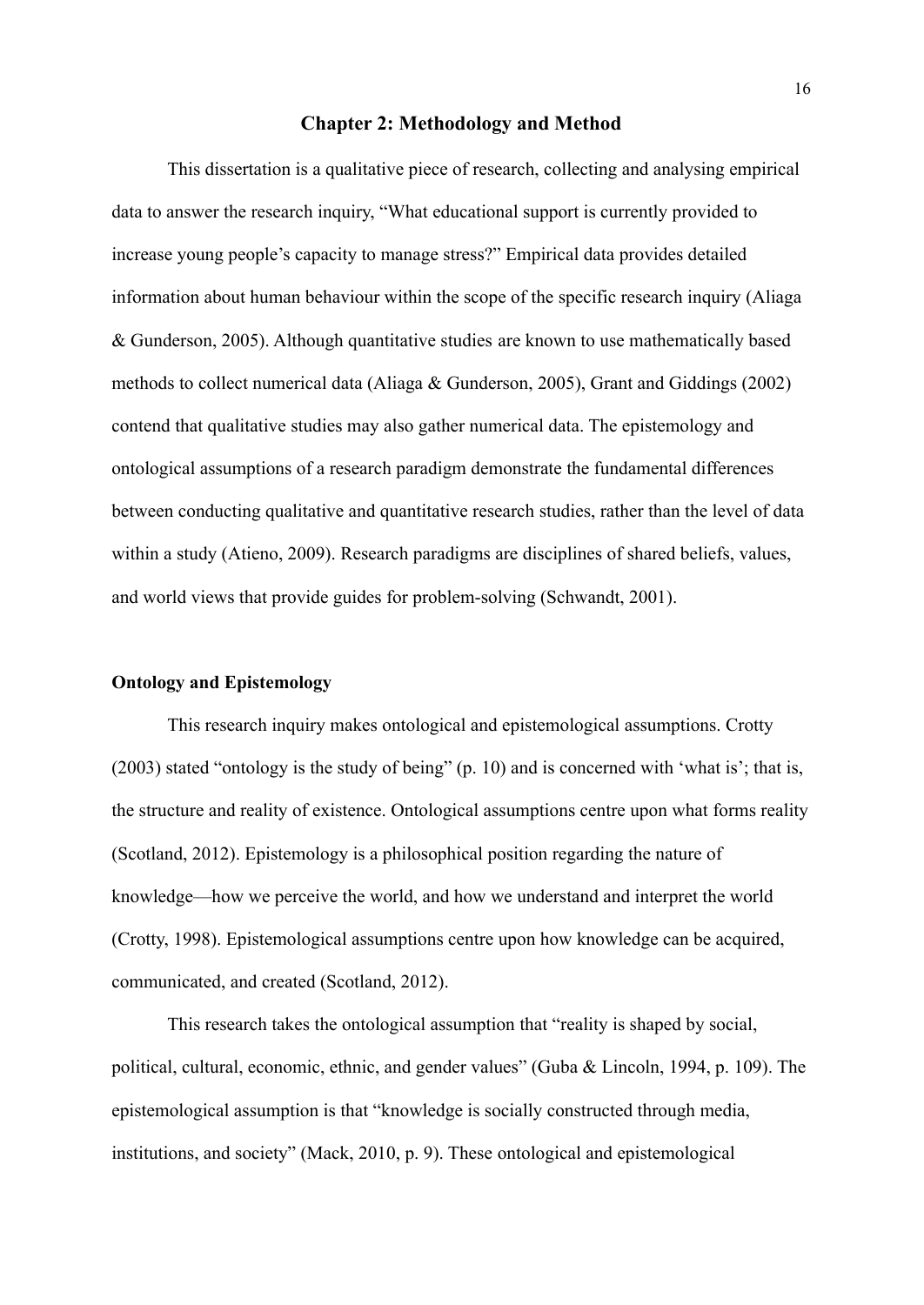assumptions place this research within what Grant and Giddings (2002) referred to as the 'radical paradigm' using critical theory. Critical theory believes reality is changeable through human action and aims to address concerns such as marginalism and social justice (Scotland, 2012).

#### **Radical Paradigm**

The following assumptions and values characterises the radical paradigm: "we live in an unjust world in which inequalities are configured along predictable social lines of gender, ethnicity, class, age, sexual orientation, and so on" (Grant & Giddings, 2002, p. 18). The radical paradigm researcher's focus is on the experiences and voice of people from disempowered and marginalised groups (Grant & Giddings, 2002) in order to do something to address the observed injustices, particularly by embracing the interests of the "traditionally marginalised, silenced and oppressed" (Smith, 1993, pp. 25-26).

#### **Critical Theory**

Critical theory is a social theory underpinning the radical research paradigm (Couzens-Hoy & McCarthy, 1994). Research using critical theory is "designed not just to explain or understand social reality but to change it" (Smith, 1993, p. 77); it is not merely concerned with how things are, but how they might be and should be (Bronner, 2017). Critical theory aims to achieve three tasks: critique, educate, and provide understanding (insight) (Deetz, 1982). Overall, the critical researcher operates under the assumption there is a need to facilitate social change, seeking to empower and serve in the best interest of the oppressed, rather than only in the interests of the privileged. In this research, the focus is on the population of young people, as most do not have the skills or experience to manage stressors or their emotional impact (Burckhardt et al., 2016; Hart et al., 2016). Furlong and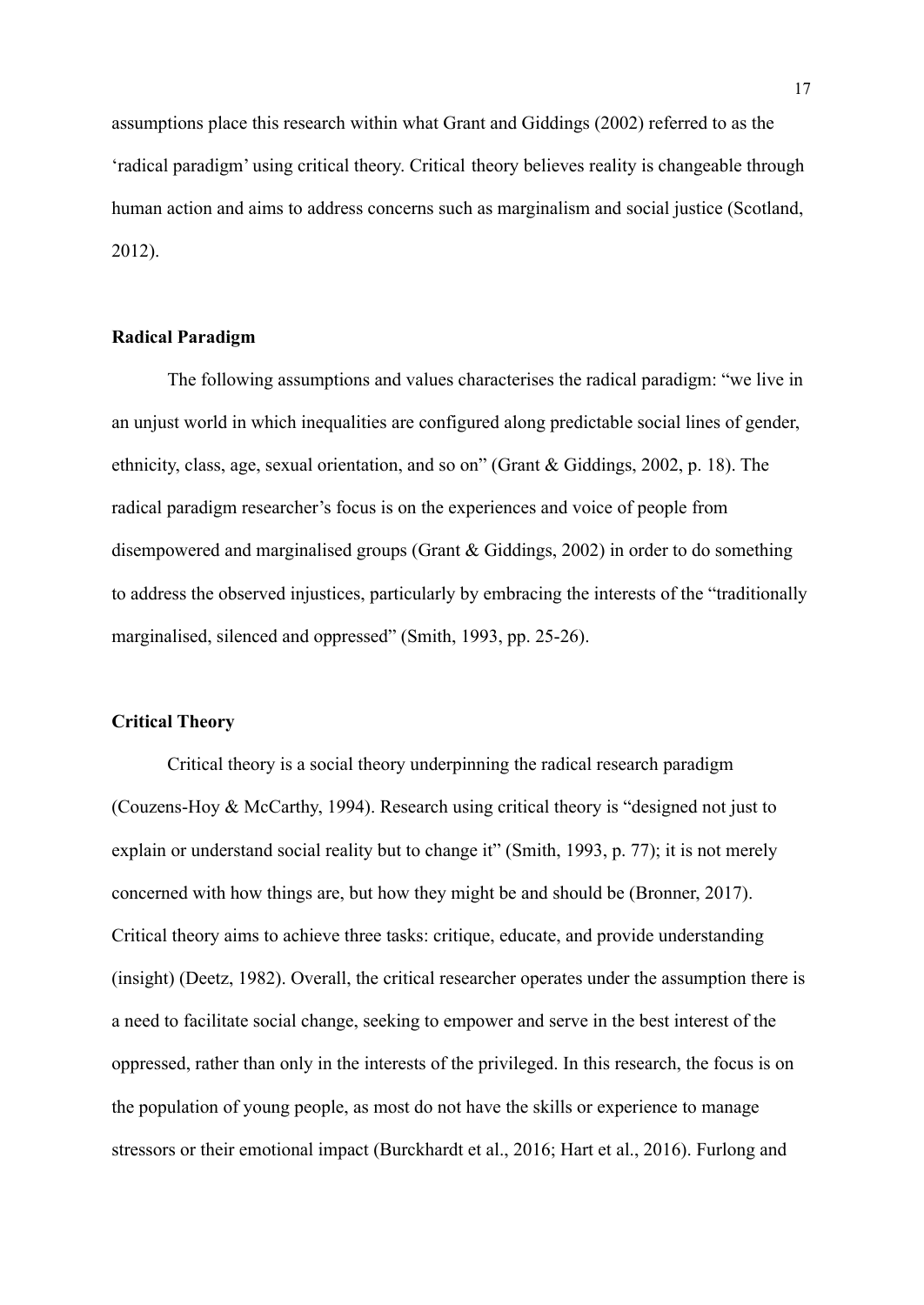Cartmel (2007) argued that young people do not necessarily have access to structures of power for changing their situations, as "young people increasingly perceive themselves as living in a society characterised by risk and insecurity, which they expect to have to negotiate on an individual level" (p. 12).

#### **Aim**

The aim of this research is to discover what educational support addressing young people's capacity to manage stress is currently provided for young people in New Zealand, Australia, and the United Kingdom. In identifying current supports, and the context of such supports, this research aims to highlight strengths, gaps, and areas for further research. The radical paradigm conceives that knowledge can be turned into practice that encourages, empowers, and changes the lives of the oppressed (Chilisa & Kawulich, 2012). Thus, the aim of this research matches the radical researcher and critical theorist's goal to change the world, as well as understand it (Smith, 1993), predominantly through encouraging others to engage in life-changing action.

### **Methodology and Method**

Research under the radical paradigm is conducted using methodologies where the purpose of research is to eradicate false knowledge, myth, and misconception; and encourage people to take life-changing actions to re-establish society (Chilisa & Kawulich, 2012). A methodology is a guideline of principles which impacts the choice of a research method, the specific procedure used to gather and analyse data (Crotty, 1998). Methodologies express ontology and epistemology within modes of inquiry, "how we know the world or gain knowledge of it" (Denzin & Lincoln, 1994, p. 13).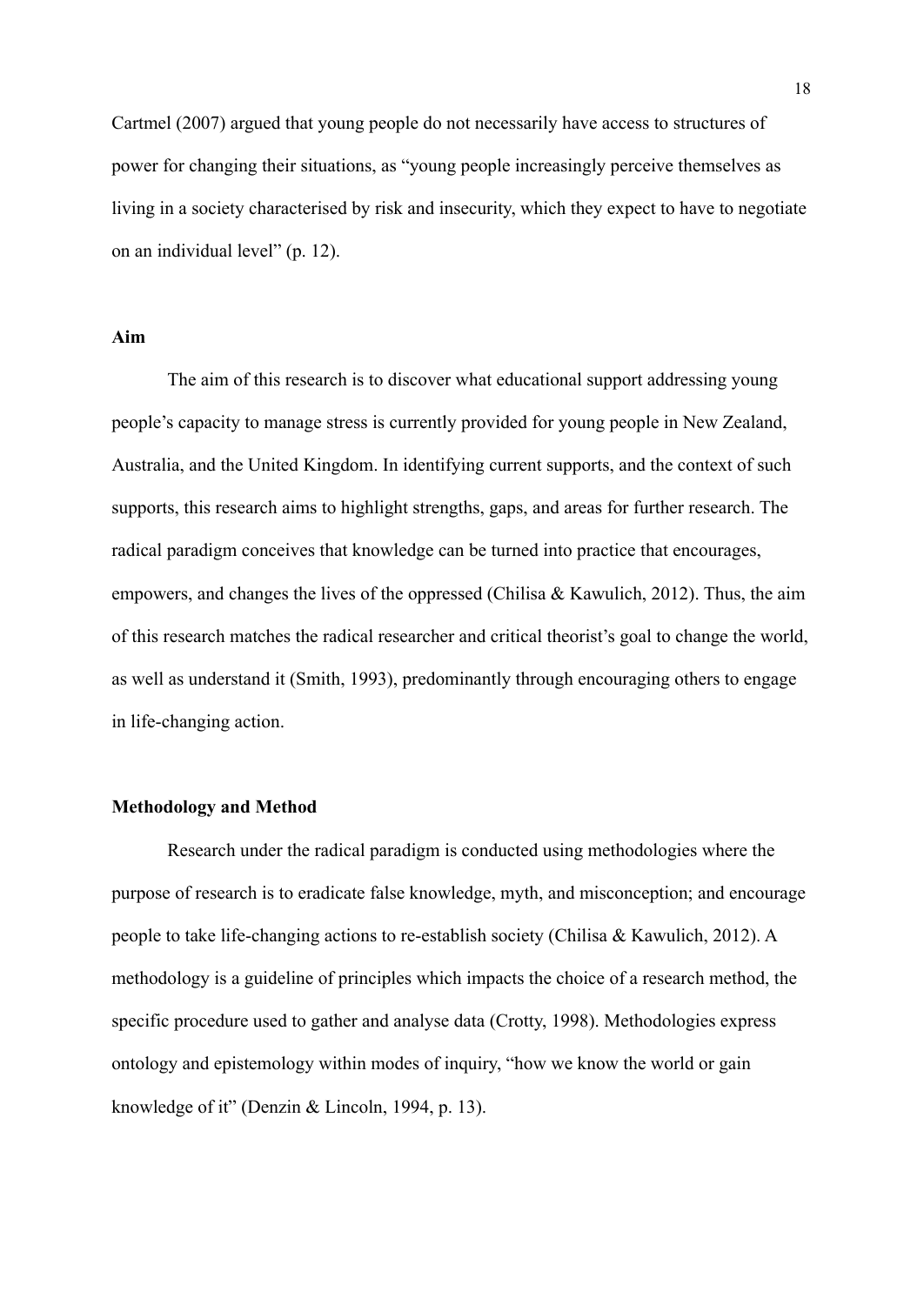The method chosen to conduct this qualitative research is a modified systematic literature review using the eight-step method recommended by Okoli and Schabram (2010). Okoli and Schabram defined modified systematic literature reviews as "an explicit comprehensive and reproducible method for identifying, evaluating and synthesising the existing body of completed and recorded work proceeded by researchers, scholars, and practitioners… conducted using a systematic and rigorous standard" (p. 2). A systematic literature review provides a synthesis of research and information on a particular subject, via gathering, assessing, and synthesising the findings and results from scientific research studies, to provide information, knowledge, and answer scientific research inquiries (Dickson, 1999).

The method here is a modified systematic literature review rather than a traditional systematic literature review. A traditional systematic literature review identifies, evaluates and synthesises all available research on the topic or research inquiry (Kitchenham, 2004). In traditional systematic literature reviews, quantitative methods are most often used for the gathering, assessing, and synthesising research material to minimise bias and remain easily reproducible (Greenhalgh, 1997). Traditional systematic reviews are conducted through gathering a large number of studies for examination; in contrast, modified systematic reviews are undertaken in areas where only few studies have been conducted (Dixon-Woods et al., 2000). This research will not consist of all existing literature on the topic, nor will a large number of studies be included in the review. Therefore, due to the smaller scope, this research provides a modified, rather than traditional, systematic literature review.

A modified systematic literature review methodology is best suited to answer this research inquiry in comparison to other methodologies such as heuristic, hermeneutic, and thematic analytic studies. Heuristic inquiry is in search of understanding "one's self and the world in which one lives" (Moustakas, 1990, p. 15). Heuristic uses self-inquiry to search for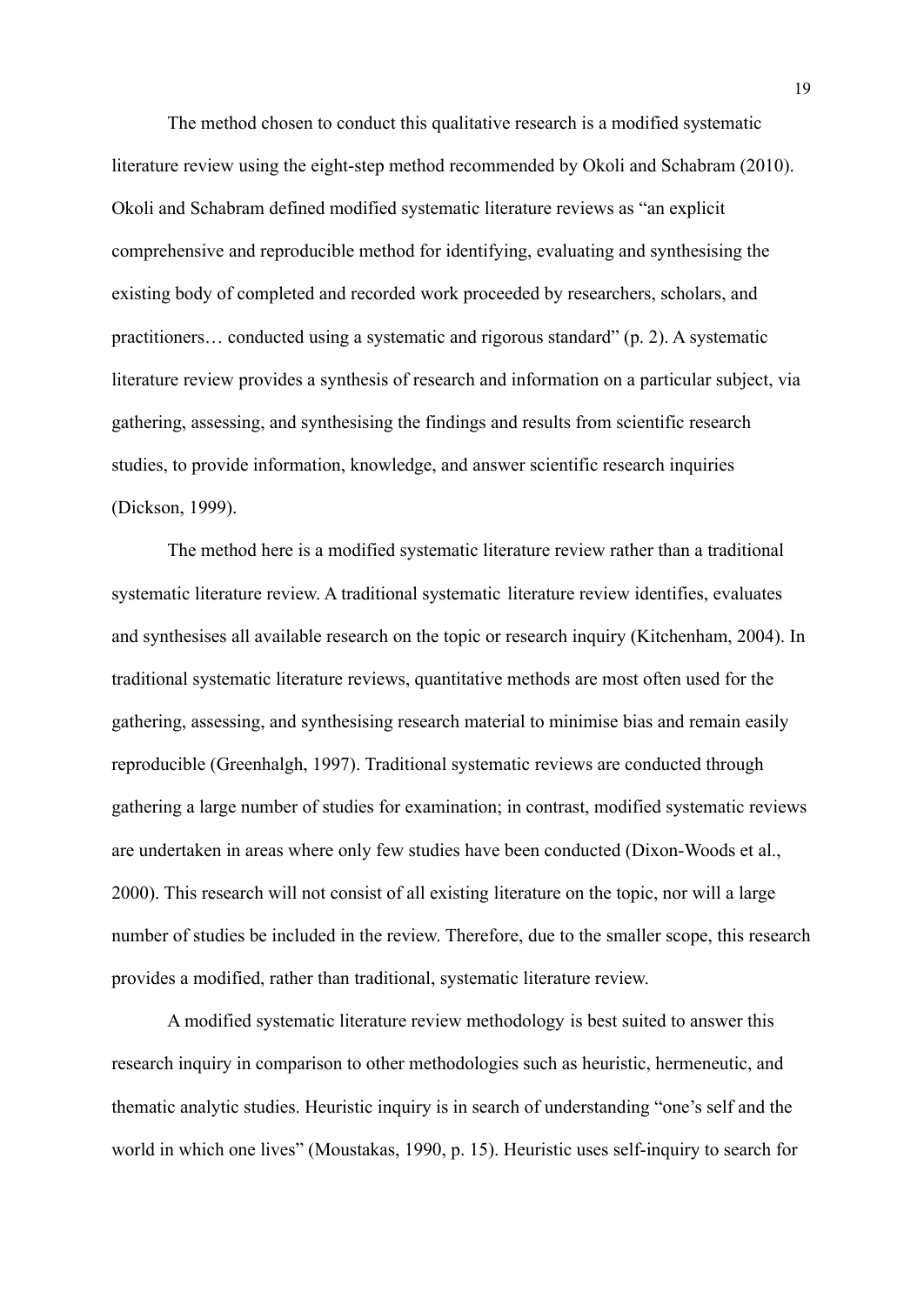underlying meanings of human experiences, and tends to be autobiographical (Moustakas, 1990). In hermeneutic studies, the objective is to identify the meanings conveyed within images, metaphors, descriptions, and ways of thinking. The philosophical insights, thoughts, and feelings one comes across through investigating the research inquiry is what cultivates the research process and produces findings (Smythe, 2012). Thematic analysis is a methodology aimed at reflecting reality or unravelling the surface of 'reality' through reporting and identifying the patterns (themes) found in data to evaluate meanings and experiences in a population (Braun & Clarke, 2006). However, the heuristic, hermeneutic, and thematic methods will not produce answers to the current research inquiry. An investigation of existing literature is needed. Therefore, a modified systematic literature review has been chosen for this research inquiry.

The purposes for conducting a modified systematic literature review include: analysing the development of a particular area of research inquiry (Venkatesh et al., 2007); identifying areas in need of future research and making suggestions (Venkatesh et al., 2007); developing new frameworks, models, or programmes (Joseph et al., 2007; Morrison & Bies, 1991); and providing an answer to the particular research inquiry (Cotton & Tuttle, 1986; Jasperson et al., 2002). Therefore, a modified systematic literature review is best suited for conducting this research inquiry given the aim of discovering what current support is in place for young people and for highlighting any gaps in need of future research. Through using this method, my intention is to identify and synthesise the existing body of literature on the research topic.

#### **Method**

Methods are specific and practical instructions for gathering and analysing data (Grant & Giddings, 2002). I will be searching and reviewing the relevant literature,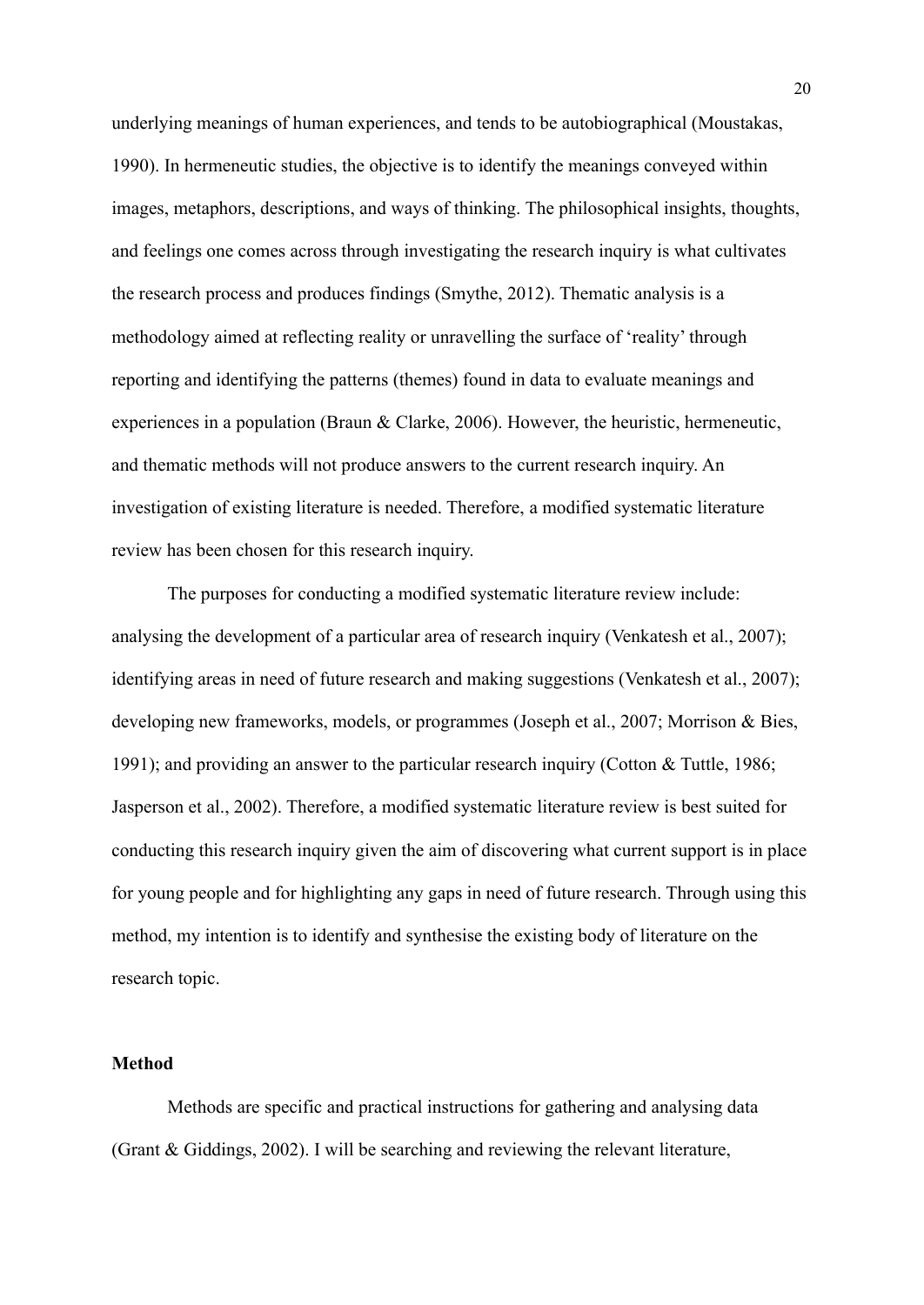assembling and analysing the data in a reflective fashion, following the modified systematic literature review eight-step method recommended by Okoli and Schabram (2010).

#### *Eight-Step Modified Systematic Research*

1. Purpose of the literature review: "Clearly identify the purpose and intended goals of the review" (Okoli & Schabram, 2010, p. 7). The purpose of this modified systematic literature review is to gather existing literature available to answer the research question: "What support is currently provided to increase young people's capacity to manage stress?" By answering this research question I hope to achieve the following goal: to discover what educational support is currently provided for young people in New Zealand, Australia, and the United Kingdom that addresses young people's capacity to manage stress and to highlight any gaps or areas for further research.

2. Protocol and training: Provide "a written, detailed protocol document and training for researchers to ensure consistency in the execution of the review" (Okoli & Schabram, 2010, p. 7). The PGR1 was written as the protocol document to describe the conduct of this systematic literature review within these eight steps. There was only one researcher conducting this review so no training of other reviewers was required.

3. Searching for literature: Describe the details of the literature search (Okoli & Schabram, 2010). The following key terms were searched: teen\* or adolescen\* or youth\* or "young adult" or "young people" or juvenile and stress\* or challeng\* or struggl\* or distress\* or difficult\* and support\* or cope or coping or technique\* or strateg\* or manage\* or skill\* or resilien\* and educat\* or school\* or university or college; Australia\* or "New Zealand\*" or Aotearoa\* or "United Kingdom" or England\* or Britain\* OR Australia\* or "New Zealand\*" or Aotearoa\*. These key terms were searched through the following databases: PsycINFO, ERIC, and Scopus. Justification for the selection of these key terms is offered in Table 1 below.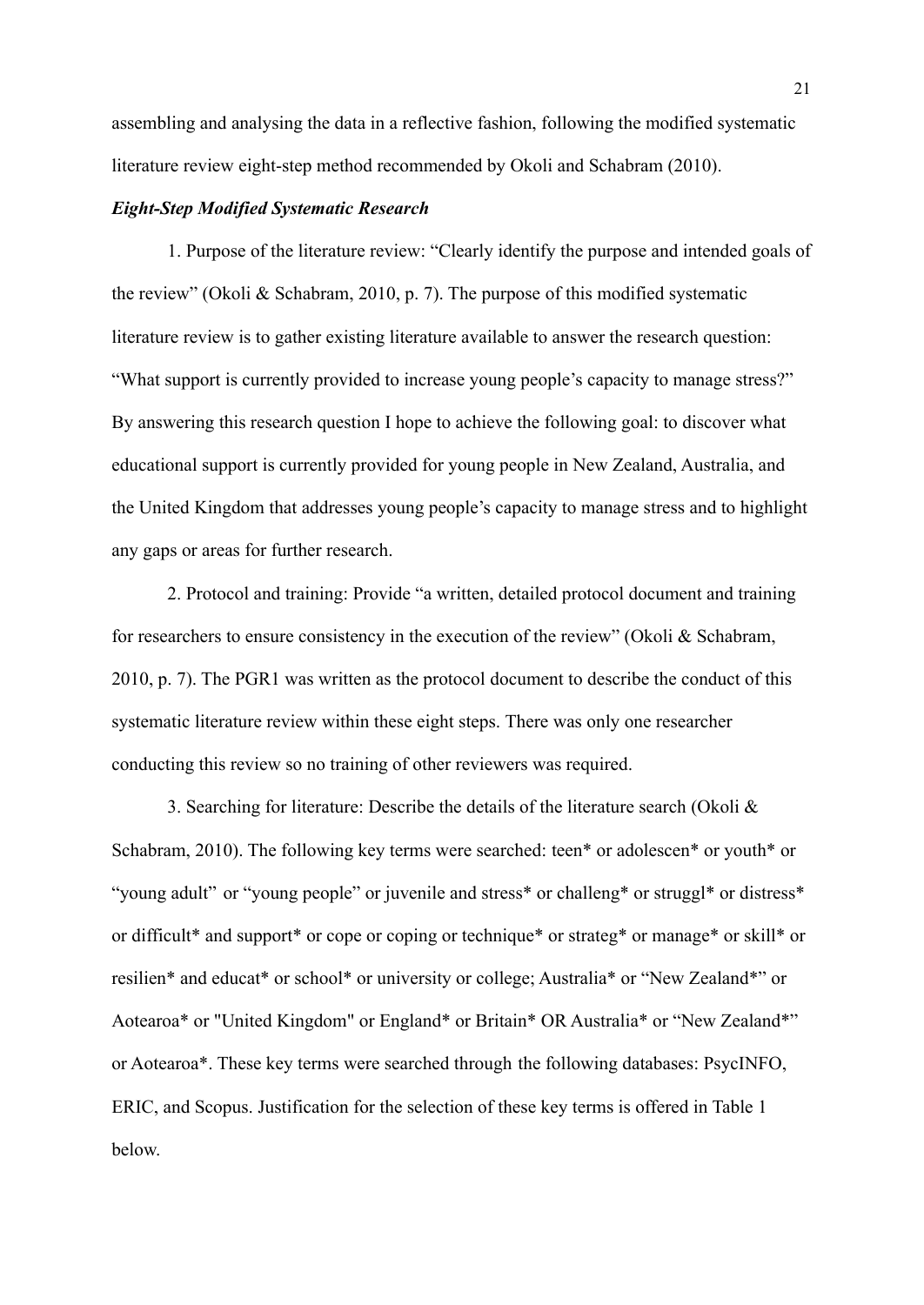#### **Table 1**

*Demonstration of why these key terms were chosen. Key Ideas Terms Searched*

| Key Ideas                                       | Terms Searched                                                                                                         |  |
|-------------------------------------------------|------------------------------------------------------------------------------------------------------------------------|--|
| Young People<br>(Age frame)                     | (teen* or adolescen* or youth* or "young")<br>or "young people" or juvenile)<br>adult"                                 |  |
| <b>Stress</b><br>(Key idea in question)         | (stress* or challeng* or struggl* or distress*<br>or difficult*)                                                       |  |
| Support<br>(Key idea in question)               | (support* or cope or coping or technique* or<br>strateg* or manage* or skill* or resilien*)                            |  |
| Context<br>(Key idea in question)               | (educat <sup>*</sup> or school <sup>*</sup> or university or college)                                                  |  |
| Country<br>(Location parameter/scope of search) | (Australia <sup>*</sup> or "New Zealand <sup>*</sup> " or<br>Aotearoa* or "United Kingdom" or<br>England* or Britain*) |  |

Table 2 overviews the chosen databases used to gather data for this research inquiry, what the databases are used for, and why they were chosen to explore and gather data for this research inquiry. The three databases—PsycINFO, ERIC, and Scopus—were accessed via the online AUT library search engine and were chosen as they provide scholarly peer-reviewed journal articles with a subject focus relevant to the research topic in question. All three databases are listed under databases used for Psychology and Psychotherapy on the AUT library website library guide.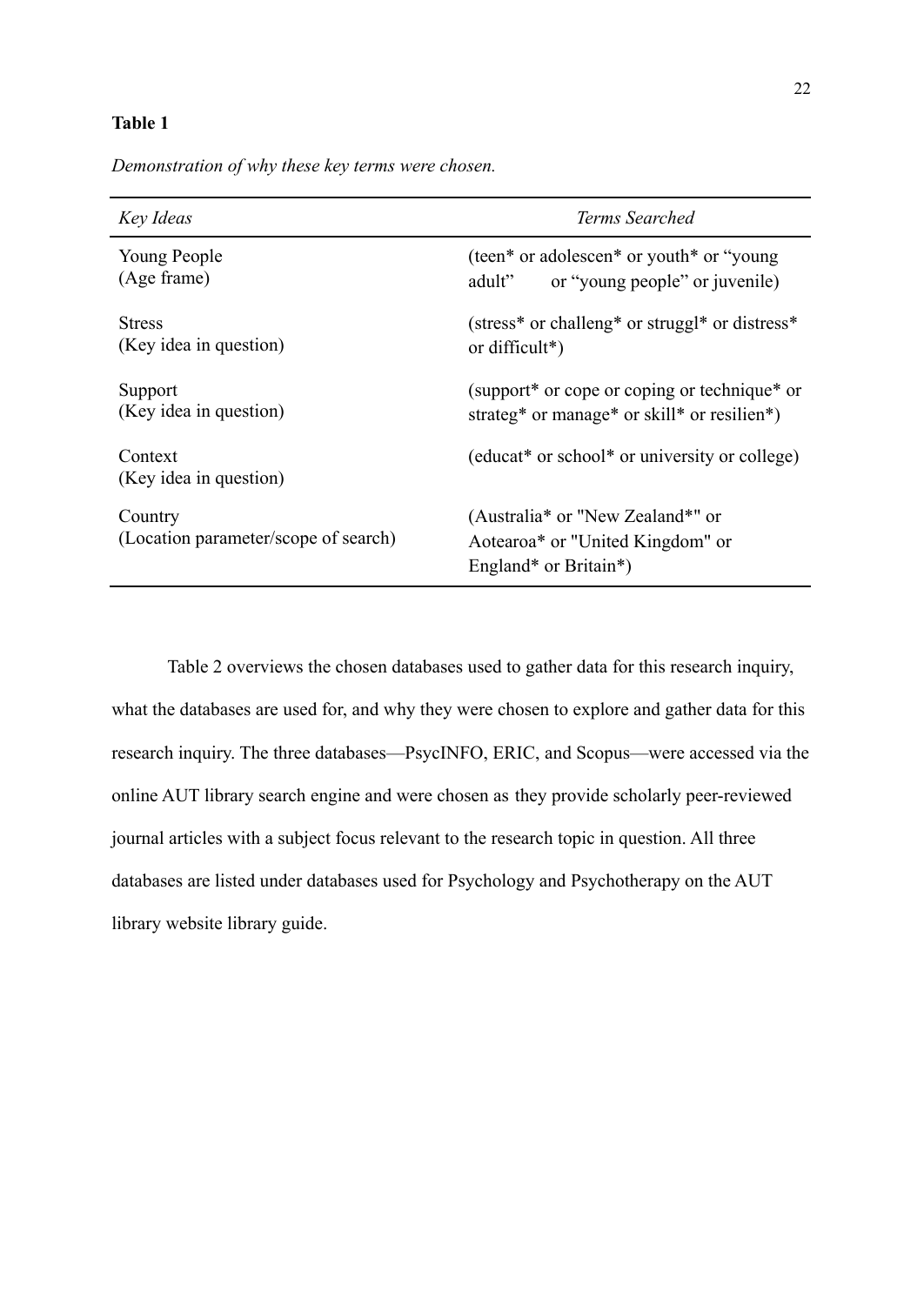# **Table 2**

| Database    | <b>About</b>                                                                                                                                                                                              | <b>Explanation for choice</b>                                                                                                                                                                                                                                                                                                                                                                                                                                                                                            |
|-------------|-----------------------------------------------------------------------------------------------------------------------------------------------------------------------------------------------------------|--------------------------------------------------------------------------------------------------------------------------------------------------------------------------------------------------------------------------------------------------------------------------------------------------------------------------------------------------------------------------------------------------------------------------------------------------------------------------------------------------------------------------|
| PsycINFO    | A specialised health,<br>subject-specific<br>database containing<br>information on<br>psychotherapy and<br>psychology, providing<br>scholarly literature in<br>behavioural sciences<br>and mental health. | This database includes<br>literature relevant to<br>psychologists and<br>professionals in related<br>fields such as<br>psychiatry, business,<br>management, education,<br>social science,<br>neuroscience, law,<br>medicine, and social<br>work. This research is<br>being conducted within<br>the Department of<br>Psychotherapy;<br>therefore, PsycINFO<br>was chosen as it is<br>suitable for searches<br>covering topics within<br>the health area, in<br>particular the<br>psychotherapy/psycholo<br>gy speciality. |
| <b>ERIC</b> | <b>Educational Resources</b><br>Information Centre: A<br>subject-specific<br>database containing<br>scholarly<br>educational-related<br>literature.                                                       | The research inquiry has a<br>focus on educational<br>support, hence this<br>database was chosen as<br>it is the world's largest<br>source of education<br>information including<br>education research and<br>practice.                                                                                                                                                                                                                                                                                                  |
| Scopus      | A multidisciplinary database<br>providing<br>comprehensive<br>overviews of the                                                                                                                            | In order to widen the scope<br>of data retrieved, this<br>multidisciplinary<br>database was chosen as                                                                                                                                                                                                                                                                                                                                                                                                                    |

world's scientific

it covers most subject

*Outline of the reasons for choosing these three databases.*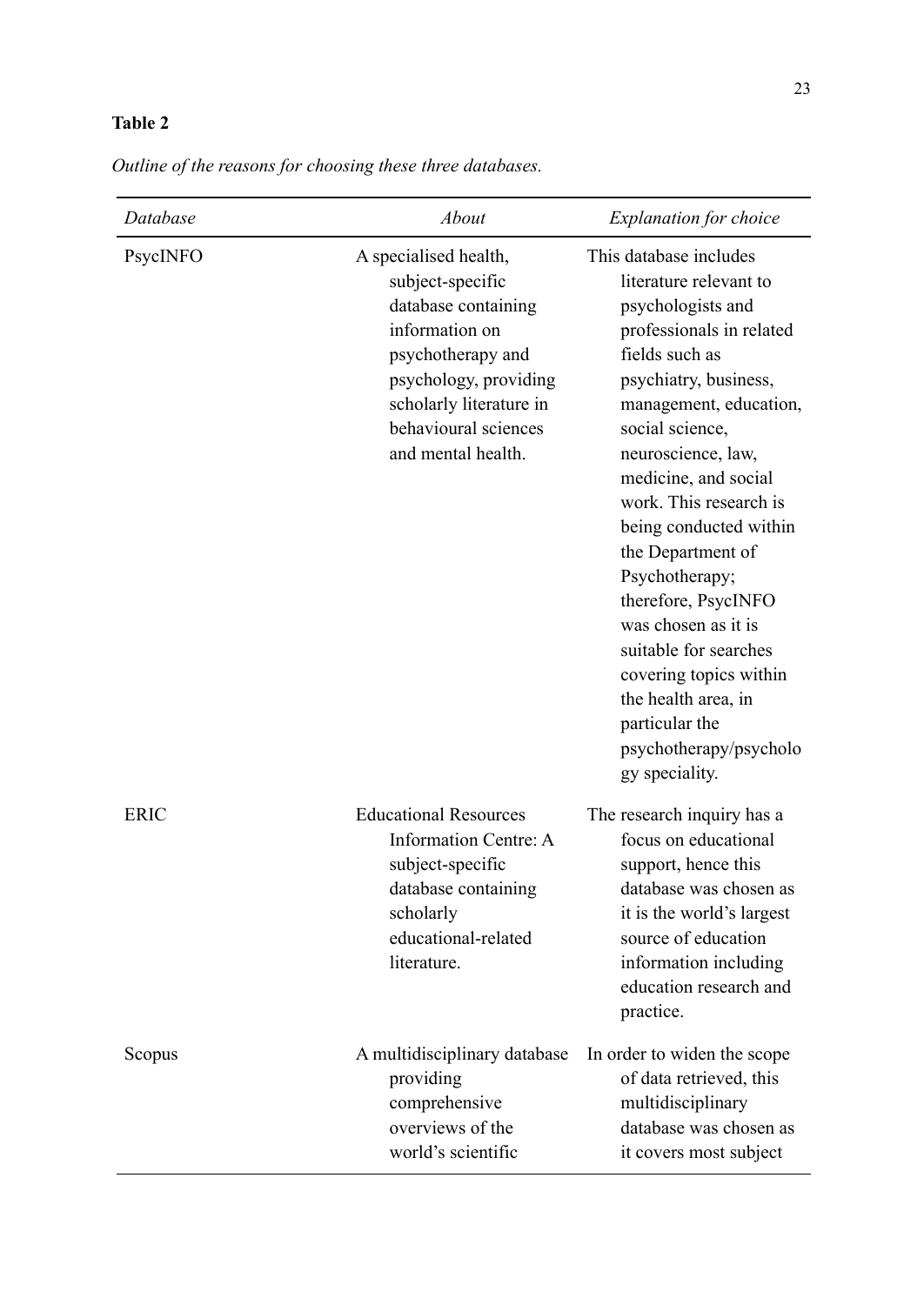research across all disciplines.

areas containing academic journal articles, including science, technology, medicine, business, social sciences, and humanities.

The literature found through this search and included for review will be in the form of e-books written by credible authors such as medical doctors and mental health professionals, and peer-reviewed journal articles.

4. Practical screen: Identify the inclusion criteria for "which studies will be considered for review and which ones are to be eliminated without examination" (Okoli  $\&$ Schabram, 2010, p. 7). For an item to be considered for review it had to meet the following inclusion criteria: Publication language is English, peer-reviewed, published in New Zealand, Australia, or the United Kingdom, contains information addressing young people aged 10-24 years (World Health Organization, 2020), and the date of publication is between the years 2010 and 2020, with the exception of seminal works. These inclusion and exclusion criteria were applied to the key terms searched across the three databases. Each database has different limitation criteria options and, where possible, these inclusion and exclusion criteria were applied. If a criterion was unable to be applied to the search engine in the database, it was applied manually via the researcher taking into account which exclusion and inclusion criteria were unable to be automatically applied to the search. Table 3 shows which inclusion and exclusion criteria were applied to each database on the basis of the search engine limitation options available.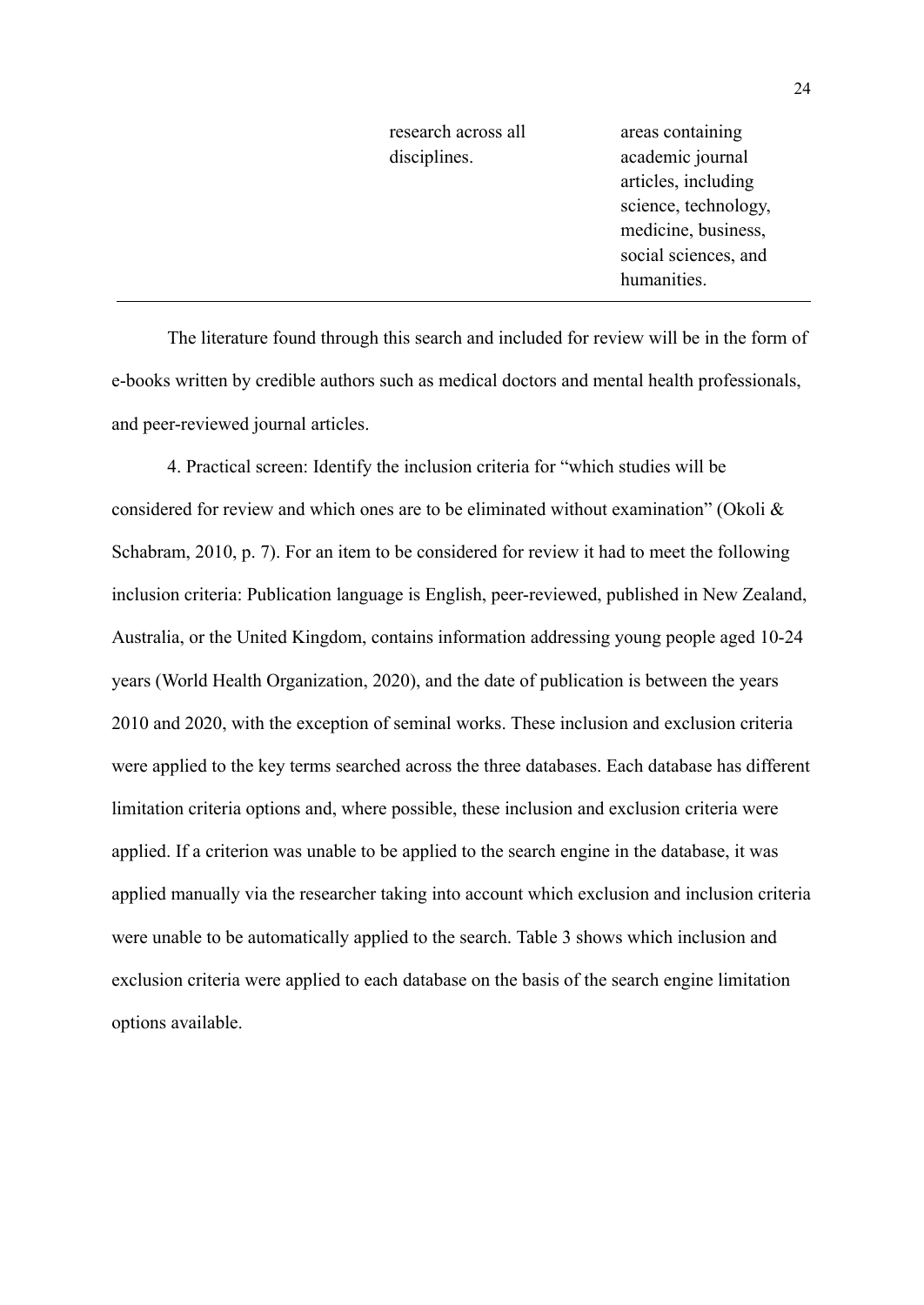#### **Table 3**

| Database | Limitations/Inclusion and Exclusion<br>Criteria                                                                                                                   |
|----------|-------------------------------------------------------------------------------------------------------------------------------------------------------------------|
| PsycINFO | Peer-reviewed journal, English language,<br>published between 2010 and 2020,<br>human population groups.                                                          |
| ERIC     | English language, peer-reviewed, published<br>between $2010$ and $2020$ .                                                                                         |
| Scopus   | Published between 2010 and 2020, English<br>language, peer-reviewed articles only,<br>open access (in order to view items that<br>do not require a subscription). |

*The limitations placed in each database search engine to match the inclusion and exclusion criteria for this practical screen step.*

5. Quality appraisal: Identify the exclusion criteria for "which articles are of insufficient quality to be included in the review synthesis" (Okoli & Schabram, 2010, p. 7). The process of identifying which studies to be included in this review was based upon the relevant information provided in the literature being related to, and providing evidence for, answering the research-question. Literature that did not provide information relevant to answer the research question was excluded. For an article to be considered relevant and included in the review it had to meet all of the following criteria:

- 1. The article is written in the English language.
- 2. The article is published between 2010 and 2020, in Australia, New Zealand, and United Kingdom.
- 3. The target population in the article are individuals living in Australia, New Zealand and the United Kingdom.
- 4. The target population are young people aged between 10 and 24 years.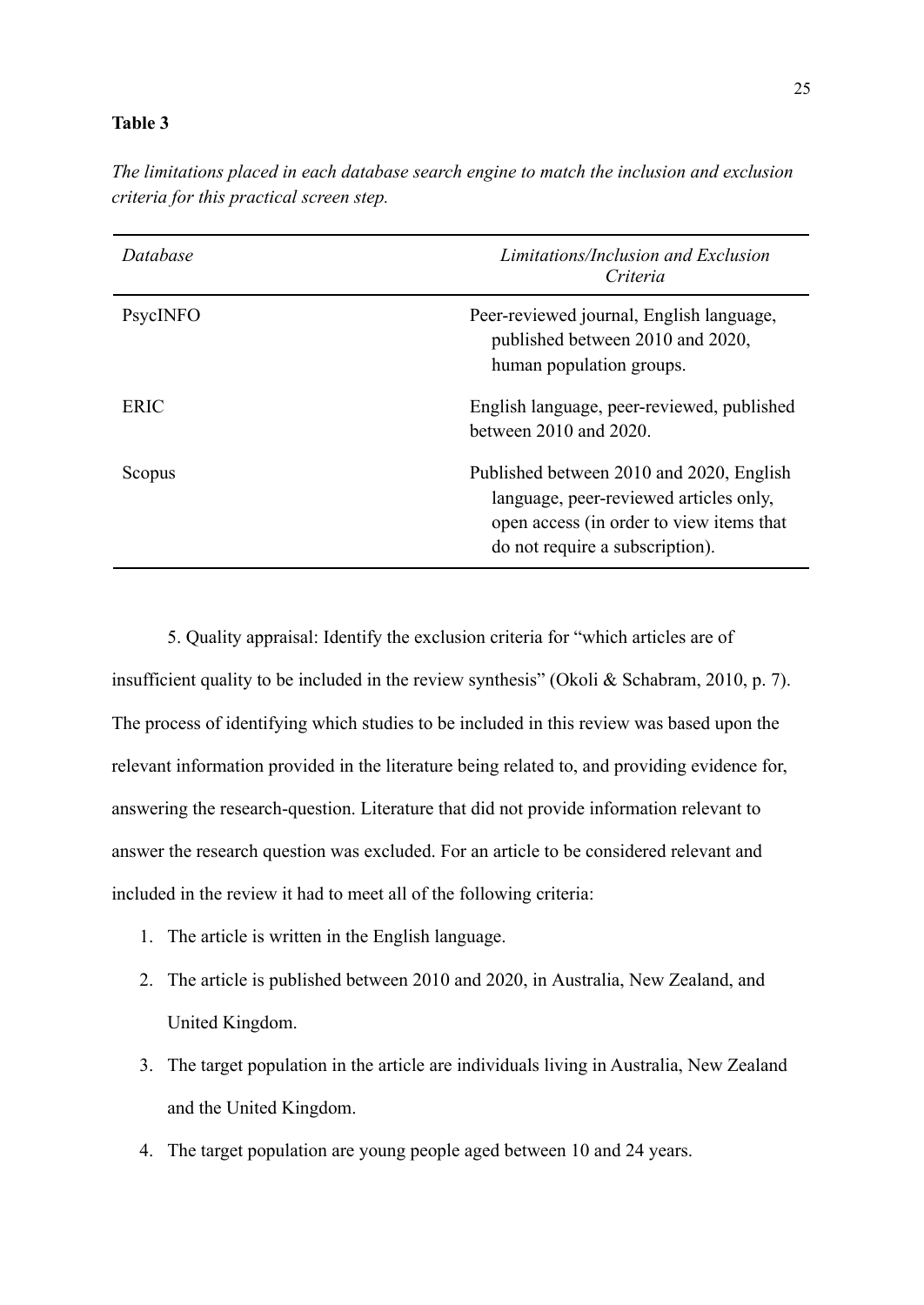- 5. The article is a peer-reviewed journal article.
- 6. The focus of the article is exploring or discussing an educational framework aimed at increasing young people's capacity to manage stress.
- 7. The aim of the educational framework being explored is to increase young people's psychological well-being through addressing resilience, providing stress management skills, coping mechanisms, or techniques.

If an article did not meet one of the criteria outlined above it was automatically excluded.

6. Data extraction: Extraction of information from the literature reviewed to the included in this dissertation (Okoli & Schabram, 2010). Information was systematically taken from each article producing the raw material that was used in the synthesis stage. This step involved developing a data extraction form or table (Petticrew & Roberts, 2006) which the researcher completed for every study in the review to ensure consistency and objectivity (Okoli & Schabram, 2010).

7. Synthesis of studies: "Combining the facts extracted from the studies using appropriate techniques" (Okoli & Schabram, 2010, p. 7). The raw material extracted from the reviewed literature were synthesised through analysis and extracted information compared through mapping. Mapping is the creation of a visual map to provide a clear display of the key themes, findings, connections of interest, show associations, and a layout of the review (Webster & Watson, 2002).

8. Writing the review: "Writing the research article in sufficient detail and reporting the findings and writing the review" (Okoli & Schabram, 2010, p. 7). I have provided a clear and comprehensible write-up of my findings, highlighted novel findings discovered during this modified systematic literature review, and indicated areas needed for future research. To render the data as comprehensively as possible, I have included a discussion of any similarities and controversies between reviewed items. This literature review has provided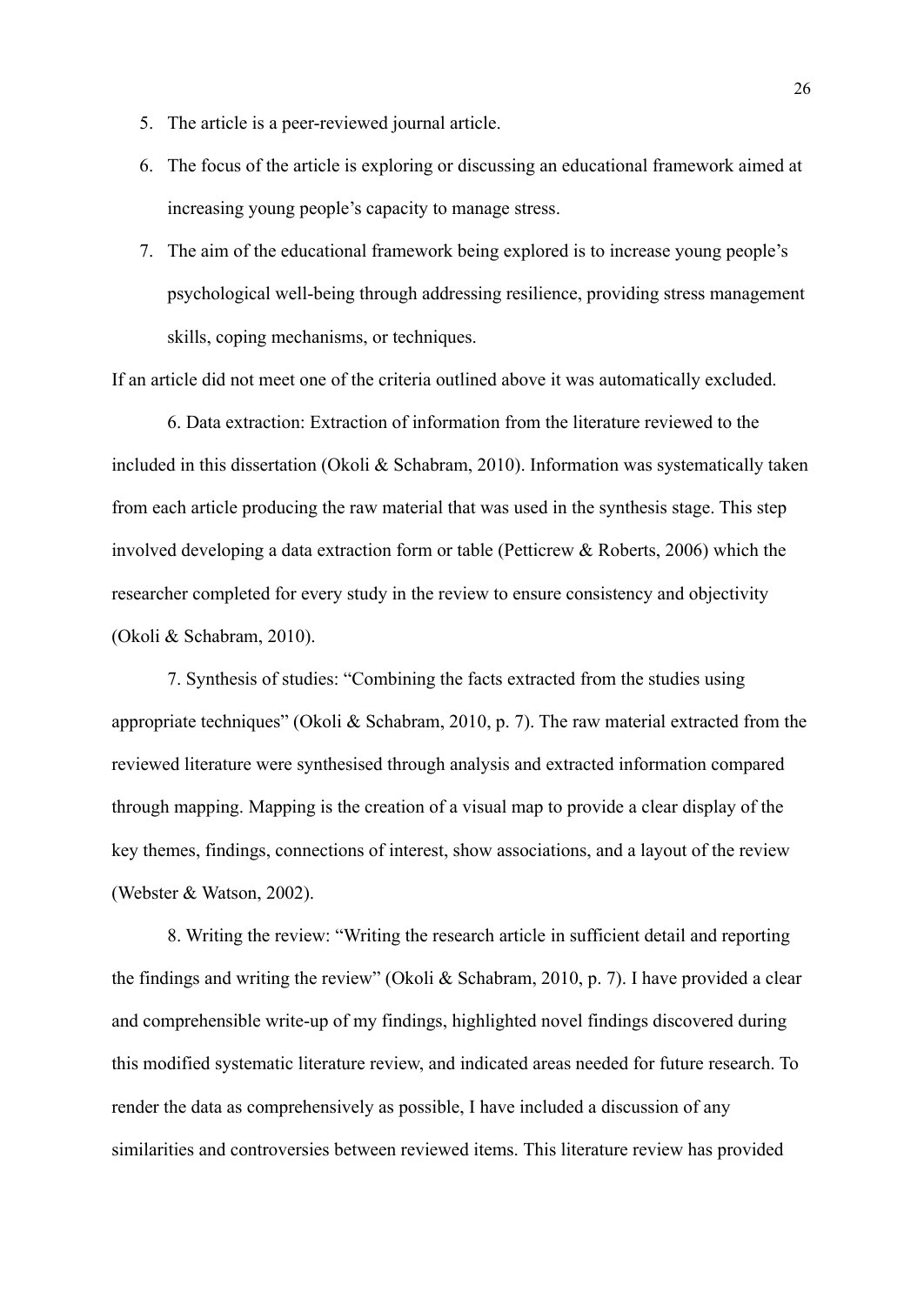sufficient detail allowing the entire procedure to be scientifically reproduced; that is, other researchers desiring to replicate the results of this review will be able to arrive at the same results from following the same steps described in this review (Okoli & Schabram, 2010).

#### **Research Validity**

Scientific rigour in qualitative research requires validity and reliability to reflect the trustworthiness of the study, which requires genuine and authentic investigations (C. Marshall, 1990). Validity refers to the truthfulness of the research findings, and reliability refers to the stability of the study's results (Altheide & Johnson, 1994). Blumberg et al., (2005) stated validity is the extent the research investigates what it claims to investigate. To ensure the research conducted in this study produced valid and reliable results, Lincoln and Guba's (1986) Four-Dimensions Criteria (FDC)—credibility, transferability, dependability and confirmability— was used for assessing the rigour of the qualitative research (Jones et al., 2012; Morse, 2015). The FDC provides an essential and useful approach to produce trustworthy qualitative findings. It is effective as it demonstrates that qualitative research is no less rigorous than quantitative methods (Forero et al., 2018).

- 1. Credibility: Is used in preference to internal validity (Shenton, 2004), referring to the study's ability to be replicated. To ensure credibility, this research aimed to increase assurance that the results are accurate and credible by following Okoli and Schabram's (2010) step by step method procedure within the predetermined inclusion and exclusion criteria.
- 2. Transferability: Is used in preference to external validity or generalisability (Shenton, 2004). Transferability demonstrates whether the results of the research are transferable to other contexts or settings (Last, 2001). To enable transferability, this research has provided sufficient detail of the research procedures in order for the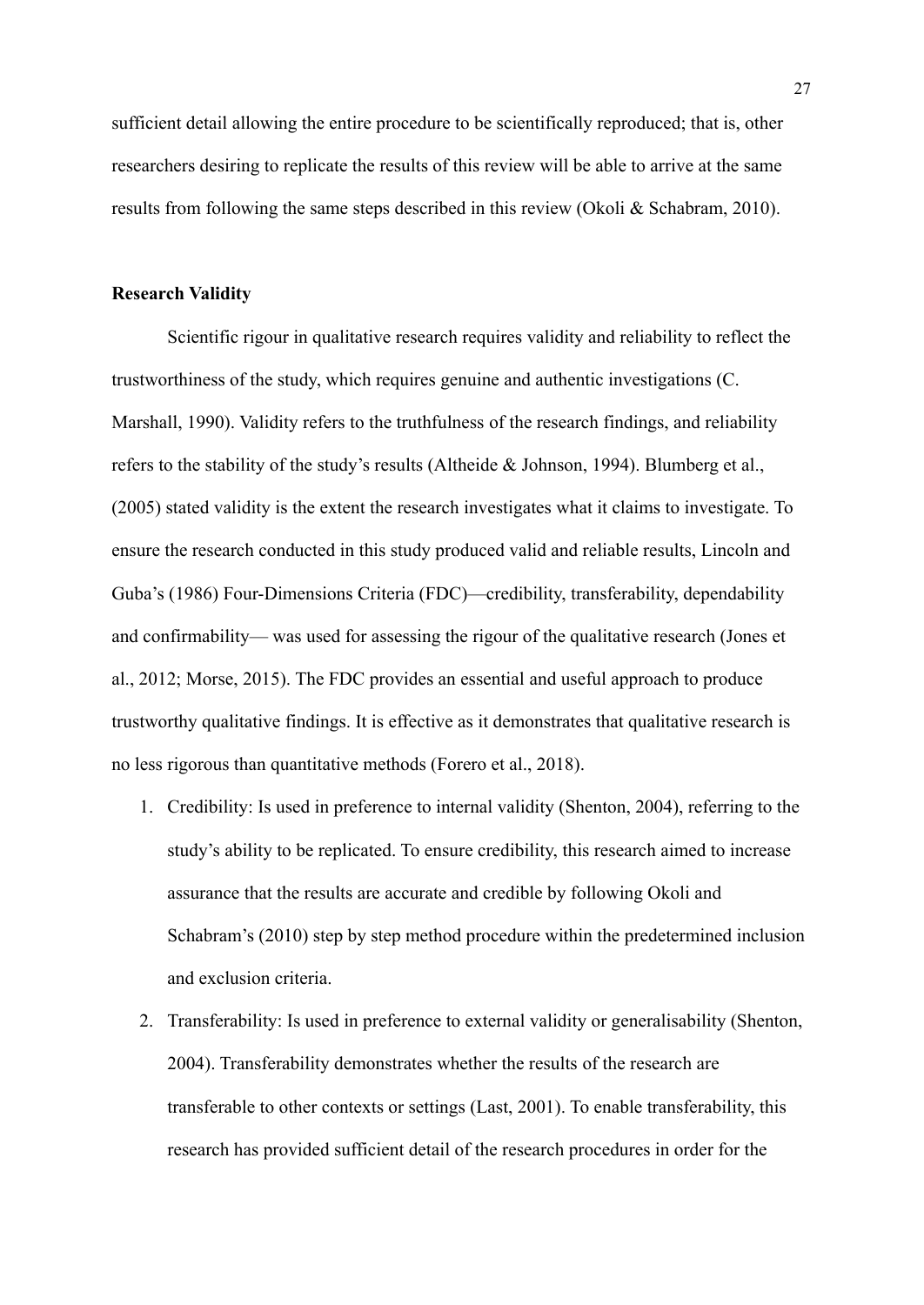reader to see how the findings can be applied in other settings (Shenton, 2004). An explanation of how Okoli and Schabram's (2010) eight-step method has been followed is provided throughout this dissertation to ensure accuracy of the research findings.

- 3. Dependability: The term dependability, correlates to the concept of 'reliability' in quantitative research (Shenton, 2004). This research endeavours to assure that the findings of this qualitative research inquiry are replicable for different researchers and across different research projects and investigations, ensuring reliability as future researchers are able to repeat the research (Shenton, 2004).
- 4. Confirmability: Is used in preference to objectivity, to create assurance that the results can be confirmed in other research studies (Shenton, 2004). To achieve confirmability, this research provides tables to demonstrate that the findings and results are from the data, and not from any other propensity (Shenton, 2004).

#### **Summary**

This chapter has described how, using empirical data, this qualitative research aims to answer the research question, "What educational support is currently provided to increase young people's capacity to manage stress?" The underlying assumptions of historical realism, and ontological and epistemological assumptions, place this research under the radical paradigm using critical theory, as the goal of this research matches the goal of the radical researcher and critical theorist to change the world as well as understand it (Smith, 1993). The chapter has discussed the chosen method to conduct the qualitative research; that is, a modified systematic literature review using the eight-step method recommended by Okoli and Schabram (2010). Each of the eight steps has been described, with explanations of how they are followed in this research. Lastly, a description of how the research meets the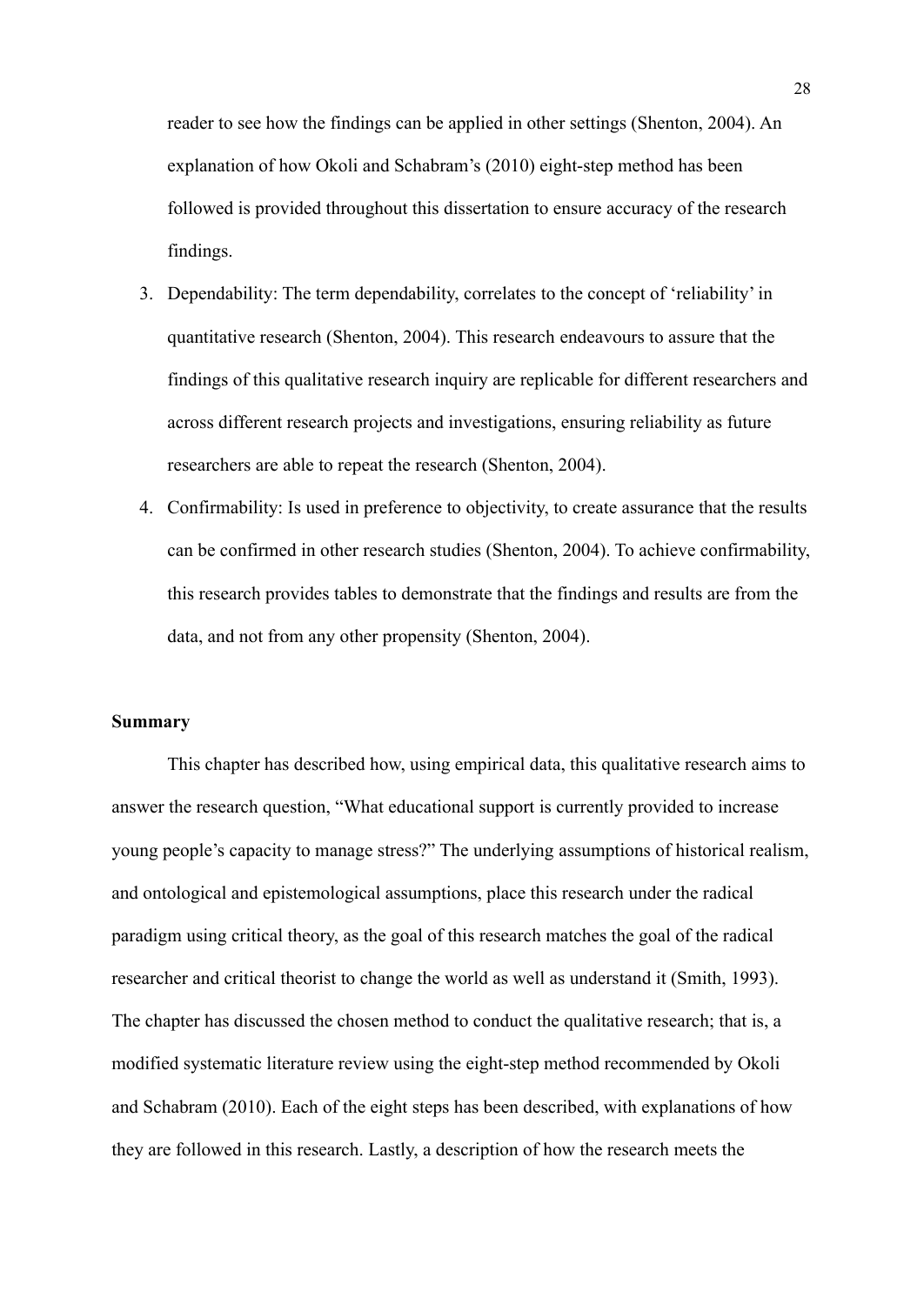requirements of rigour and quality was given through the framework of the FDC (Lincoln & Guba, 1986).

The following chapter "Results and Findings", provides the results from Okoli and Schabram's (2010) step three "searching for literature"; step four "practical screen"; and step five "quality appraisal".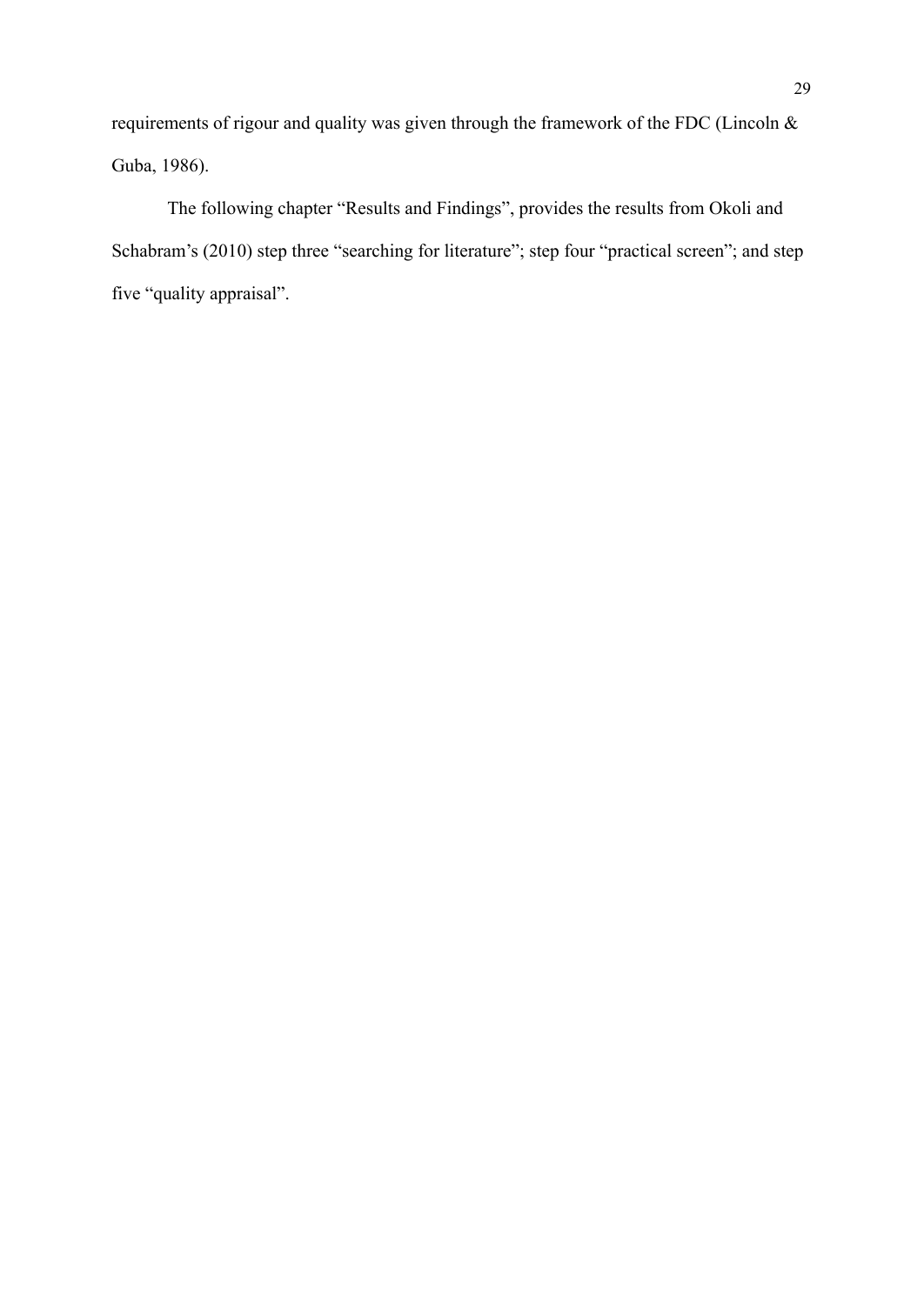#### **Chapter 3: Results and Findings**

This chapter identifies the processes taken to acquire the final data results that are to be analysed and synthesised in this modified systematic literature review. It describes the way that Okoli and Schambram's (2010) steps three to seven have been carried out. Due to a high number of results in step three 'searching for literature', the search terms identified in the previous chapter—Methodology and Method—were reviewed and some terms excluded. This chapter begins by identifying and explaining the exclusion of previous key terms.

#### **Step Three: Searching for literature (Okoli & Schabram, 2010)**

Whilst completing step three "searching for literature" (Okoli & Schambram, 2010), this research found a high number ( $n = 1,604$ ) of data results across the three chosen databases, indicating that further exclusion criteria needed to be applied. To minimise the volume of data results, data published in the United Kingdom were excluded. Thus, the search terms "United Kingdom" or England\* or Britain\* were removed from each database search, and any limitations that could be applied to the database were reduced to Australia and New Zealand only, providing significantly lower results (*n =* 867). Data from Australia and New Zealand were considered as they are both current Commonwealth realms in the South Pacific sharing similar colonial histories (Marshall, 1996). Table 4 demonstrates the difference in data results when the search terms "United Kingdom" or England\* or Britain\* were included or excluded.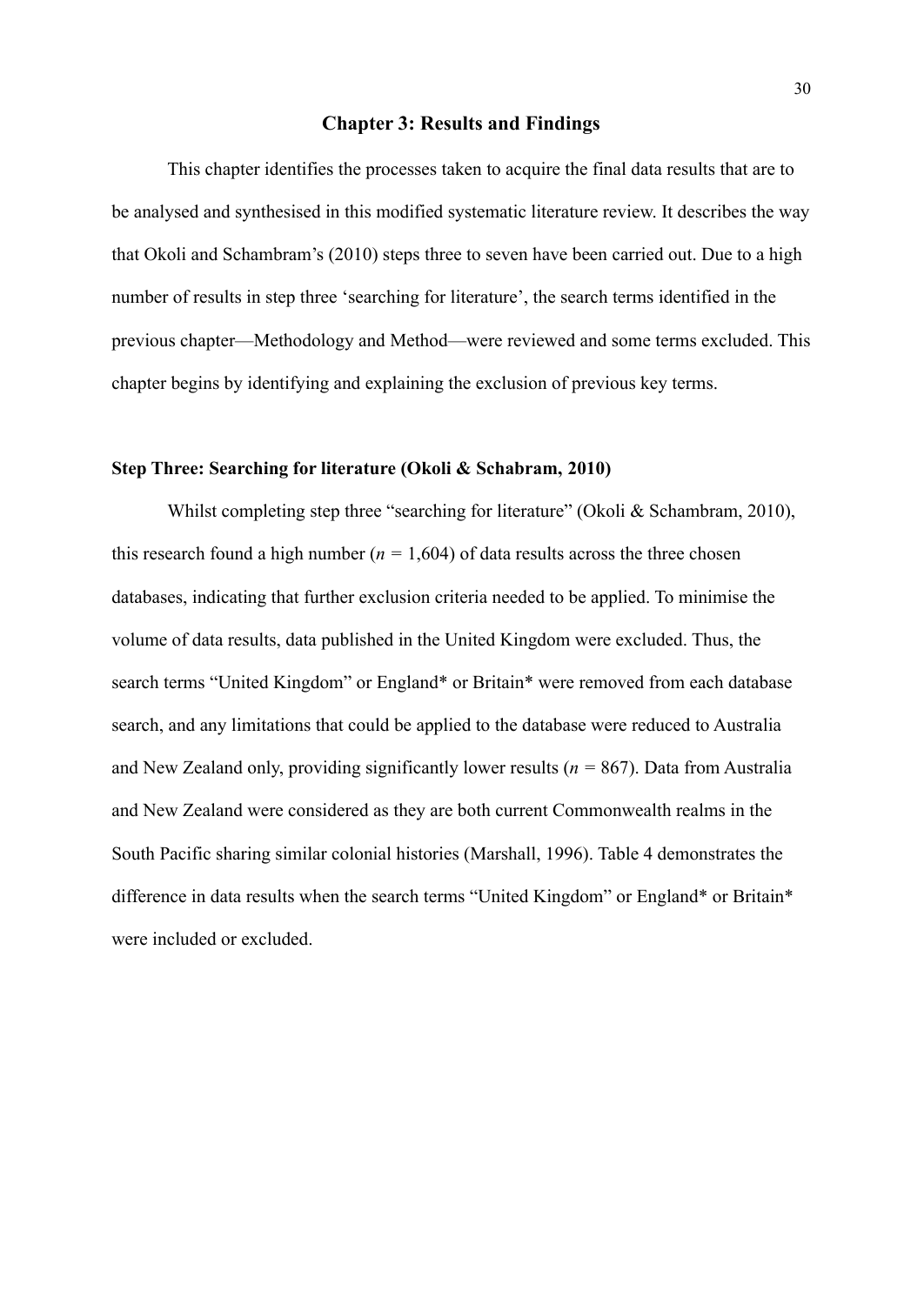#### **Table 4**

| Database    | Number of items with the<br>inclusion of search terms<br>"United Kingdom" or<br>England* or Britain* | Number of items with the<br>exclusion of search terms<br>"United Kingdom" or<br>England* or Britain* |
|-------------|------------------------------------------------------------------------------------------------------|------------------------------------------------------------------------------------------------------|
| PsycINFO    | 501                                                                                                  | 342                                                                                                  |
| <b>ERIC</b> | 414                                                                                                  | 191                                                                                                  |
| Scopus      | 689                                                                                                  | 334                                                                                                  |
| Total       | 1,604                                                                                                | 867                                                                                                  |

*Comparison of results of key term searches.*

The key terms were searched in each database with the appropriate limitations applied. As stated in Chapter 2, where exclusion criteria could not be applied within the database limitation options, they were applied in step four 'practical screen'. Tables 5-7 demonstrate how each database search was conducted to retrieve the search results.

# **Table 5**

*PsycINFO final database search results.*

| Database | <b>Key Terms Searched</b>                                                                       | Limitations                | Result |
|----------|-------------------------------------------------------------------------------------------------|----------------------------|--------|
| PsycINFO | (teen* or adolescen*<br>or youth <sup>*</sup> or<br>"young adult" or                            | Peer-reviewed<br>articles  | 342    |
|          | "young people" or English language"<br>juvenile) AND                                            |                            |        |
|          | $(Stress* or$                                                                                   | Published between          |        |
|          | challeng <sup>*</sup> or<br>struggl <sup>*</sup> or                                             | 2010 and 2020              |        |
|          | distress <sup>*</sup> or<br>$difficult*)$ AND<br>(Support <sup>*</sup> or cope)<br>or coping or | Human population<br>groups |        |
|          | technique* or                                                                                   |                            |        |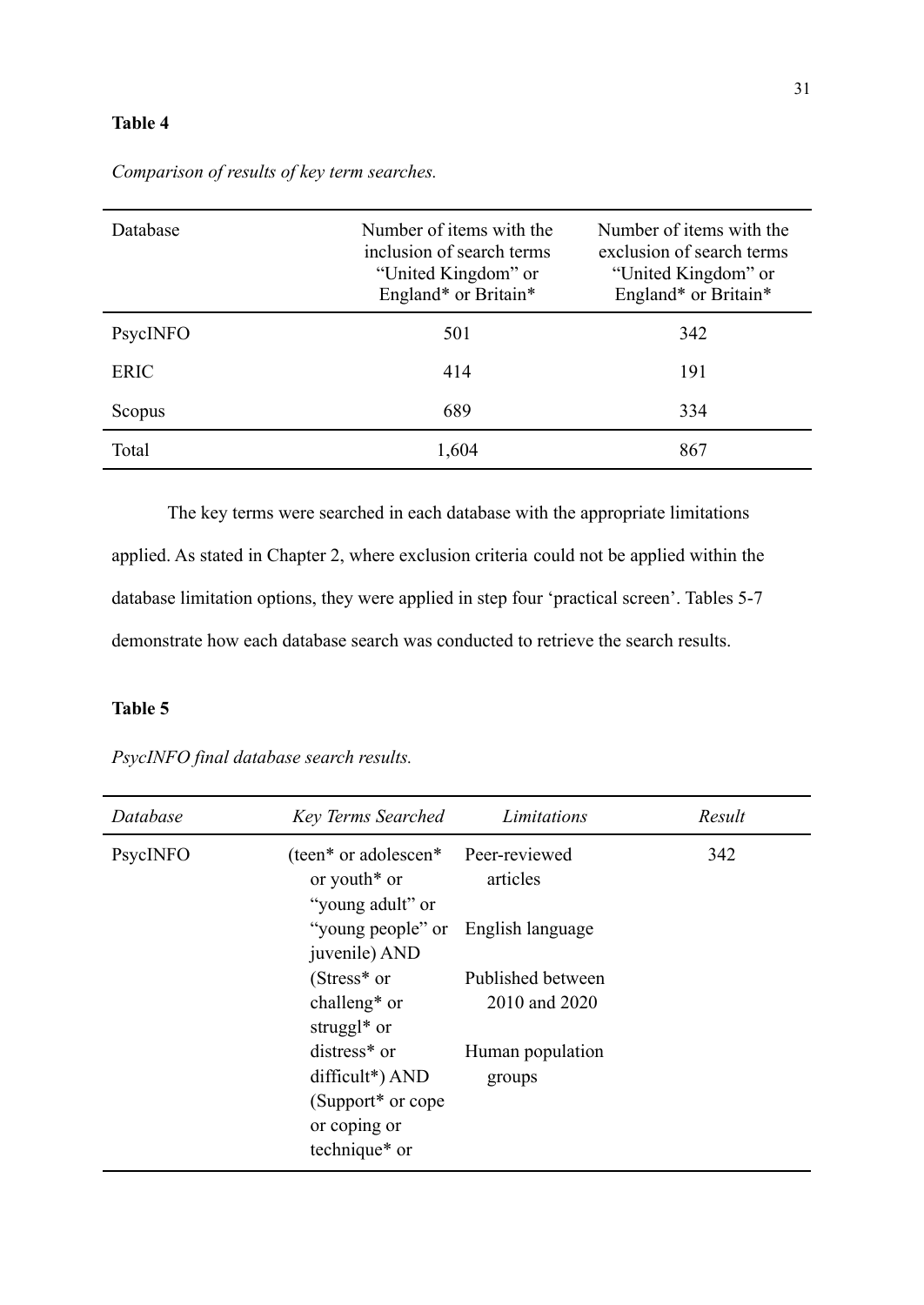strateg\* or manage\* or skill\* or resilien\*) AND (educat\* or school\* or university or college) AND (Australia\* or "New Zealand\*" or Aotearoa\*)

### **Table 6**

*ERIC final database search results.*

| Database    | <b>Key Terms Searched</b>                        | Limitations       | Result |
|-------------|--------------------------------------------------|-------------------|--------|
| <b>ERIC</b> | (teen* or adolescen*<br>or youth <sup>*</sup> or | English language  | 191    |
|             | "young adult" or<br>"young people" or            | Peer-reviewed     |        |
|             | juvenile) AND                                    | Published between |        |
|             | (Stress* or                                      | 2010 and 2020     |        |
|             | challeng* or                                     |                   |        |
|             | struggl <sup>*</sup> or                          |                   |        |
|             | distress* or                                     |                   |        |
|             | difficult*) AND                                  |                   |        |
|             | (Support* or cope                                |                   |        |
|             | or coping or                                     |                   |        |
|             | technique* or                                    |                   |        |
|             | strateg* or                                      |                   |        |
|             | manage* or skill*                                |                   |        |
|             | or resilien*) AND                                |                   |        |
|             | (educat* or                                      |                   |        |
|             | school* or                                       |                   |        |
|             | university or                                    |                   |        |
|             | college) AND                                     |                   |        |
|             | (Australia* or                                   |                   |        |
|             | "New Zealand*"                                   |                   |        |
|             | or Aotearoa*)                                    |                   |        |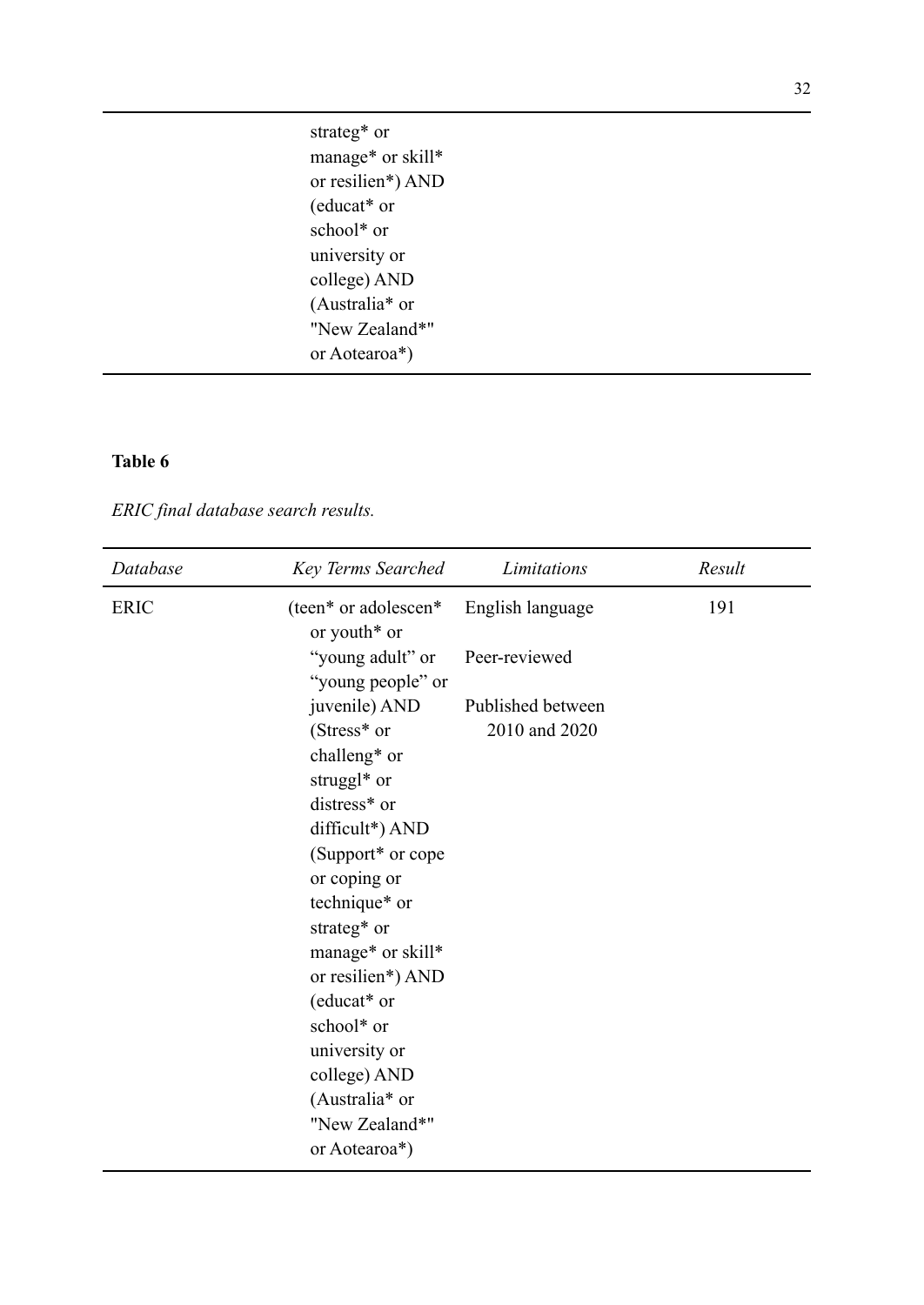#### **Table 7**

| Database | <b>Key Terms Searched</b>                                                                                                                                                                                                                                             | Limitations                                                                                                                              | Result |
|----------|-----------------------------------------------------------------------------------------------------------------------------------------------------------------------------------------------------------------------------------------------------------------------|------------------------------------------------------------------------------------------------------------------------------------------|--------|
| Scopus   | (teen* or adolescen*<br>or youth <sup>*</sup> or<br>"young adult" or                                                                                                                                                                                                  | Published between<br>2010 and 2020                                                                                                       | 334    |
|          | "young people" or<br>juvenile) AND                                                                                                                                                                                                                                    | English language                                                                                                                         |        |
|          | (Stress* or<br>challeng <sup>*</sup> or                                                                                                                                                                                                                               | Articles only                                                                                                                            |        |
|          | struggl <sup>*</sup> or<br>distress* or<br>difficult*) AND<br>(Support* or cope<br>or coping or<br>technique* or<br>strateg* or<br>manage* or skill*<br>or resilien*) AND<br>(educat* or<br>school* or<br>university or<br>college) AND<br>(Australia <sup>*</sup> or | Open-access (in<br>order to view<br>items that do not<br>require a<br>subscription)<br>Country/territory:<br>Australia or New<br>Zealand |        |
|          | "New Zealand*"<br>or Aotearoa*)                                                                                                                                                                                                                                       |                                                                                                                                          |        |

*Scopus final database search results.*

# **Step Four: Practical screen (Okoli & Schabram, 2010)**

The results in each of the three databases were then practically screened. This process identified which items were to be considered for review and which were to be excluded without examination based on the inclusion and exclusion criteria. Table 8 demonstrates the number of results for each database that met the inclusion criteria.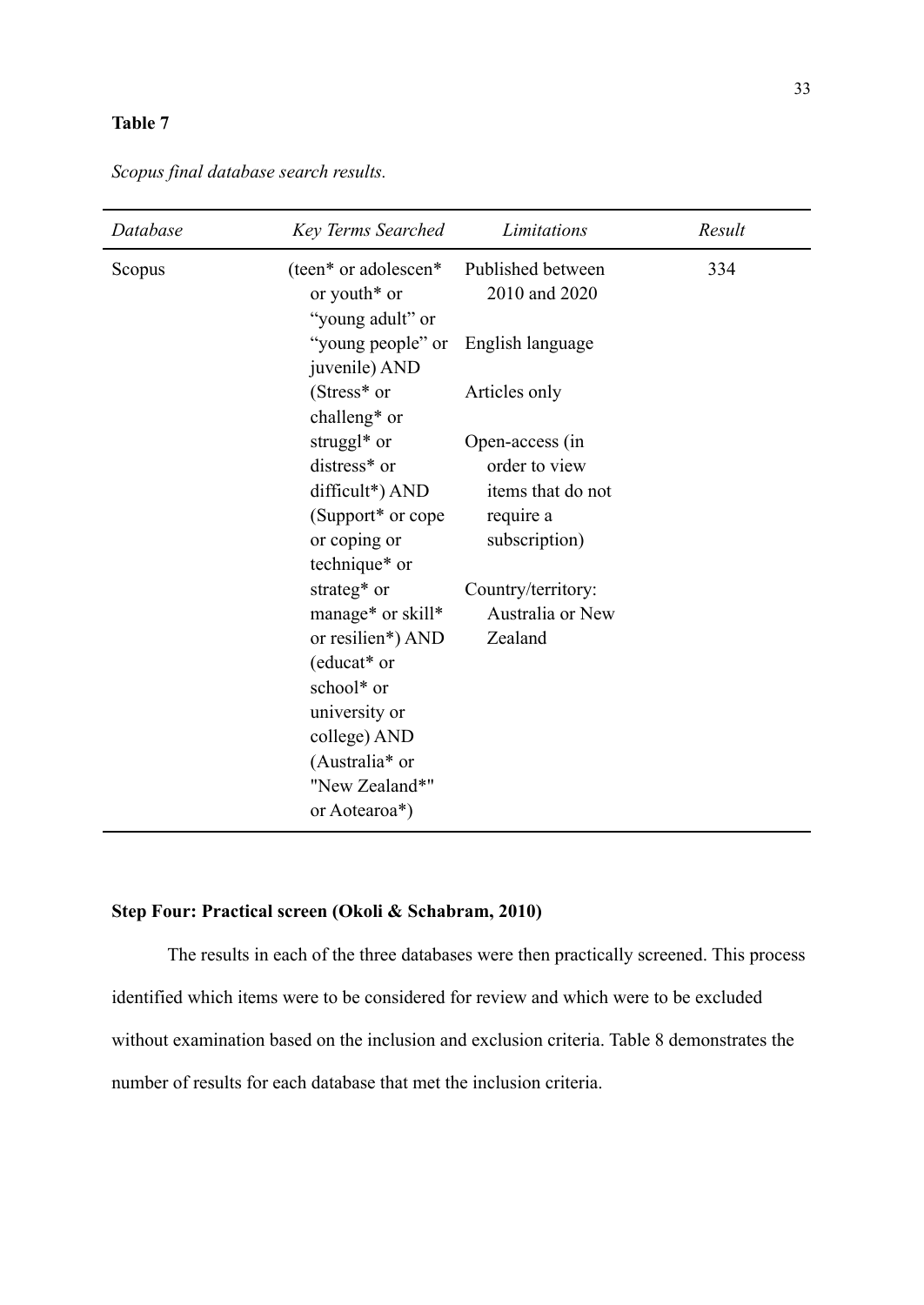#### **Table 8**

| Database    | Step 3: 'Literature Search'<br>Result | Step 4: 'Practical Screen'<br>Result |
|-------------|---------------------------------------|--------------------------------------|
| PsycINFO    | 342                                   | 60                                   |
| <b>ERIC</b> | 191                                   | 40                                   |
| Scopus      | 334                                   | 48                                   |
| Total       | 867                                   | 148                                  |

*Results of step 4 practical screen.*

#### **Step Five: Quality appraisal (Okoli & Schabram, 2010)**

The remaining items  $(n = 148)$  were assessed to ensure those of insufficient quality were excluded from the final review synthesis. As stated in Chapter 2, if an item did not meet all of the relevant criteria, then the item was automatically excluded. Results were significantly lowered when applying the quality appraisal criteria to the remaining items, leaving a total number of items (*n =* 22) to proceed to step six 'data extraction'. Table 9 demonstrates the final number of items to be included in this modified systematic literature review.

#### **Table 9**

*Demonstration of final items after step 5 'quality appraisal'.*

| Database    | <b>Practical Screen Results</b> | <b>Quality Appraisal Results</b> |
|-------------|---------------------------------|----------------------------------|
| PsycINFO    | 60                              | 9                                |
| <b>ERIC</b> | 40                              | 4                                |
| Scopus      | 48                              | 9                                |
| Total       | 148                             | 22                               |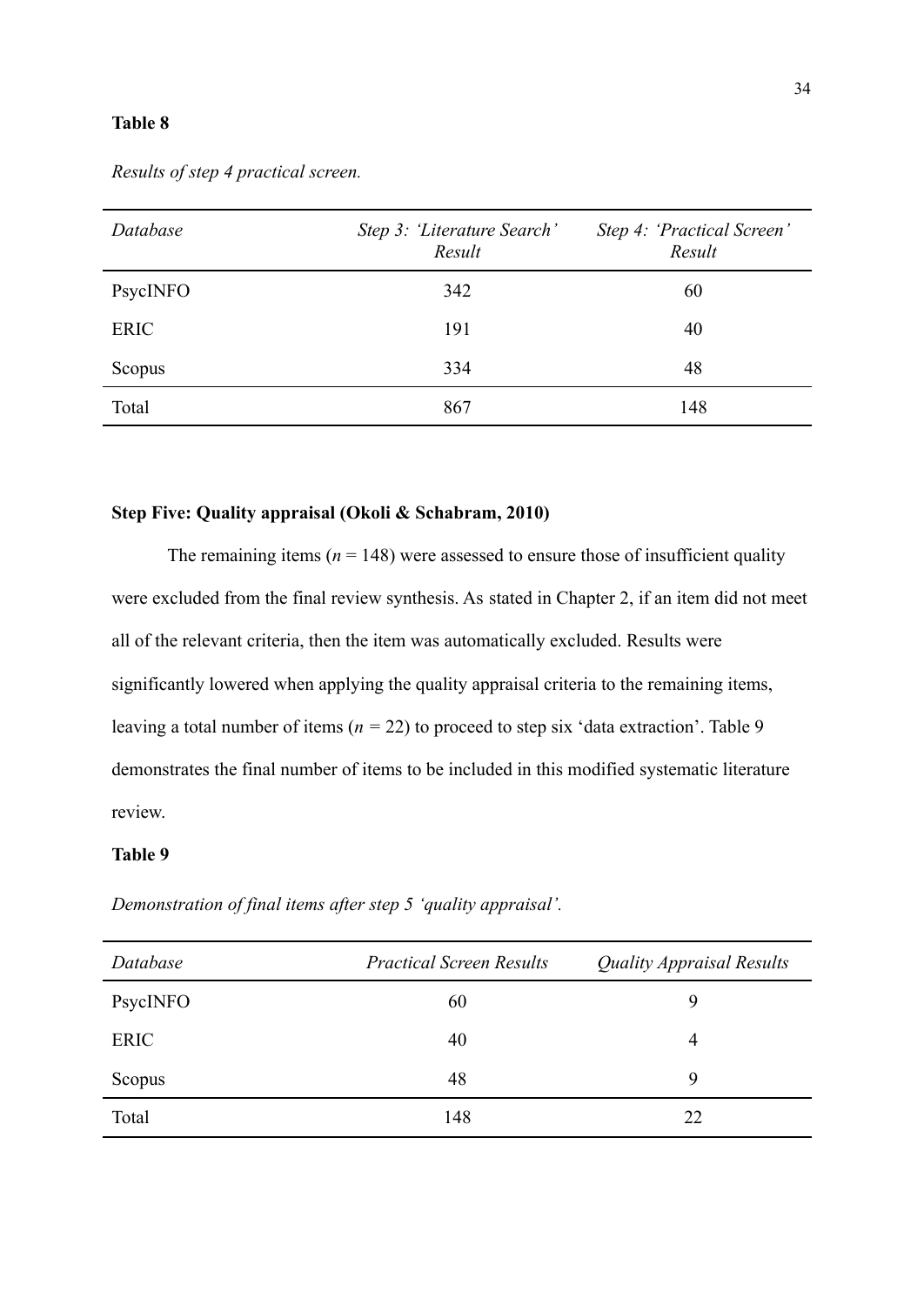#### **Step Six: Data extraction (Okoli & Schabram, 2010)**

Information from the final items  $(n = 22)$  were systematically taken from each of the literature to provide the primary material for the synthesis stage and placed in a data extraction table to ensure consistency and objectivity of the information (Petticrew & Roberts, 2006). This step included gathering the same information from each item, including: the aim, technique—tool, framework being assessed, results of the research, and suggestions for future research.

#### **Step Seven: Synthesis of studies (Okoli & Schabram, 2010)**

As suggested by Okoli and Schabram (2010), creating a visual map of the information extracted from the literature is an effective way to arrive at the final writing process. Mapping is the creation of a visual map displaying the themes, findings, connections, and layout of the review, in order to help visual connections and relative relationships between things (Webster & Watson, 2002), as well as to help classify material collected (Hart, 1999). Mapping visually displays connections between literature in order to help identify ideas, themes, findings, and issues (Webster & Watson 2002). The map below (Figure 1) is a visual representation of the main themes, results, and findings of the studies, as well as future research recommendations from each of the final items  $(n = 22)$ .

#### **Results**

Figure 1 demonstrates three key themes across the final data analysed: 1) assessing the effects of therapeutic frameworks as preventative programmes, 2) assessing the feasibility of using the programme in schools, and 3) assessing the effects the programme has on young people. The findings of these key themes have been divided into the following groups: additional insights found (findings differ from article's focus), significant effects found and the programme demonstrates potential, no significant effects found, mixed results, and some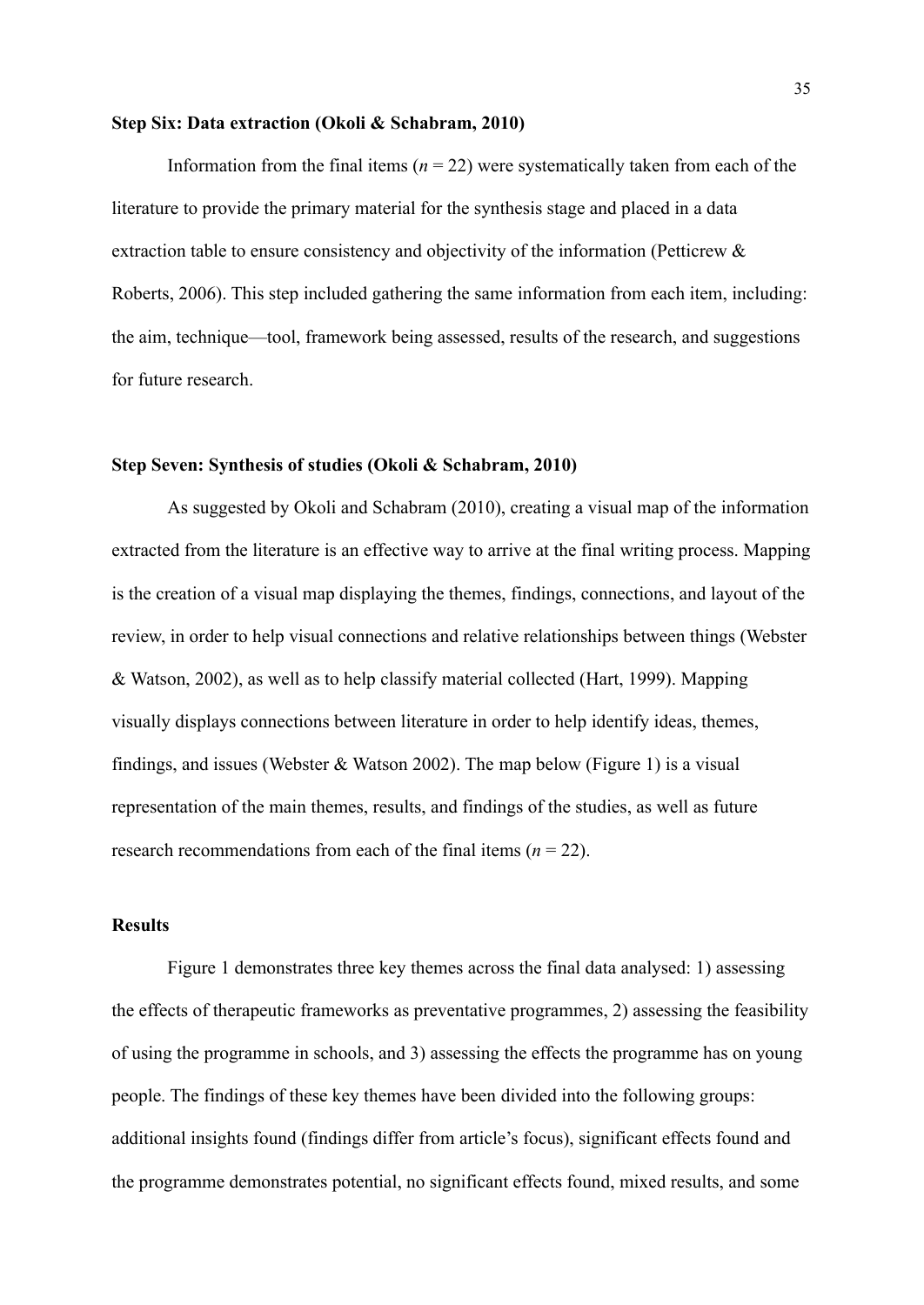studies yet to produce findings because the study is not yet evaluated. These findings developed recommendations for future research which have been put into the subcategory recommendations for larger sample size, longitudinal studies, randomised and controlled designs, and identification of other areas in need of research. Below is a description of the map and the items placed into each theme.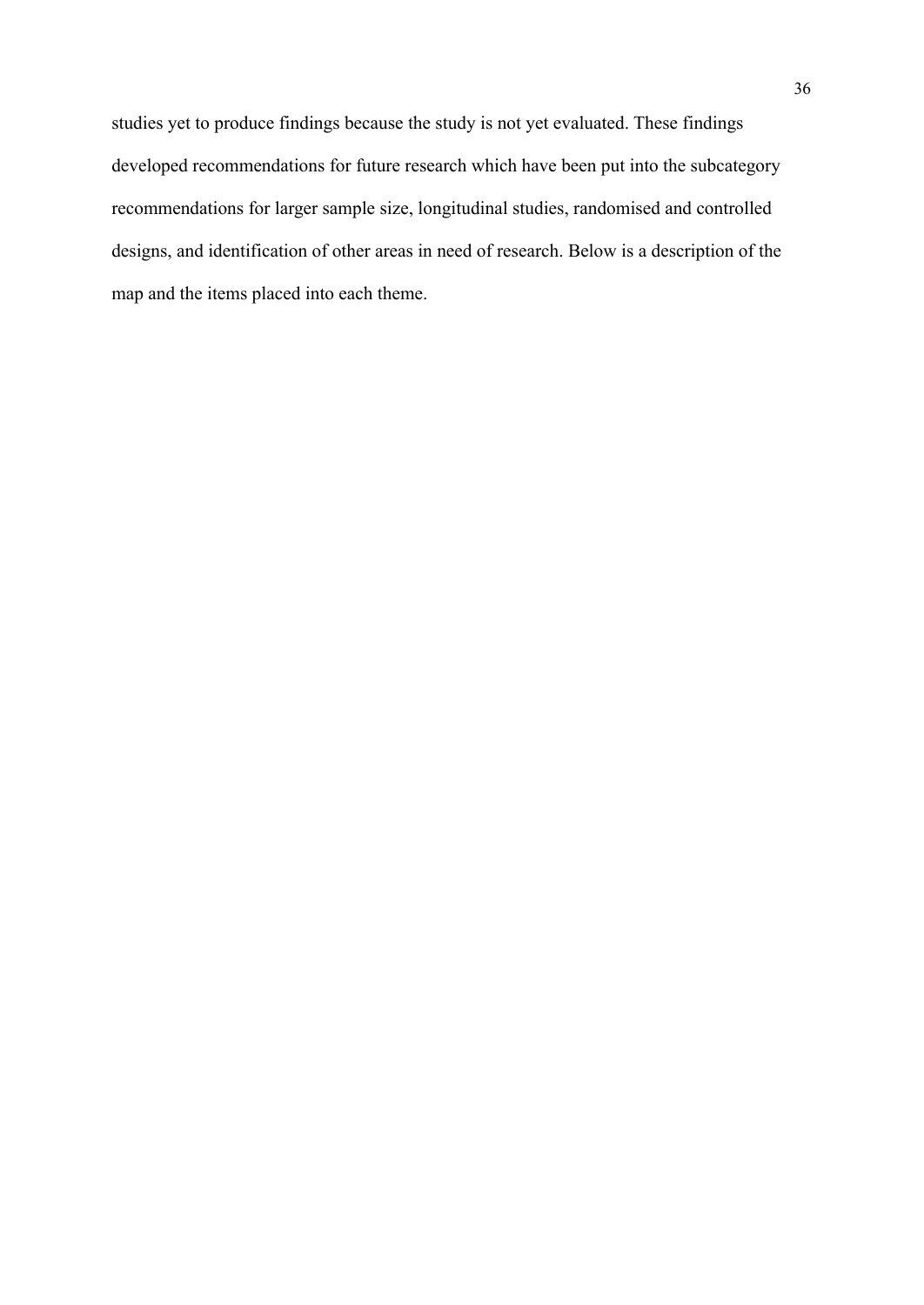### **Figure 1**



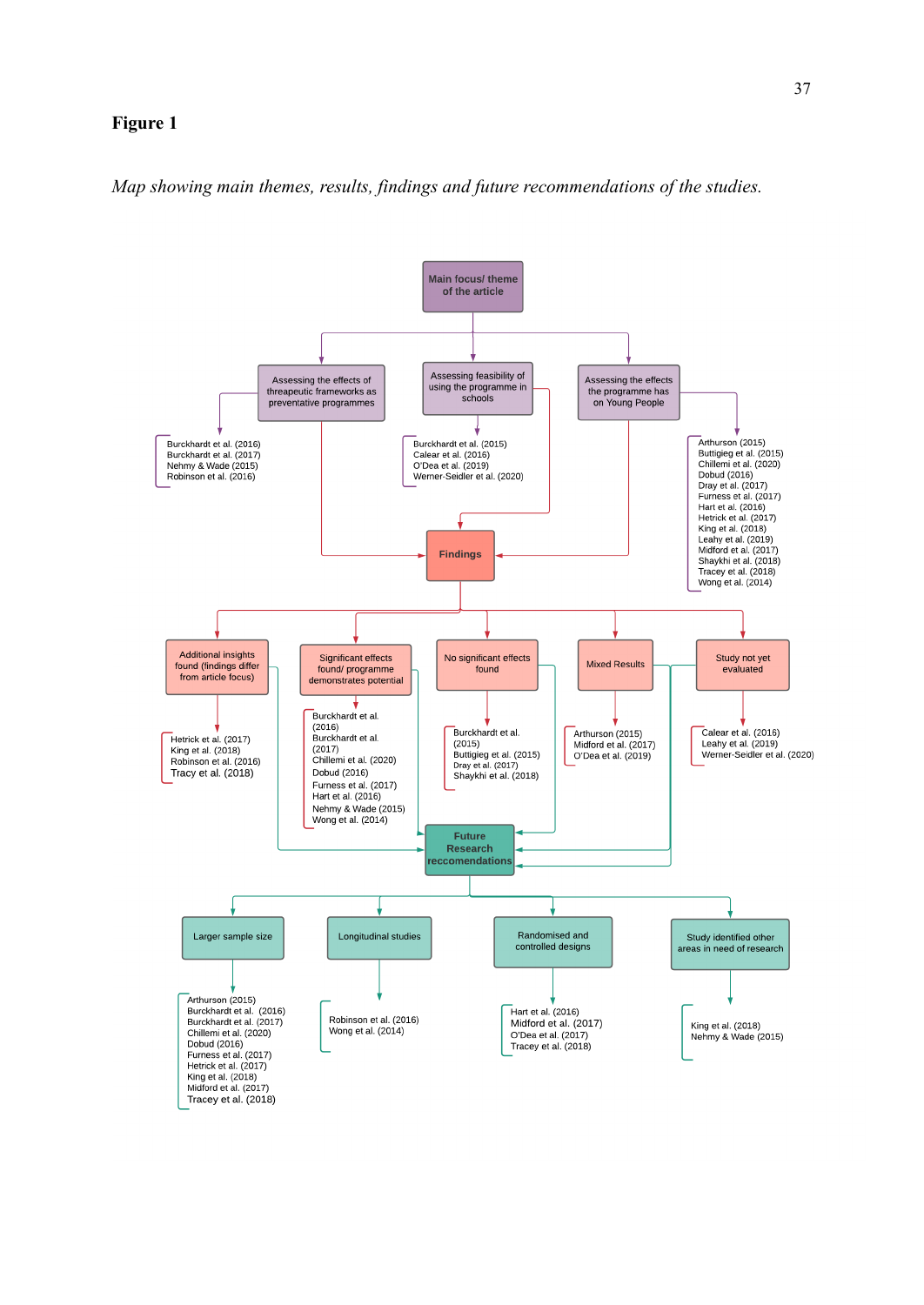#### **Items assessing the effects of therapeutic frameworks as preventative programmes**

Studies assessing the effects of therapeutic frameworks as preventative programmes include: Burckhardt et al., (2016), Burckhardt et al., (2017), Nehmy and Wade (2015), and Robinson et al., (2016).

Burckhardt et al., (2016) evaluated a new school-based mental health programme and early intervention model "Strong Minds", using both positive psychology and Acceptance and Commitment Therapy (ACT). Burckhardt et al., (2017) examined the feasibility and acceptability of using an ACT-based preventative programme to reduce symptoms of anxiety and depression in young people in school settings. Nehmy and Wade (2015) evaluated the programme "Healthy Minds" involving eight lessons promoting skill development, highlighting the difference between maladaptive behaviours and health practices as a preventative programme. Lastly, Robinson et al., (2016) assessed "Preventative Life Skills Curriculum", a 12-week curriculum focusing on promoting resilience and the need for prevention programmes to be applicable, suitable, and align with the challenges faced by Indigenous communities.

## *Findings*

Of these four studies, three found significant results, including Burckhardt et al., (2016) "Strong Minds", Burckhardt et al., (2017) "ACT as a preventative programme", and Nehmy and Wade's (2015) "Healthy Minds". Robinson et al., (2016) did not find significant results; however, the authors did find additional insights outside of their study focus.

Burckhardt et al., (2016) findings show participants' symptoms of depression, stress, and overall psychopathology were significantly lower than what they were at the start of the programme. This suggests that positive psychology and ACT may contain key early intervention skills appropriate for young people. Burckhardt et al., tentatively suggested that lowering symptoms and improving the well-being of young people could be effectively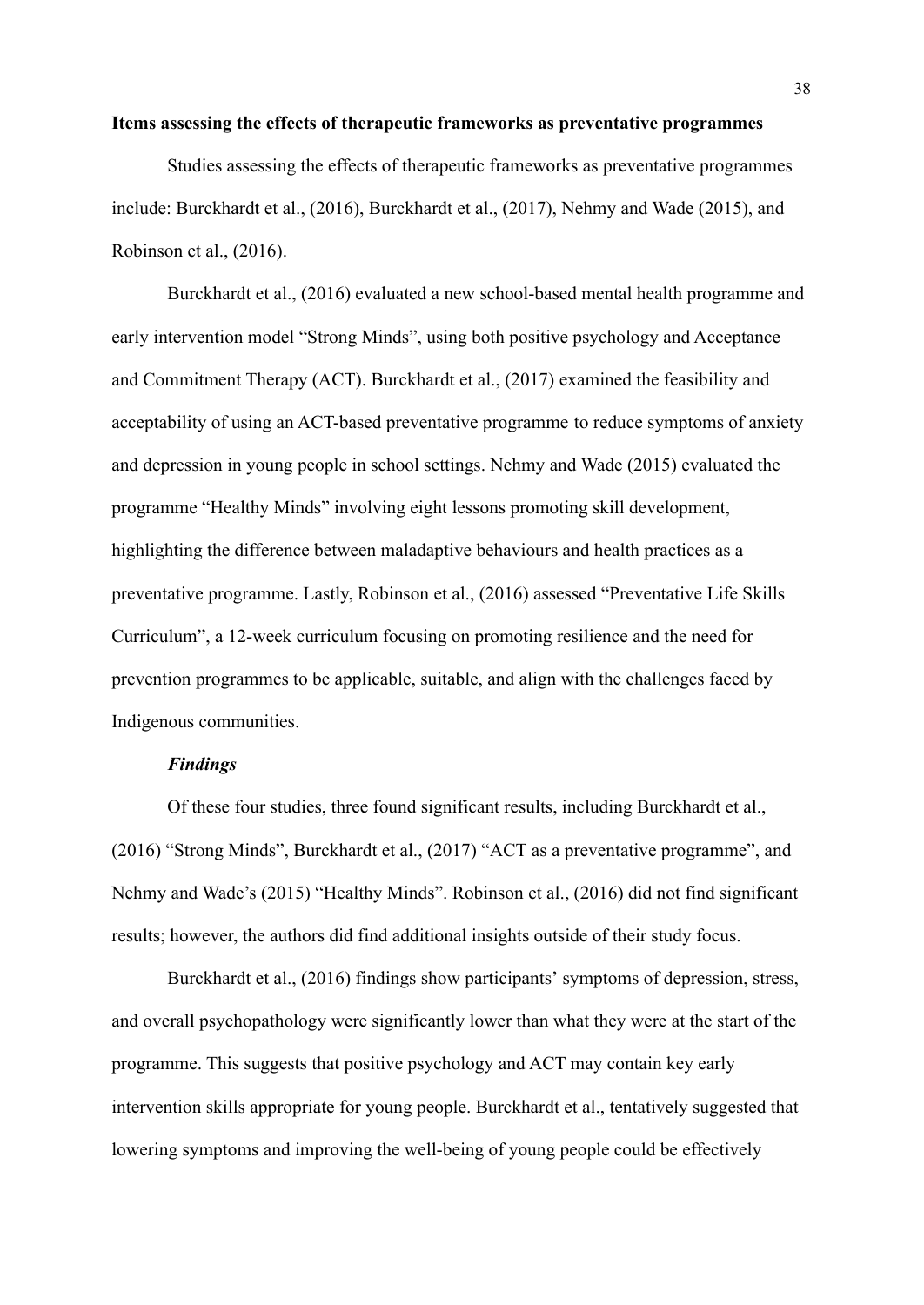managed through early interventions that include the emotion regulation strategies of acceptance.

At the five-month follow-up, Burckhardt et al., (2017) results demonstrated moderate to large effect size differences between conditions, indicating ACT-based prevention programmes provided in school environments are acceptable to students and feasible to administer in school settings. Burckhardt et al., suggested ACT "may create a more fundamental shift in how a person relates to their thoughts and feelings, rather than teaching them a new set of skills" (p. 8).

Nehmy and Wade (2015) found their intervention group had statistically significant improvements at the six-month follow-up, including a decrease in self-criticism, negative affect, and unhelpful perfectionism in comparison to the controls. Nehmy and Wade stated that these results are favourable towards the use of this intervention to decrease self-criticism, unhelpful perfectionism, and negative affect, as well as preventing the growth of negative affect.

Robinson et al., (2016) study of "Preventative Life Skills" did not produce significant results. However, their pilot programme generated meaningful insights into what is important and necessary to include in a curriculum for young people, confirming there is a need to change both the academic approach, as well as the content of the curriculum, in order for the programme to be comprehensible for students in disadvantaged community settings, from different cultural backgrounds, and with different levels of experiences of stressors.

# *Future Research*

Both Burckhardt et al., (2016) and Burckhardt et al., (2017) suggested future research with larger sample sizes utilising "Strong Minds" and "ACT as a preventative programme" is needed to confirm programme efficacy. Nehmy and Wade's (2015) study of "Healthy Minds" identified there is a need for further research of the effects the interventions have on various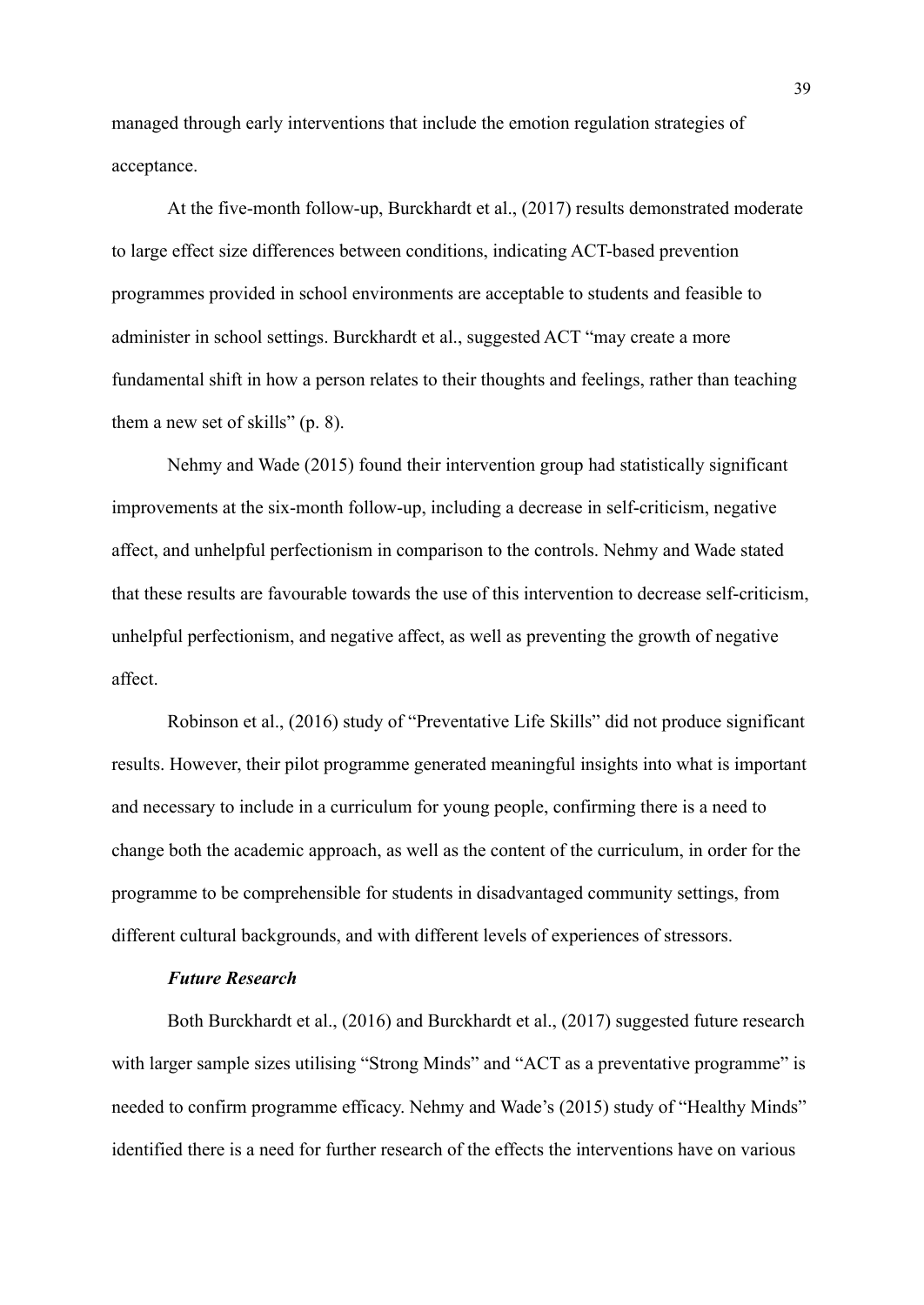psychopathologies, and the effects of negative affect. Robinson et al., (2016) suggested future research using longitudinal studies will be beneficial, as their pilot project of "Preventative Life Skills" provided an opportunity to evaluate long-term programme implementation, assessing programme efficacy through individual outcome measures.

### **Items assessing the feasibility of using the programme in schools**

Items assessing the feasibility of using the programme in schools include: Burckhardt et al., (2015), Calear et al., (2016), O'Dea et al., (2019), and Werner-Seidler et al., (2020).

Burckhardt et al., (2015) examined the feasibility of "Bite Back", an online positive psychology programme designed to improve young people's happiness and well-being, through delivery within the school setting. Calear et al., (2016) assessed the effectiveness of "Sources of Strength", a peer leadership programme aiming to improve help-seeking behaviours for suicide, as well as overall psychological challenges within school settings. O'Dea et al., (2019) evaluated whether the online mental health programme "Smooth Sailing", was a feasible, acceptable, and safe service. "Smooth Sailing" assesses the young person and provides psychological interventions to enhance mental health help-seeking behaviours, whilst reducing anxiety and depression among young people in the school setting. Lastly, Werner-Seidler et al., (2020) examined the impact of a mental health app— "Future-Proofing"—administered in the school environment to assist with adolescent depression.

### *Findings*

Of these four studies, none found significant results. Burckhardt et al., (2015) investigating "Bite Back" found no significant results, O'Dea et al., (2016) investigating "Smooth Sailing" found mixed results, and both Calear et al., (2016) investigating "Sources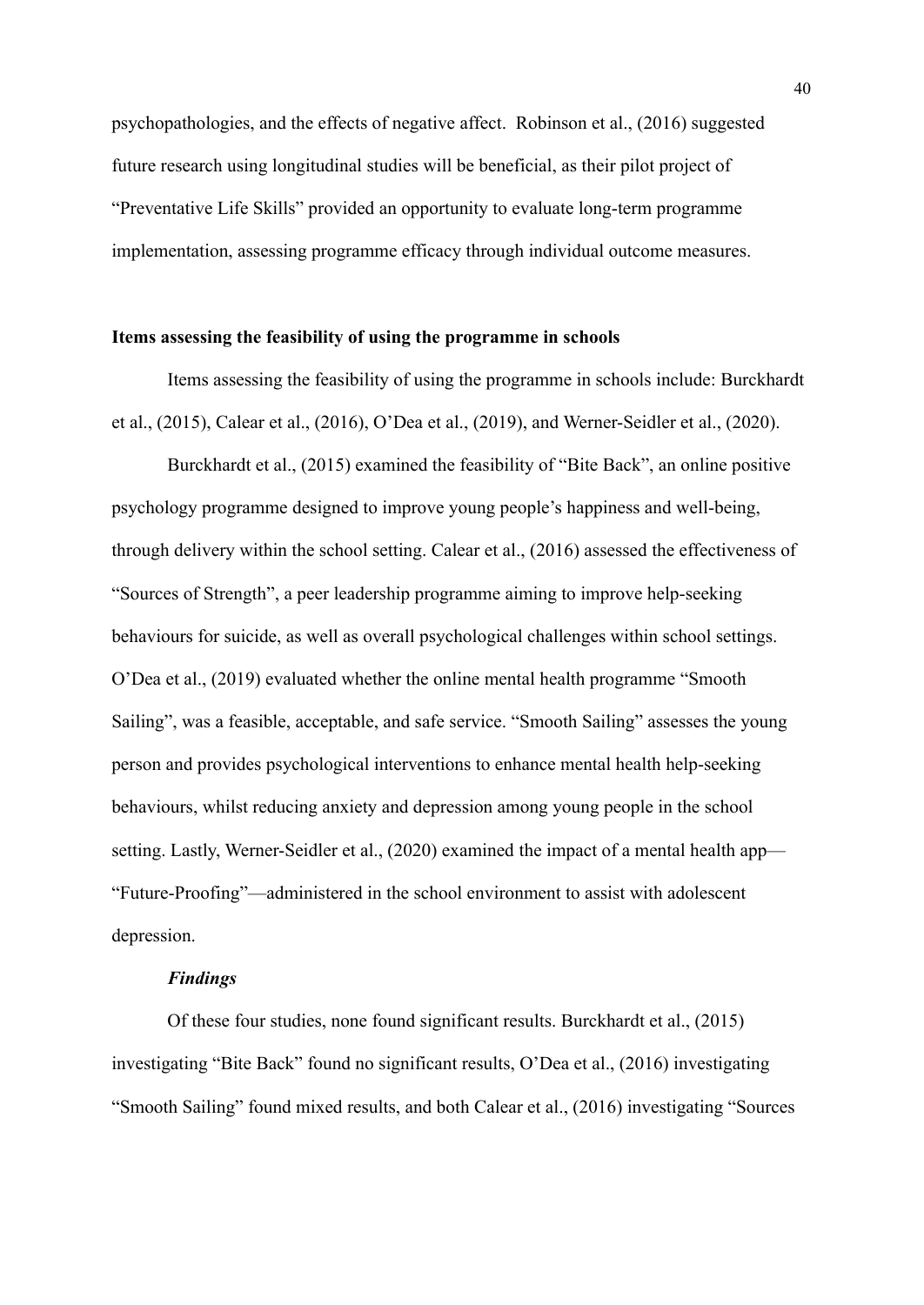of Strength" and Werner-Seidler et al., (2020) investigating "Future-Proofing" are still to develop results as the studies are not yet evaluated.

Burckhardt et al., (2015) showed that "Bite Back" did not generate any significant improvements in mental health in comparison to the control condition. Both conditions demonstrated reductions in depression and stress, with no significant difference between the two. Burckhardt et al., suggested this may not be an accurate representation of the programme's effectiveness; there may be issues within the application of "Bite Back" to school settings.

O'Dea et al., (2019), when investigating "Smooth Sailing", did not find significant results; however, the authors did find potential for this intervention programme to identify mental health problems in young people, which could stop the progression of mental illness, and prevent the development of severe mental health problems later in life. These results support the feasibility, acceptability, and safety of "Smooth Sailing". O'Dea et al., indicated that improvements are needed as the findings revealed changes to the intervention and its procedure are required in order for controlled trials to be successful in the future.

Calear et al., (2016) research of the universal social connectedness programme for suicide "Sources of Strength" is yet to be evaluated. The authors argued that, if proven effective, "Sources of Strength" could become broadly implemented in secondary schools, stating there is possibility this programme may provide a significant contribution to young people's mental health through increasing their help-seeking behaviours for suicide. They proclaimed that this would be a "cornerstone to preventing and reducing suicidal ideation, attempts, and death" (Calear et al., 2016, p. 11).

Werner-Seidler et al., (2020) study on "Future-Proofing" is also yet to be evaluated. "Future-Proofing" hopes to contribute to the technological mental health field of prevention programmes through providing insights into assessment and application processes, as well as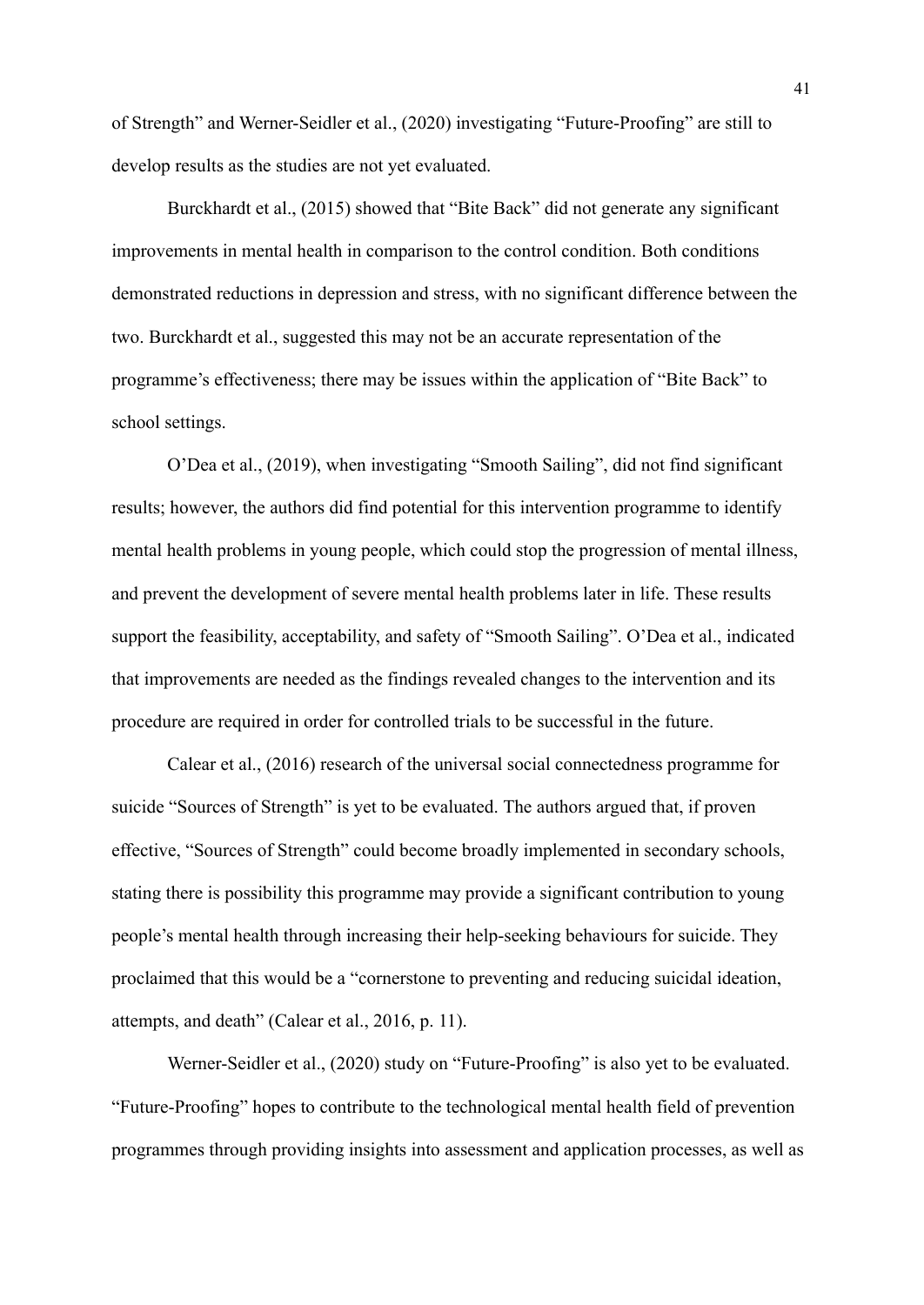knowledge about the demographic and societal impacts of preventing depression. Werner-Sidler et al., contended that, if "Future-Proofing" is successful, these programmes could be regularly administered in school settings, "future-proofing all young people who go through the school system against mental illness" (p. 18).

### *Future Research*

Due to obtaining no significant results of the "Bite Back" programme, Burckhardt et al., (2015) did not provide any suggestions for future research in this area. O'Dea et al., (2019) suggested further research of the "Smooth Sailing" programme should include a randomised controlled trial to confirm the genuine effects and benefits for students. Calear et al., (2016) "Sources of Strength" and Werner-Seidler et al., (2020) "Future-Proofing" research are yet to be evaluated and, therefore, the authors have yet to provide suggestions for future research.

### **Items assessing the effects the programme has on young people**

Items assessing the effects the programme has on young people included Arthurson (2015), Buttigieg et al., (2015), Chillemi et al., (2020), Dobud (2016), Dray et al., (2017), Furness et al., (2017), Hart et al., (2016), Hetrick et al., (2017), King et al., (2018), Leahy et al., (2019), Midford et al., (2017), Shaykhi et al., (2018), Tracey et al., (2018), and Wong et al., (2014). Due to the large number of items within this theme, these studies have been grouped for discussion on the basis of their similarities.

Arthurson (2015) and King et al., (2018) both assessed the effects of mindfulness skills. Arthurson explored the effects of the "mindfulness" skills, to be calm and to manage emotions, with particular focus on anxiety, anger, and stress, while increasing concentration and awareness, as a school-based teaching programme over nine weeks. King et al., (2018) assessed the effectiveness of "deep breathing mindfulness", a mindfulness tool involving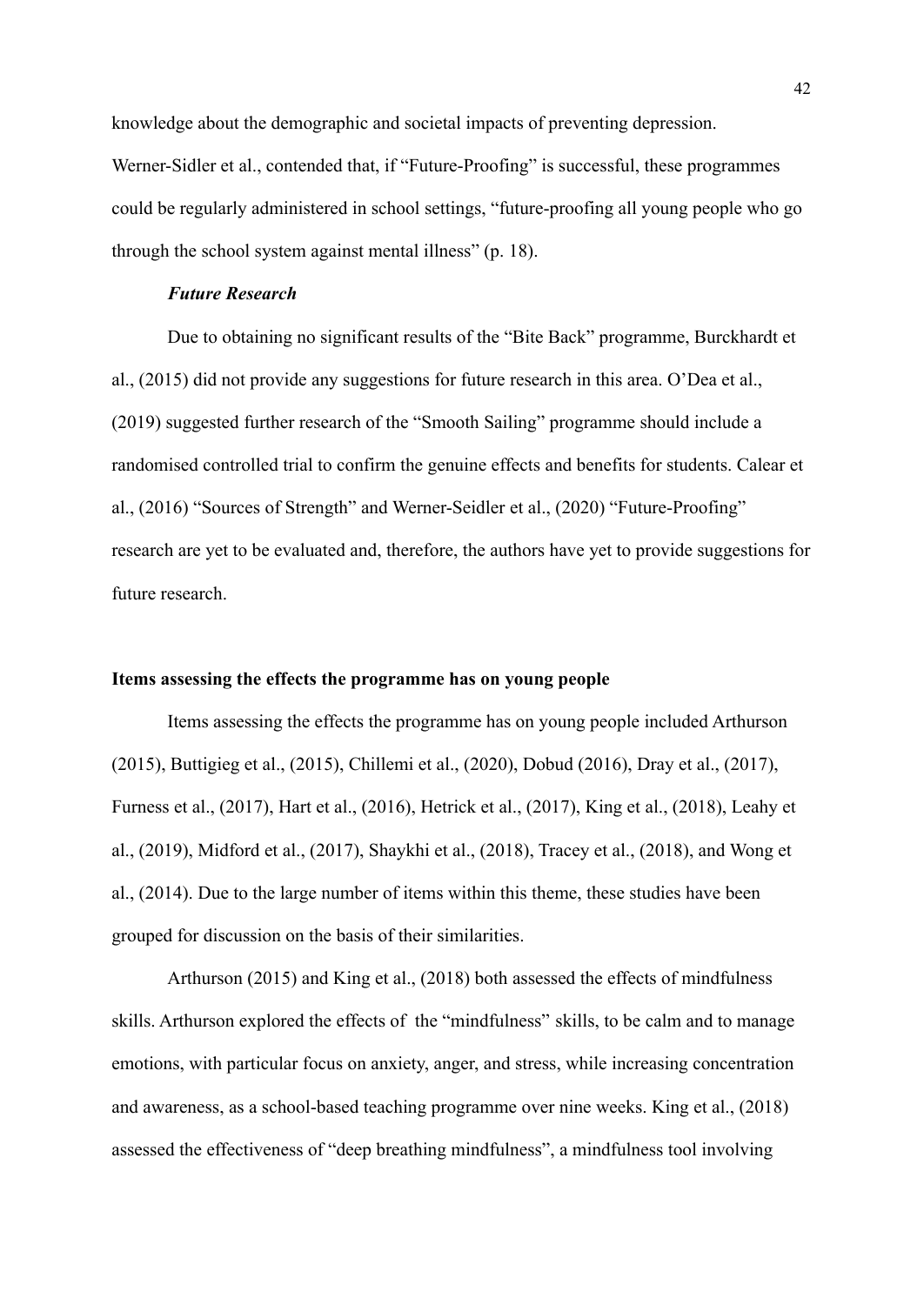abdominal deep breathing, used while maintaining a focus in the present moment to develop emotion-management skills.

Buttigieg et al., (2015) and Shaykhi et al., (2018) both evaluated the protective effects of the "Resilient Families Intervention", a family-centred school-based intervention, in lowering the adolescent rates of depressive symptoms. Shaykhi et al., (2018) also evaluated the effects that "Resilient Families Intervention" has on enhancing adolescent protective factors against the development of adolescent antisocial behaviour.

The studies of Chillemi et al., (2020), Wong et al., (2014), and Hetrick et al., (2017) all evaluated the effects of online-internet-based programmes. Chillemi et al., provided preliminary research results demonstrating the efficacy of "IRCB; Increasing Resilience to Cyberbullying", a self-guided online psychoeducation programme providing cognitive behaviour therapy (CBT), aiming to increase and develop adolescents' cyberbullying coping skills. Wong et al., investigated the effects of the "ThisWayUp", anxiety and depression internet-based prevention programmes. Hetrick et al., tested the effectiveness of "Reframe-IT", an online cognitive behavioural programme reducing suicide-related behaviours in school students.

Hart et al., (2016), Midford et al., (2017), and Dray et al., (2017) conducted studies evaluating the effects of school classroom-based lessons. Hart et al., contributed initial results of the effects and feasibility of providing "Teen Mental Health First Aid" in schools, a classroom-based programme focusing on developing knowledge and skills to manage mental health concerns. Midford et al., assessed the effects of a "10-Lesson Classroom Programme" teaching "emotional literacy, personal strengths, coping and problem-solving strategies, stress management, emotional regulation, and support seeking" (p. 362), additionally aiming to provide information on the effectiveness of large-scale research trials. Dray et al., evaluated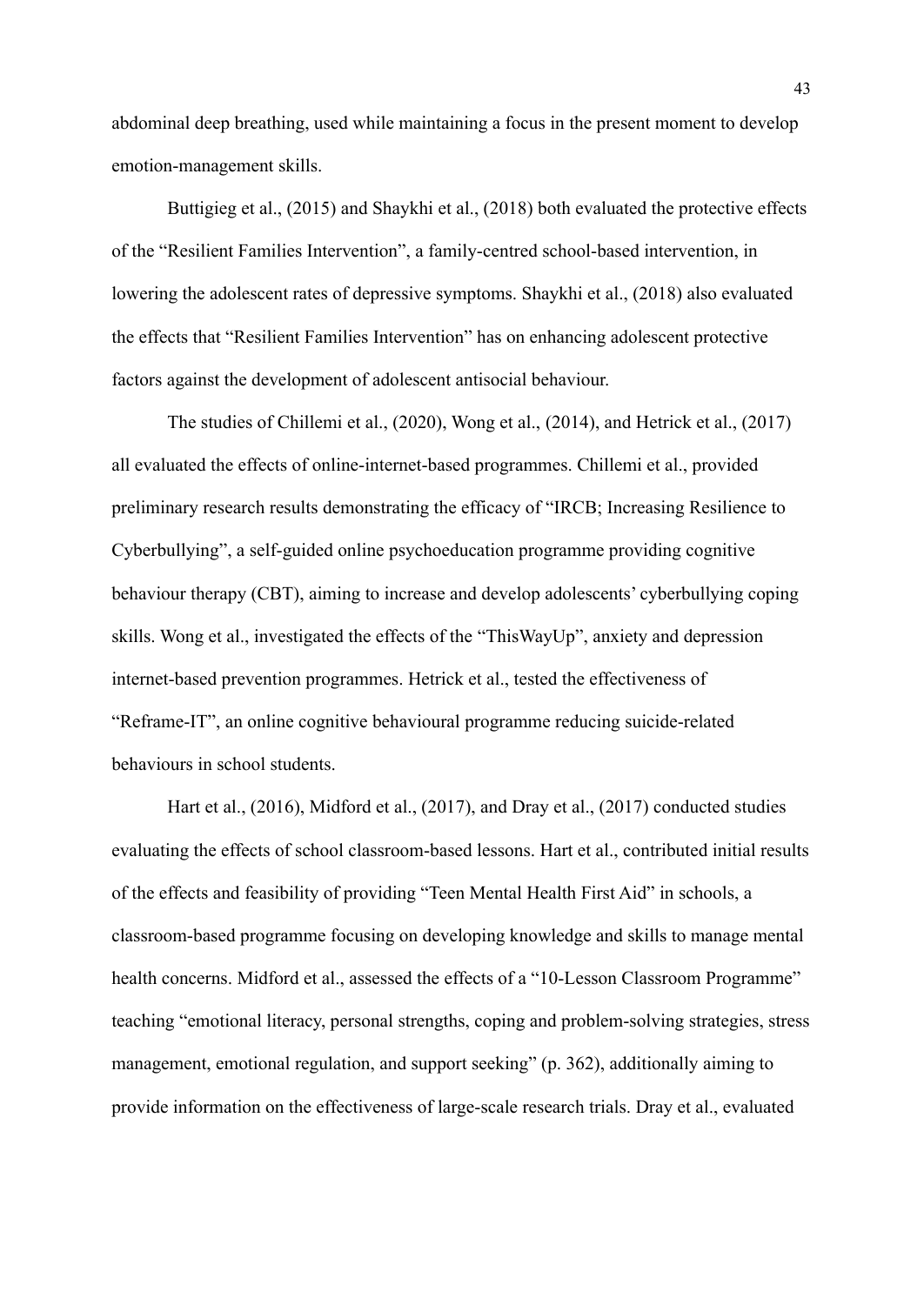the efficacy of a "Universal-school-based intervention" aiming to lower mental health problems in young people by focusing on resilience and its protective factors.

Dobud (2016), Furness et al., (2017), Tracey et al., (2018), and Leahy et al., (2019) examined the effects of programmes involving physical activity or the outdoors. Dobud explored the use and effects of "Onwards Adventures", an adventure therapy programme using adventure experiences and survival skills provided by mental health professionals to continue therapeutic growth and progress through psychological distress. Furness et al., investigated the effects of "Project K", a positive youth development programme involving wilderness adventure, community challenge, and individual mentoring to build self-confidence, learn essential life skills, and promote good health and positive attitude. Tracey et al., provided a preliminary appraisal of "ACT in the Outdoors", a programme comprising 'ACT' and 'adventure therapy', amongst young people who present with struggles and challenges that suggest emotional and/or behavioural needs. Leahy et al., investigated the effects of "Burn-2-Learn", a high-intensity interval training programme involving intense bouts of vigorous activity on the physical, psychological, and emotional health of young people.

# *Findings*

Of these 14 studies, 5 found significant results, including: Chillemi et al., (2020) "IRCB: Increasing Resilience to Cyberbullying", Dobud (2016) "Onward Adventures", Furness et al., (2017) "Project-K", Hart et al., (2016) "Teen Mental Health First Aid", and Wong et al., (2014) "ThisWayUp". Two studies—Arthurson (2015) "Mindfulness" and Midford et al., (2017) "10-Lesson Classroom Programme"—found mixed results. Three studies found no significant results: Dray et al., (2017) "Universal school-based intervention", and Buttigieg et al., (2015) and Shaykhi et al., (2018) who both assessed the "Resilient Families Intervention". Three studies found additional insights outside of the focus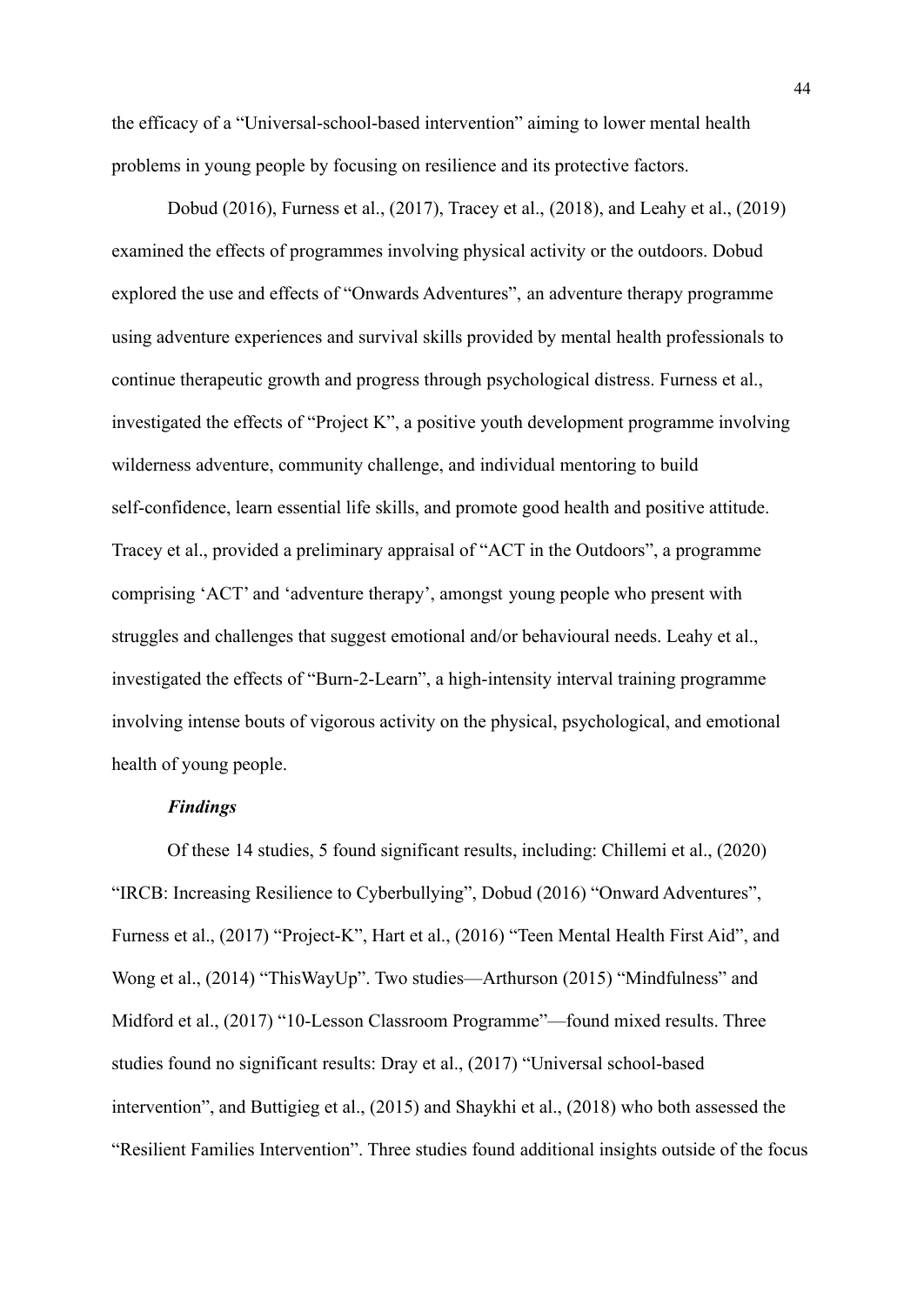of their study, including Hetrick et al., (2017) "Reframe-IT", King et al., (2018) "Deep Breathing Mindfulness", and Tracey et al., (2018) "ACT in the outdoors". Leahy et al., (2019) study on "Burn-2-Learn" is yet to be evaluated and, therefore, yet to produce results.

Chillemi et al., (2020), Dobud (2016), Furness et al., (2017), Hart et al., (2016), and Wong et al., (2014) all found significant results. Chillemi et al., (2020) found a significant increase in the help seeking attitudes and behaviours of young people when falling victim to cyberbullying, as well as a significant increase in young people's use of the coping skills 'self-compassion' and 'challenging unhelpful thinking' to withstand an experience of cyberbullying. The authors' results suggest that young people can easily access affordable or free online interventions to promote effective cyberbullying coping skills, and alleviate the emotional and psychological effects of cyberbullying victims.

Dobud (2016) results were based on students' self-reported experiences which identified "Onward Adventures" as a valuable experience that young people may turn to as an alternative to traditional treatments. Furness et al., (2017) found that after completing "Project K" young people experienced significant positive effects on their resilience, well-being, and self-efficacy, highlighting the importance of building strengths in young people. The authors concluded that "Project K" is a positive youth development programme that appears to be effective for young people who have low self-efficacy.

Hart et al., (2016) study found statistically significant results. Young people's mental health literacy significantly improved, their confidence in providing "Mental Health First Aid" to a peer increased, as well as help-seeking intentions, and decreases in young people's psychological distress were reported along with their stigmatising attitudes towards mental health. The authors concluded that "Teen Mental Health First Aid" shows potential to be a feasible and effective programme for young people.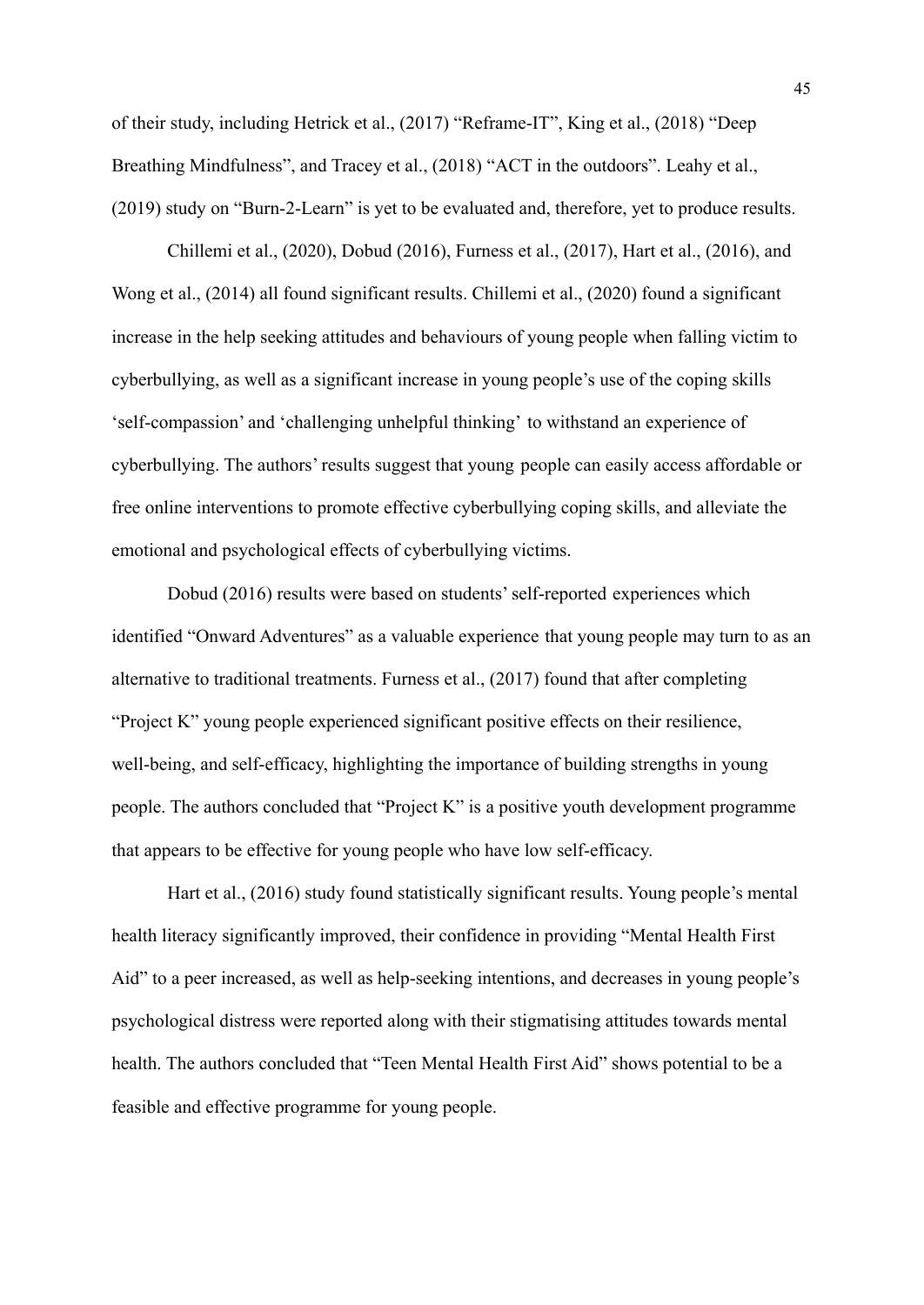Wong et al., (2014) found that symptoms of anxiety and depression had significantly improved for the intervention group participants in comparison to the control groups. The authors argued that using the curriculum-based programme "ThisWayUp", implemented by classroom teachers, appears to reduce anxiety and depressive symptoms of young people.

Two studies by Arthurson (2015) and Midford et al., (2017) found mixed results. Arthurson found the classes assisted some students in managing emotions such as stress and fears about bullying, sleep, and calming assistance. The author stressed that it is important to address the way these mindfulness practices are developed, integrated, and taught to students, to ensure these practices do not simply "become another set of teaching tools in the classroom linked to better performance" (Arthurson, 2015, p. 38). During this study, classroom teachers identified that there was no consistent, regular "special space" for the students to engage in their mindfulness practices, suggesting young people need their own personal space for the practices to have a significant effect on all students (Arthurson, 2015).

Midford et al., (2016) found that young people experience some positive effects when provided with brief social and emotional education programmes, and that there is a need to improve psychological well-being of students. According to the authors, this small-scale study demonstrates that social and emotional competency can be significantly improved when social and emotional education programmes are incorporated into the school curriculum and taught in classrooms.

Three studies found no significant results: Dray et al., (2017), Buttigieg et al., (2015), and Shaykhi et al., (2018). When assessing a "Universal-school based intervention" Dray et al., found no significant differences between the intervention and control groups. The authors stated that addressing young people's mental health through school-based prevention programmes often have many development difficulties. Buttigieg et al., found no significant effects when examining the "Resilient Families Intervention", demonstrating no intervention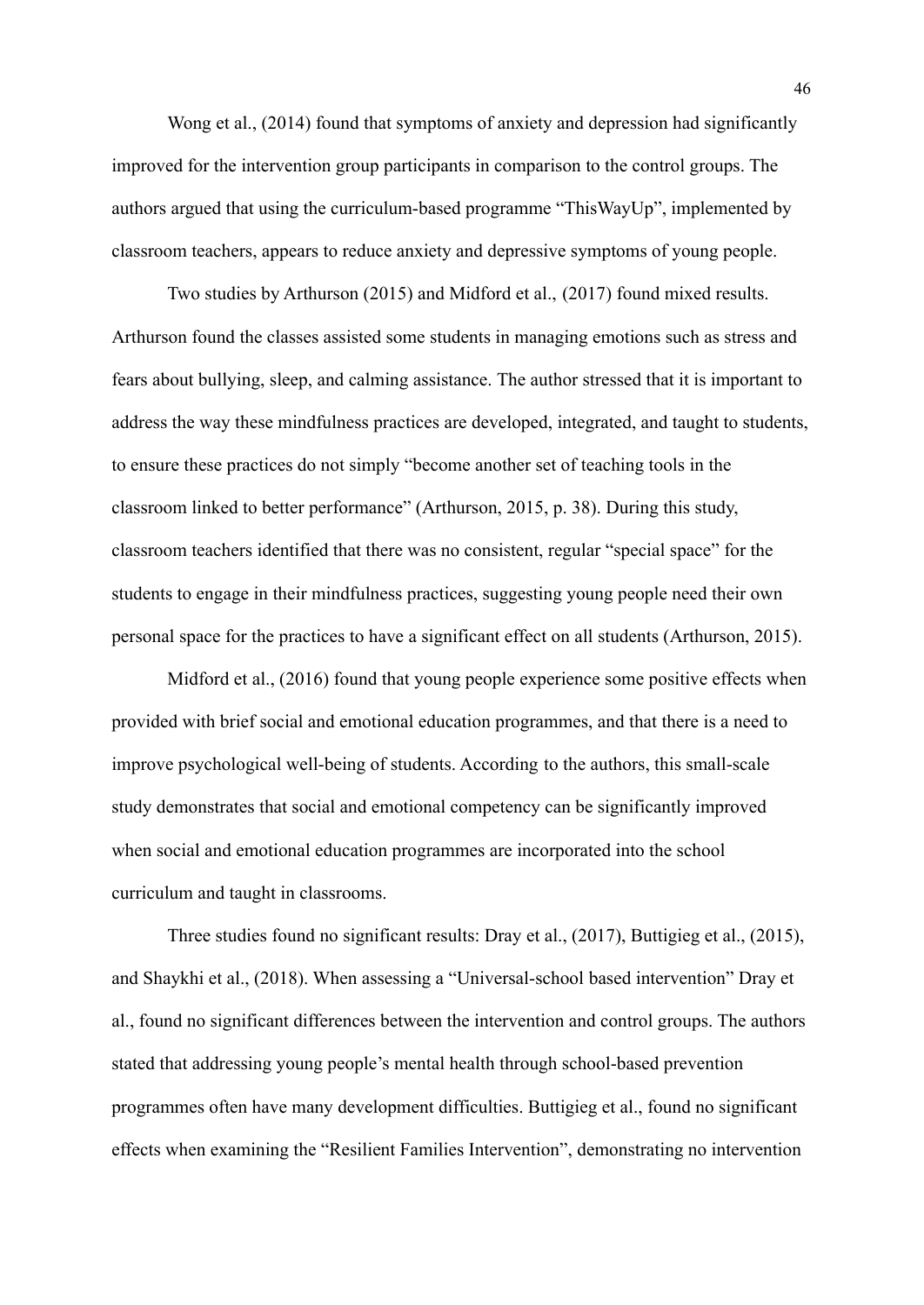effectiveness or decreases in school-wide rates of young people's depressive symptoms. Similarly, Shaykhi et al., found there was no universal school-wide effect in decreasing early adolescent antisocial behaviour by using the "Resilient Families Intervention".

Three studies found additional insights outside of their primary focus, including Hetrick et al., (2017), King et al., (2018), and Tracey et al., (2018). Hetrick et al., found no significant differences between control and intervention groups; however, discovered that the "Reframe-IT" programme produced improvements in young people's cognitive behaviour skills, whilst decreasing suicidal ideation. Although the observed improvements between groups were not statistically significant, as both the intervention and control group demonstrated improvements, Hetrick et al., asserted that "these findings give confidence that there are safe ways for professionals to engage with suicidal young people via online platforms" (p. 80).

King et al., (2018) found that the effectiveness of the deep breathing exercises varied, observing that responses to deep breathing exercises are "individual and variable, depending on how the student chooses to participate and if the student can see the purpose of the exercises" (p. 99). Tracey et al., (2018) argued that although their results were not significant, they provide insight into the potential positive impacts for developing prevention programmes which focus on increasing psychological skills and well-being. Rather than identifying changes to psychological well-being, participating students gained new skills and behaviours that could be used as a springboard for psychological well-being to be improved in the future, including: using mindfulness for self-soothing and calming, actively engaging in commitment to actions and team-work, and enhanced ability to trust and respect others (Tracey et al., 2018).

Leahy et al., (2019) study, investigating the impact of the high-intensity interval training "Burn-2-Learn" programme, is yet to be evaluated and results provided. Leahy et al.,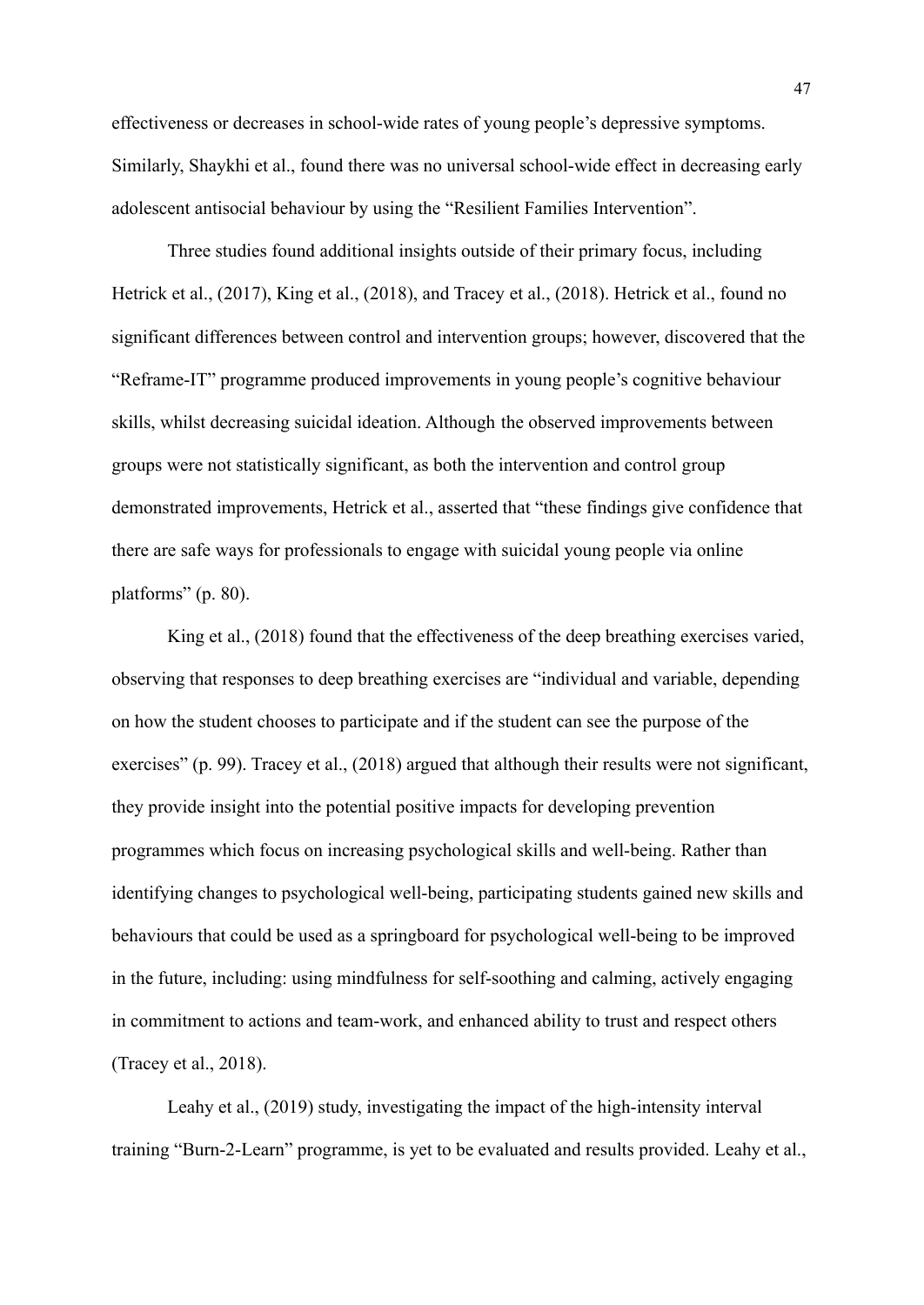hope that their results will determine the effects this programme has on young people's overall health status, including the impact this programme has on stress and psychological well-being.

# *Future Research*

Studies that suggested future research are in need of larger sample sizes to confirm programme efficacy include: Arthurson (2015) "Mindfulness", Chillemi et al., (2020) "IRCB: Increasing Resilience to Cyberbullying", Dobud (2016) "Onward Adventures", Furness et al., (2017) "Project-K", King et al., (2018) "Deep Breathing Mindfulness", Midford et al., (2017) "10-Lesson Classroom Programme", and Tracey et al., (2018) "ACT in the outdoors". In addition to a larger sample size, King et al., also suggested that school teachers trial deep breathing exercises in high school classes, for example a science class, integrated with education on health, well-being, and anxiety management strategies.

Hart et al., (2016), Tracey et al., (2018), and Midford et al., (2016) recommended future research of the programmes "Teen Mental Health First Aid", "ACT in the Outdoors", and "10-Lesson Classroom Programme" using randomised controlled designs in addition to larger sample sizes in order to strengthen the efficacy of programmes, provide confirmation that the changes observed are a result of the programme being assessed, and to clarify the influence the programme has in the observed changes.

Wong et al., (2014) stated that due to their study's limitations, the results can only be considered preliminary and need further research using longitudinal designs in order to be replicated. Buttigieg et al., (2015) and Shaykhi et al., (2018), who studied the "Resilient Families Intervention", Dray et al., (2017) studying "Universal school based intervention", and Hetrick et al., (2017) studying "Reframe-IT" have not made suggestions for future research in this area. As previously noted, Leahy et al., (2019) "Burn-2-Learn" study is yet to be evaluated, and the authors have yet to make suggestions for future research.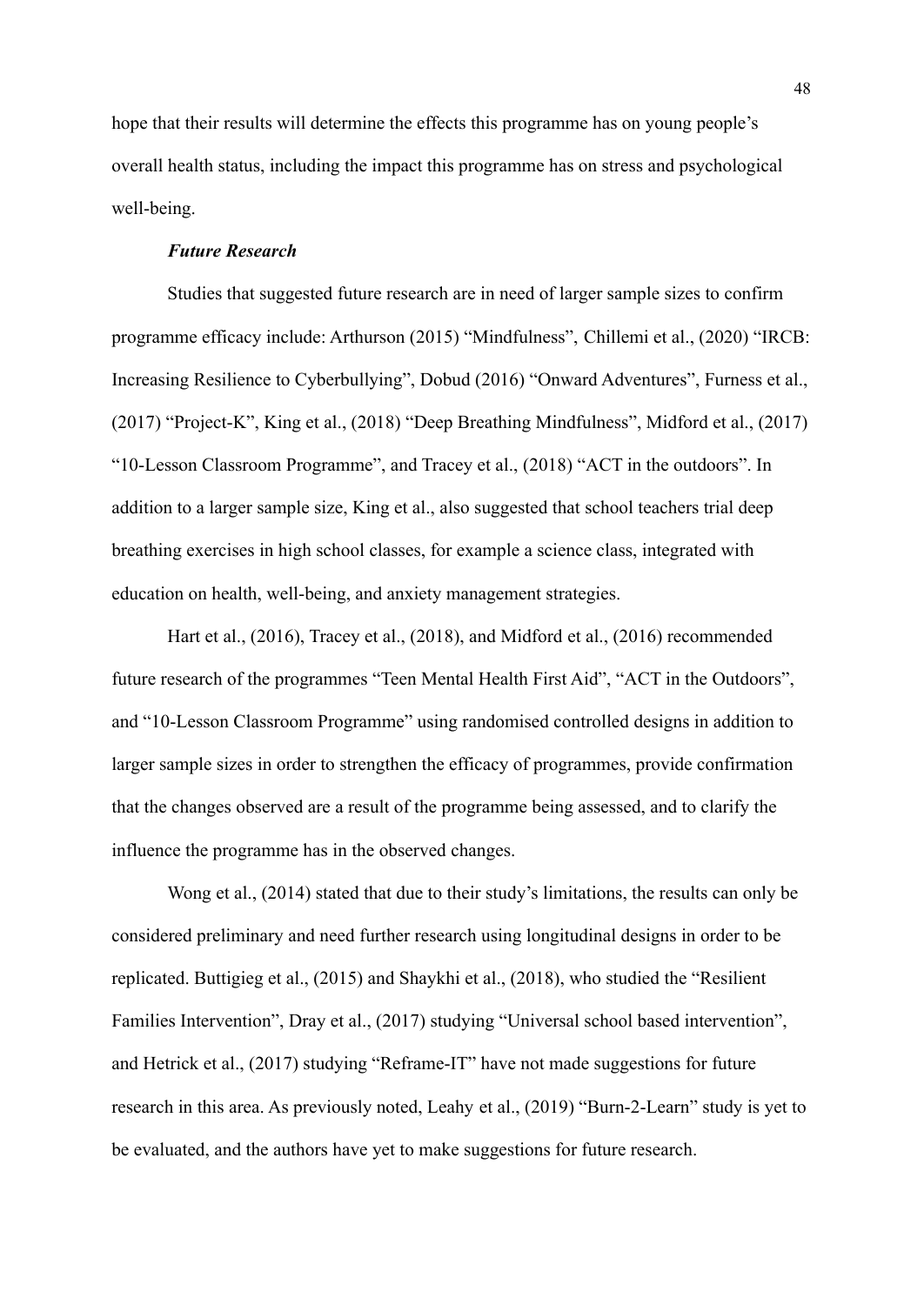Tables 10, 11, and 12 provide an outline of the framework being assessed, interventions used, and whether the programme was successful in what it aimed to do. Table 10 demonstrates the items assessing the effects of therapeutic frameworks as preventative programmes; Table 11 demonstrates the items assessing the feasibility of using the programme in school; and Table 12 demonstrates the items/studies assessing the effects the programme has on young people.

# **Table 10**

| Article reference            | Framework assessed                      | Interventions used                                                             | Demonstrated<br>success |
|------------------------------|-----------------------------------------|--------------------------------------------------------------------------------|-------------------------|
| Burckhardt et al.,<br>(2016) | "Strong Minds"                          | ACT and positive<br>psychology<br>interventions                                | Yes                     |
| Burckhardt et al.,<br>(2017) | "ACT as a<br>preventative<br>programme" | ACT exercises and<br>education                                                 | Yes                     |
| Nehmy and Wade<br>(2015)     | "Healthy Minds"                         | Cognitive<br>behavioural<br>principles to<br>target unhelpful<br>perfectionism | Yes                     |
| Robinson et al.,<br>(2016)   | "Preventative Life"<br>Skills"          | Education on social<br>skills<br>development                                   | N <sub>0</sub>          |

*Items assessing the effects of therapeutic frameworks as preventative programmes.*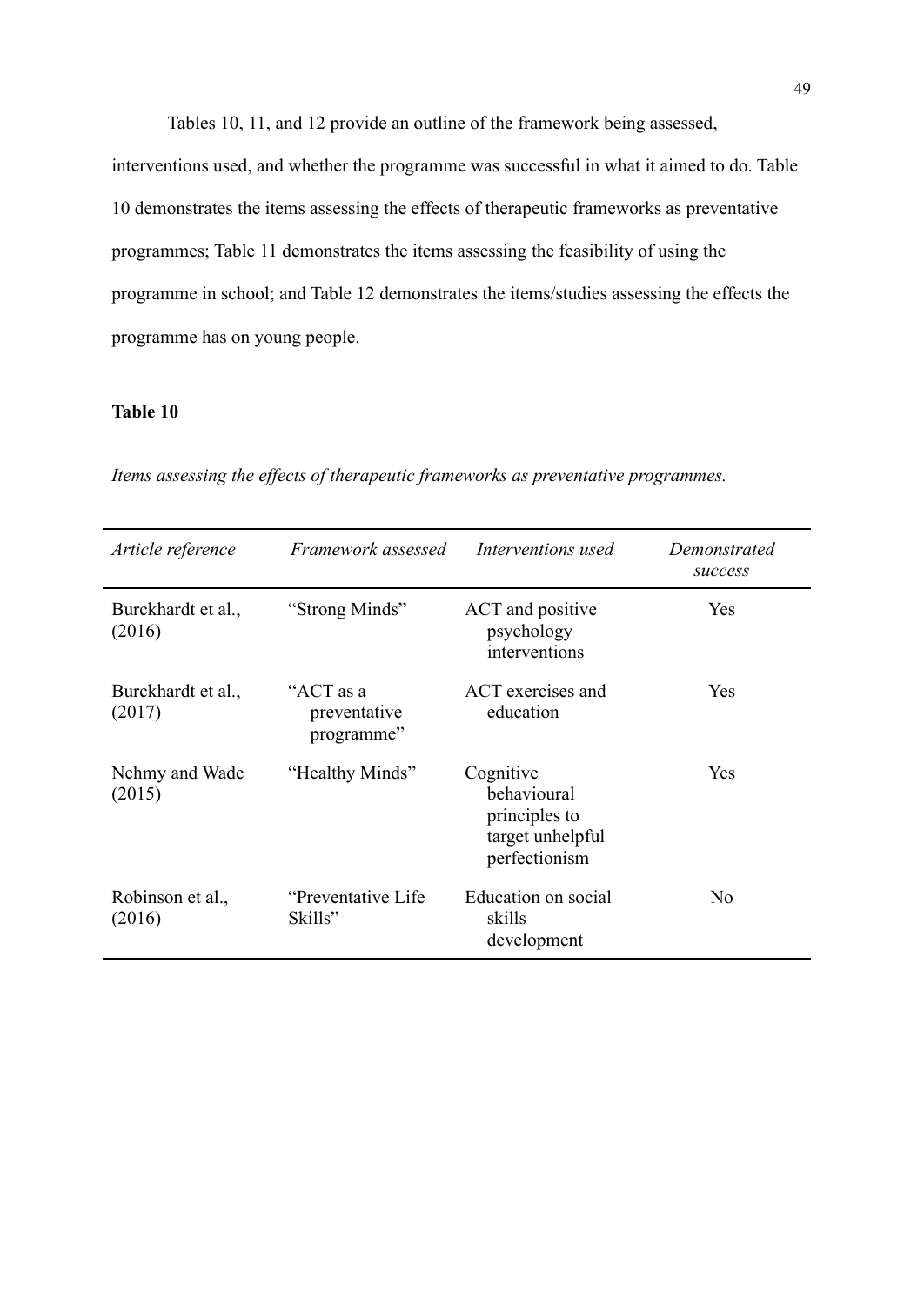# **Table 11**

*Items assessing the feasibility of using the programme in schools.*

| Article reference                                  | Framework assessed       | Interventions used                                                                                                        | Demonstrated<br>success |
|----------------------------------------------------|--------------------------|---------------------------------------------------------------------------------------------------------------------------|-------------------------|
| Burckhardt et al.,<br>(2015)                       | "Bite Back"              | Positive psychology<br>interventions<br>through online<br>interactive<br>exercises                                        | No                      |
| Calear et al., $(2016)$                            | "Sources of<br>Strength" | Peer leaderships<br>providing coping<br>strategies for<br>psychological<br>distress                                       | Yet to be evaluated     |
| O'Dea et al., (2019)                               | "Smooth Sailing"         | Online<br>psychoeducation<br>modules                                                                                      | Mixed                   |
| Werner-Seidler et al., "Future-Proofing"<br>(2020) |                          | Smartphone apps:<br><b>SPARX</b> and Sleep<br>Ninja – using<br>CBT techniques<br>addressing<br>depression and<br>insomnia | Yet to be evaluated     |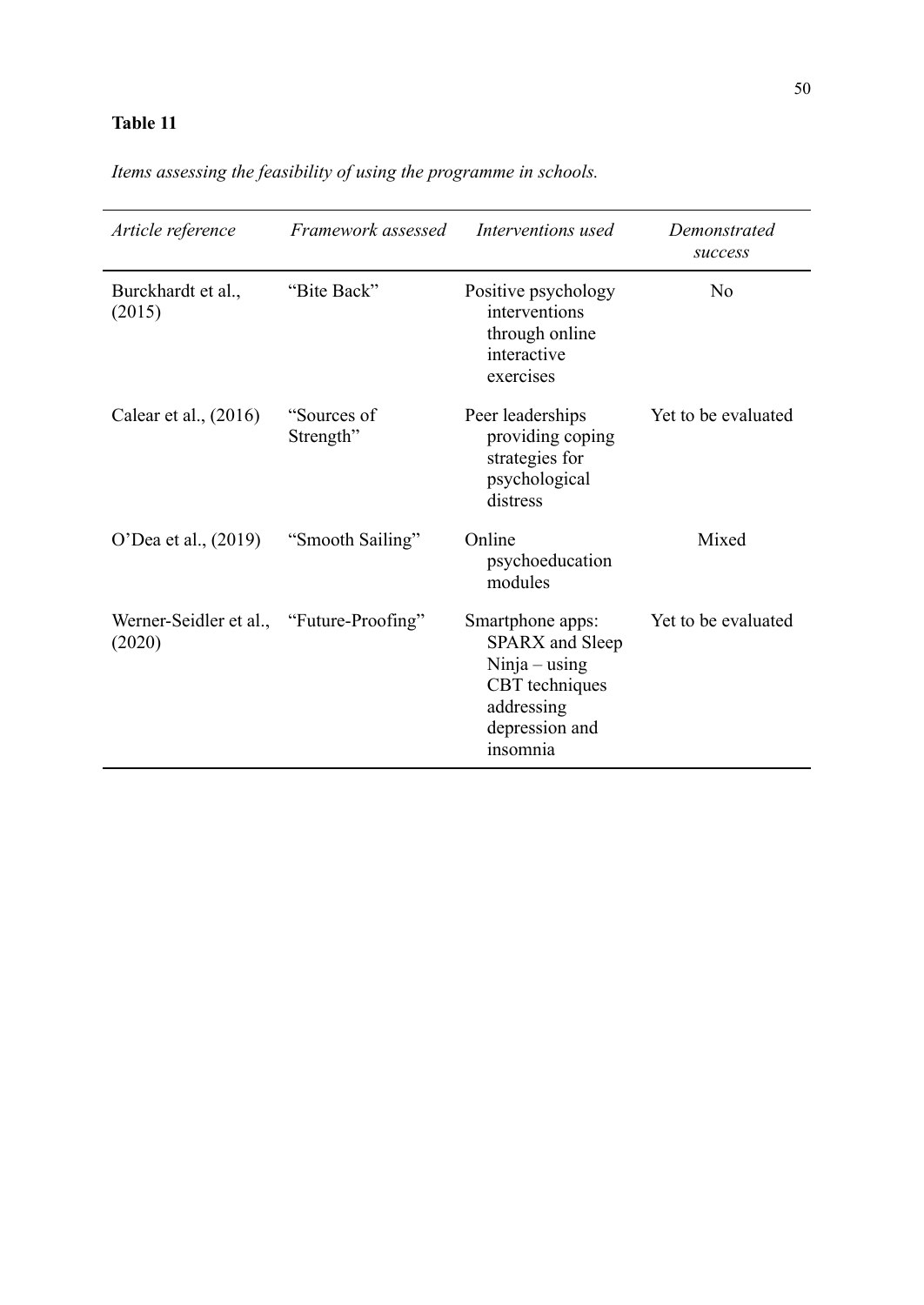# **Table 12**

*Items assessing the effects the programme has on young people.*

| Article reference           | Framework assessed                                      | Interventions used                                                                   | Demonstrated<br>success |
|-----------------------------|---------------------------------------------------------|--------------------------------------------------------------------------------------|-------------------------|
| Arthurson (2015)            | "Mindfulness"                                           | Mindfulness<br>skills                                                                | Mixed                   |
| Buttigieg et al.,<br>(2015) | "Resilient<br>Families<br>Intervention"                 | Parental and<br>adolescent<br>psychoeducation                                        | N <sub>0</sub>          |
| Chillemi et al.,<br>(2020)  | "IRCB:<br>Increasing<br>Resilience to<br>Cyberbullying" | Online CBT and<br>psychoeducation<br>of coping skills                                | Yes                     |
| Dobud (2016)                | "Onwards<br>Adventures"                                 | Outdoor<br>Adventure<br>Therapy                                                      | Yes                     |
| Dray et al., (2017)         | "Universal-scho<br>ol-based<br>intervention"            | Psychoeducation<br>and teaching<br>strategies of<br>resilience<br>protective factors | N <sub>0</sub>          |
| Furness et al., (2017)      | "Project K"                                             | Wilderness<br>adventure,<br>community<br>challenges and<br>individual<br>mentoring   | Yes                     |
| Hart et al., (2016)         | "Teen Mental<br><b>Health First</b><br>Aid"             | Psychoeducation<br>followed by<br>interactive<br>exercises                           | Yes                     |
| Hetrick et al., $(2017)$    | "Reframe-IT"                                            | Online educative<br>and interactive<br><b>CBT</b> modules                            | N <sub>0</sub>          |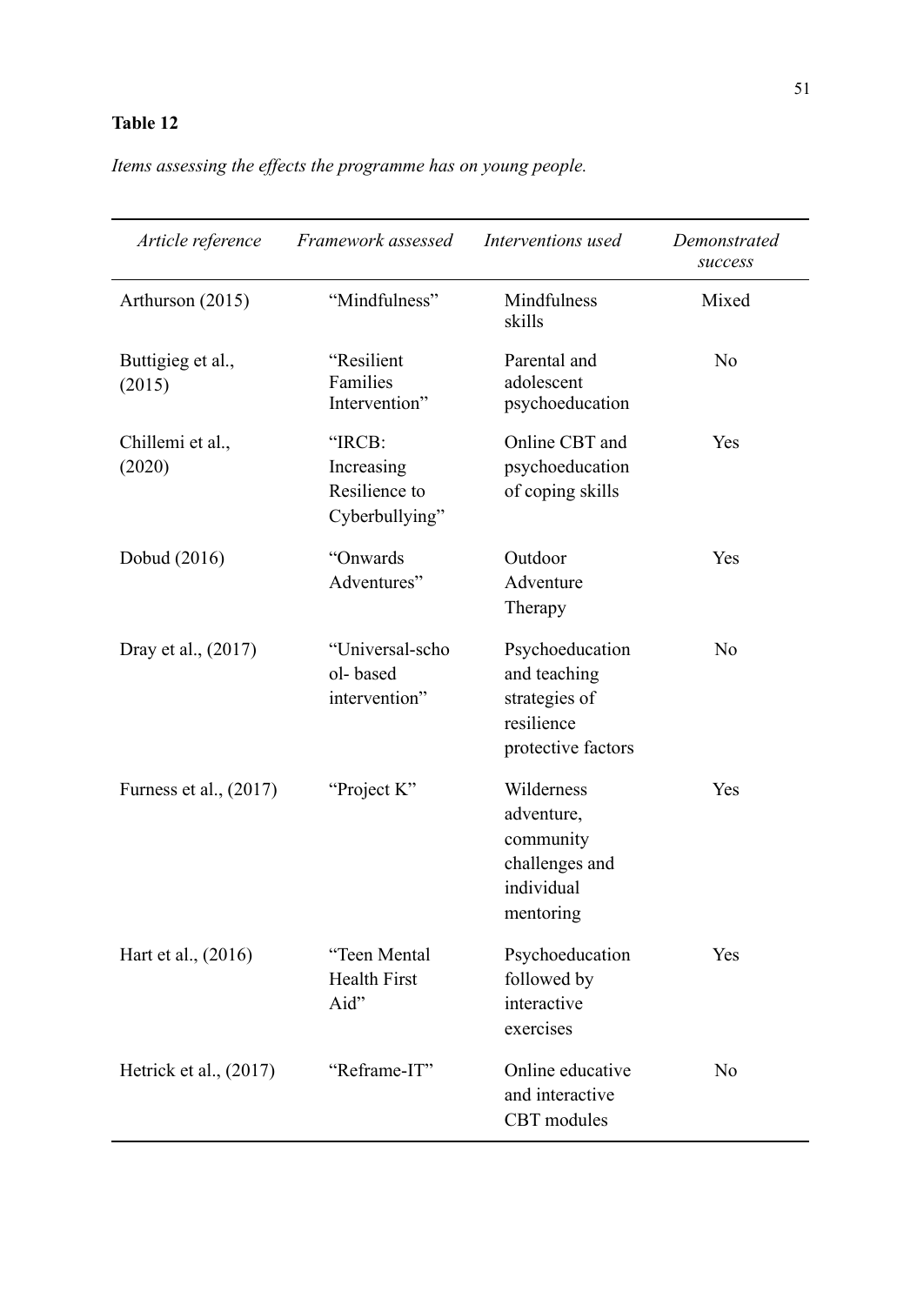| King et al., (2018)       | "Deep breathing"<br>mindfulness"        | Abdominal deep<br>breathing and<br>mindfulness                                                       | N <sub>0</sub>      |
|---------------------------|-----------------------------------------|------------------------------------------------------------------------------------------------------|---------------------|
| Leahy et al., $(2019)$    | "Burn-2-Learn"                          | High intensity<br>interval training -<br>short and intense<br>bouts of vigorous<br>physical activity | Yet to be evaluated |
| Midford et al.,<br>(2017) | "10-Lesson<br>Classroom<br>Programme"   | Classroom<br>psychoeducation<br>lessons                                                              | Mixed               |
| Shaykhi et al.,<br>(2018) | "Resilient<br>Families<br>Intervention" | Parental and<br>adolescent<br>psychoeducation                                                        | N <sub>0</sub>      |
| Tracey et al., (2018)     | "ACT in the<br>Outdoors"                | Combined ACT<br>and adventure<br>therapy<br>interventions                                            | No                  |
| Wong et al., (2014)       | "ThisWayUp"                             | Online CBT<br>principle-focused<br>prevention<br>programmes                                          | Yes                 |

# **Summary**

This chapter identified the processes taken to acquire the final data results that are to be analysed and synthesised in this modified systematic literature review. A detailed description of Okoli and Schambram's (2010) steps three to seven has been provided, including how each step was conducted and the results of each step. Tables have been provided to demonstrate the final results for each database search, results of the practical screen, and the final items to be reviewed after step five 'quality appraisal'. A visual map (Figure 1) of the information extracted from the literature offers a visual representation of the main themes, results, and findings of the studies; followed by a detailed description of the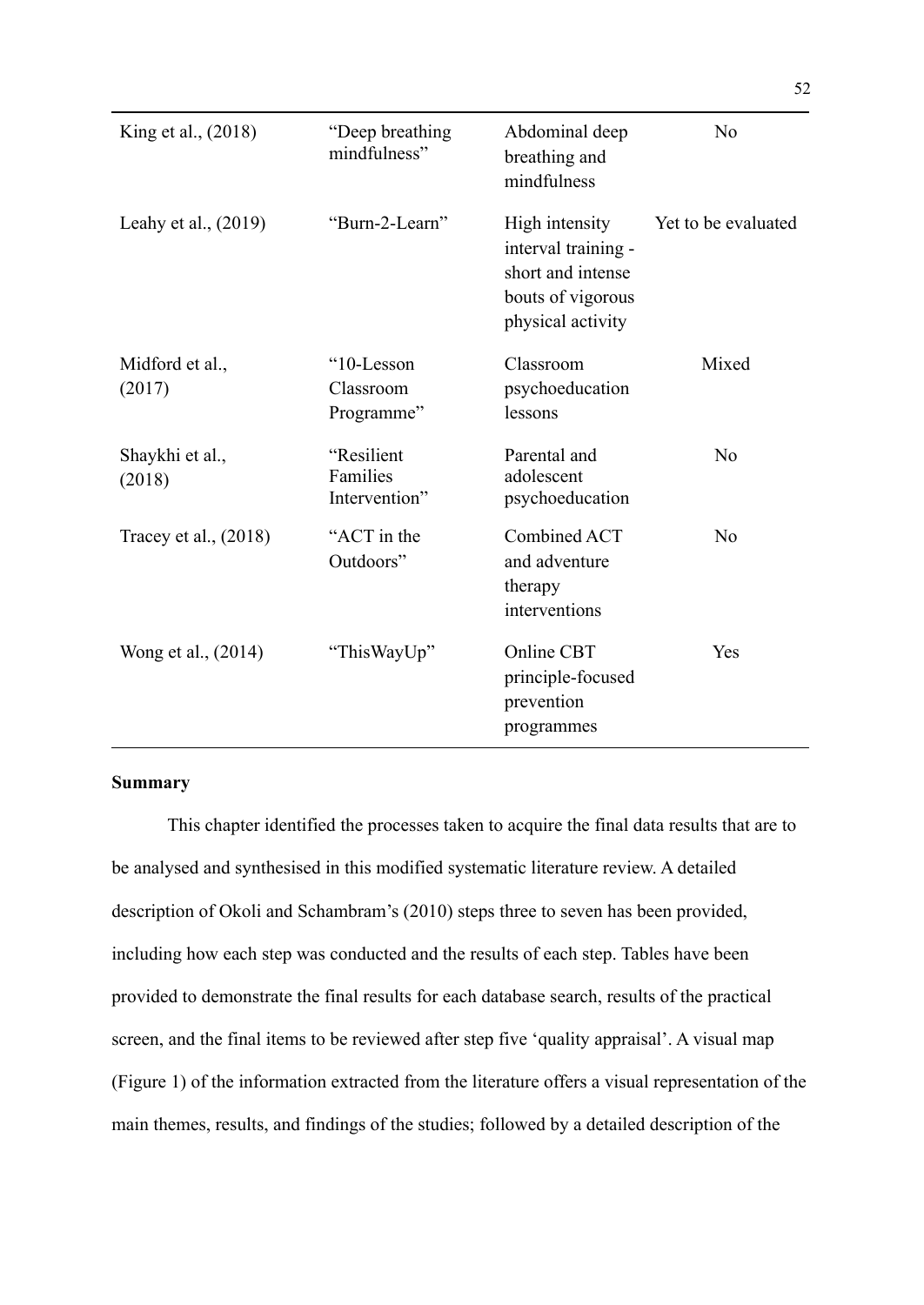map. Overall, the interventions used in the programmes with significant results include; ACT, CBT, and Adventure Therapy interventions.

The following chapter 'Discussion and Conclusion' provides an in-depth discussion of the significant results, as well as an explanation and interpretation of these findings with particular focus on comparing items that generated significant results and areas for future research.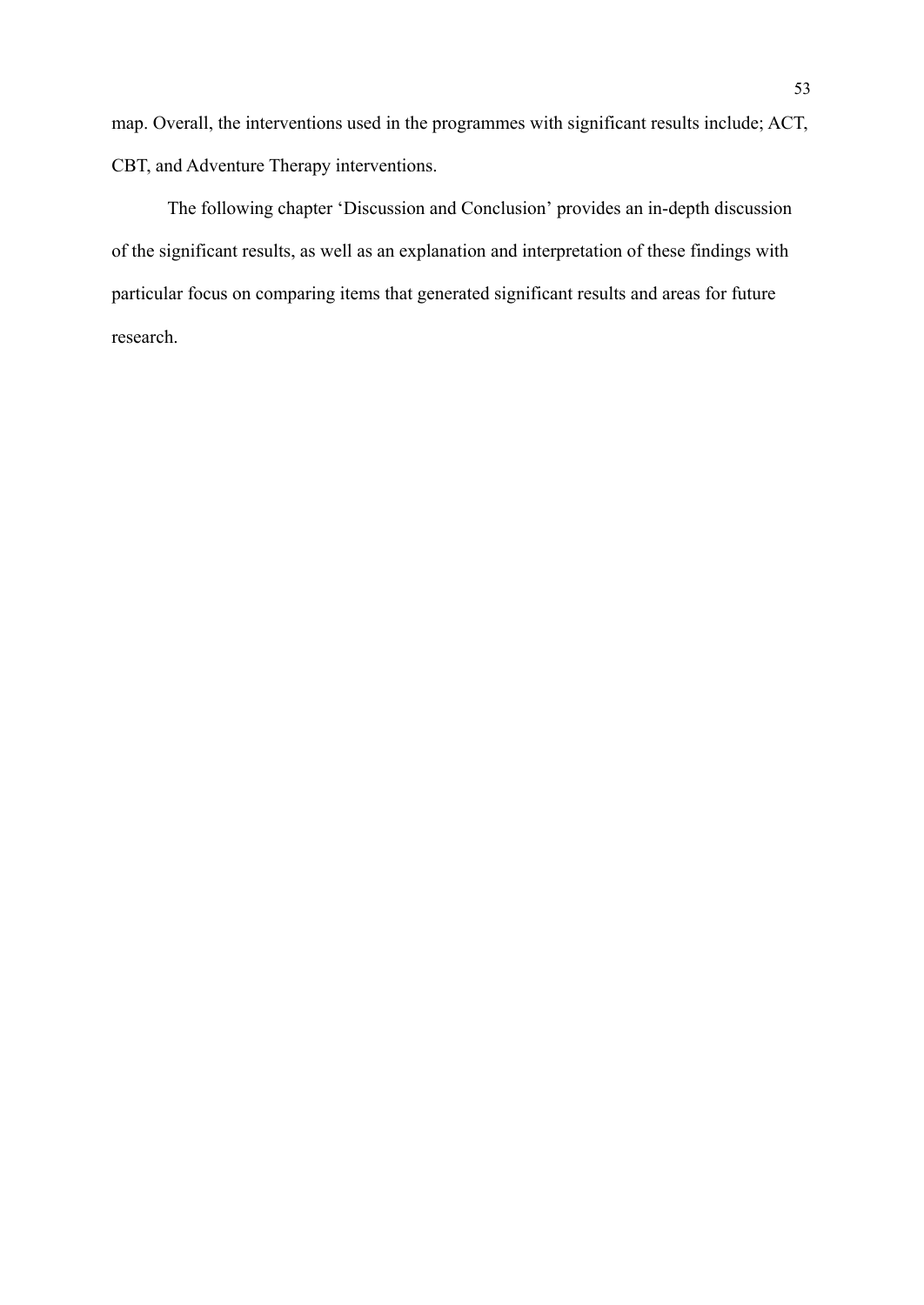#### **Chapter 4: Discussion and Conclusion**

This chapter provides an interpretation of the results and findings from the modified systematic literature review researching the question "What educational support is currently provided to increase young people's capacity to manage stress?" The limitations of the research are identified, along with ethical considerations of the review. The chapter concludes with discussion of the implications for psychotherapeutic practice, and recommendations for future research in the area.

### **Interpretation of Results**

Literature addressing young people's capacity to manage stress covered a range of themes based around the effects of therapeutic frameworks as prevention programmes, the feasibility of using a programme in schools, and the effects a programme has on young people. Studies that produced significant results and/or potential, demonstrated similarities within used interventions as well as the context in which these interventions were delivered. These studies were "Strong Minds" (Burckhardt et al., 2016), "ACT as a preventative programme" (Burckhardt et al., 2017), "Healthy Minds" (Nehmy & Wade, 2015), "IRCD: Increasing Resilience to Cyberbullying" (Chillemi et al., 2020), "Onwards Adventures" (Dobud, 2016), "Project K" (Furness et al., 2017), "Teen Mental Health First Aid" (Hart et al., 2016), and "ThisWayUp" (Wong et al., 2014).

# **ACT-based programmes: "Strong Minds" and "ACT as a preventative programme"**

"Strong Minds" (Burckhardt et al., 2016) and "ACT as a preventative programme" (Burckhardt et al., 2017) are programmes which produced significant results, or demonstrated potential through using ACT interventions that aimed to educate and encourage young people to use ACT concepts throughout their daily lives. Burckhardt et al., (2016) found participants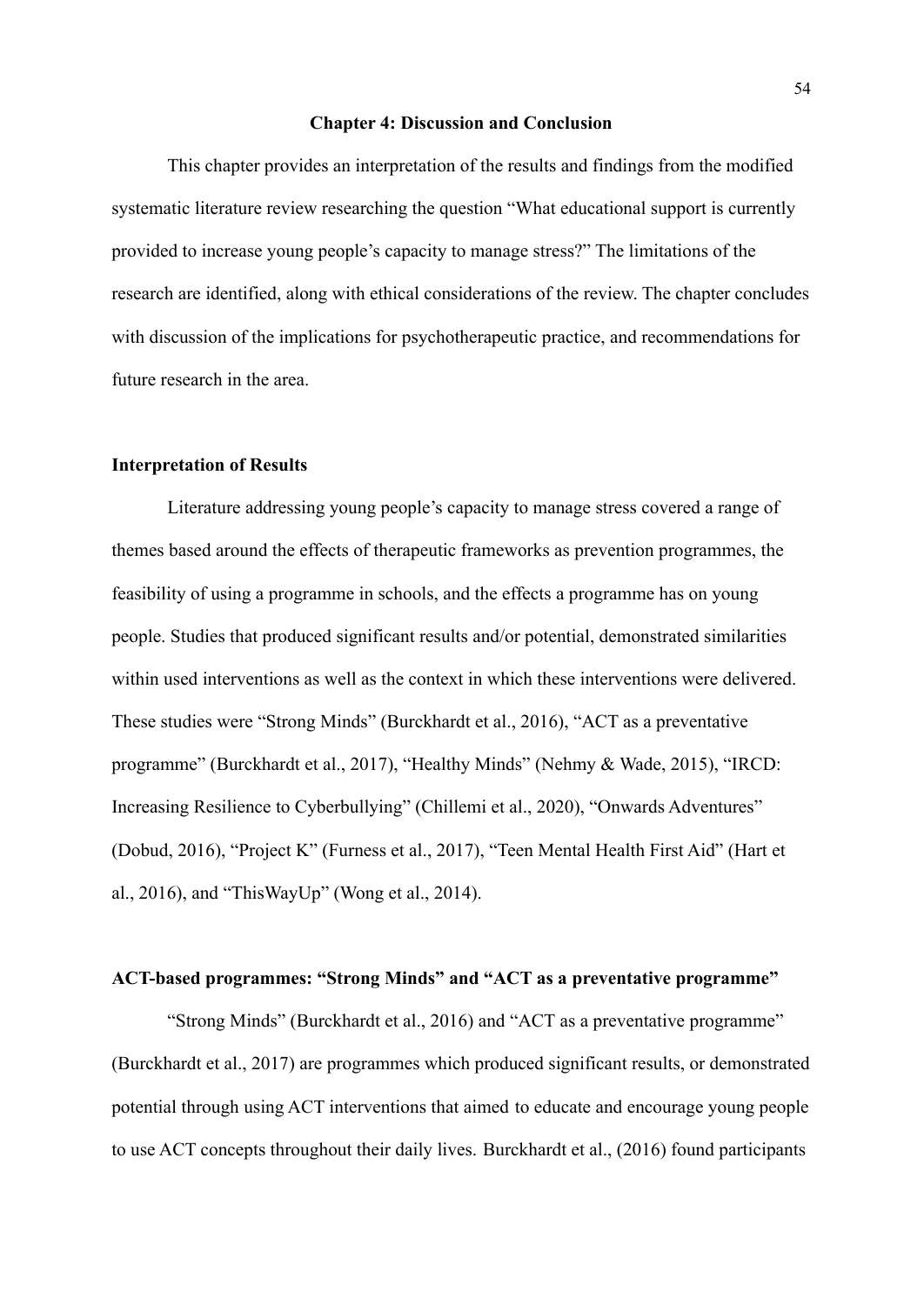in the intervention group receiving the "Strong Minds" programme reported significant decreases in stress, anxiety, and depression symptoms, as well as an overall increase in well-being; leading the authors to tentatively suggest that learning strategies of acceptance in early intervention and prevention programmes could be an effective emotion regulation strategy to decrease symptoms of mental illness and increase the well-being of young people. It is important to note that "Strong Minds" (Burckhardt et al., 2016) also consisted of "positive psychology" (PP) interventions, which Burckhardt et al., (2016) found to be complementary to ACT emotion regulation approaches as it also aims to decrease stress and depression symptoms, whilst increasing overall well-being. "ACT promotes mindfulness as a means to manage negative thoughts and emotions, while PP promotes mindfulness to increase positive emotions in order to improve subjective well-being" (Burckhardt et al., 2016, p. 42). Although Burckhardt et al., (2017) did not find that implementing "ACT as a preventative programme" produced significant results between the control and intervention conditions, as the researchers expected due to the small sample size, at the five-month follow-up the condition groups showed moderate to large effect size differences, leading to the conclusion that "it is conceivable that with larger sample size, a universal prevention evaluation study of an ACT-based programme may find mean differences that are statistically significant" (p. 7).

Both "Strong Minds" and "ACT as a prevention programme" provided education and exercises on values, committed action, mindfulness, and thought diffusion. ACT emphasises the use of mindfulness in regulating emotions (Burckhardt et al., 2017) through applying mindfulness techniques to physical sensations, thought processes, and feelings. It also teaches behavioural skills to help young people recognise and accept their experiences, instead of engaging in avoidance patterns, as well as increasing their understanding of values through identifying personal values and encouraging engagement in behaviours that are consistent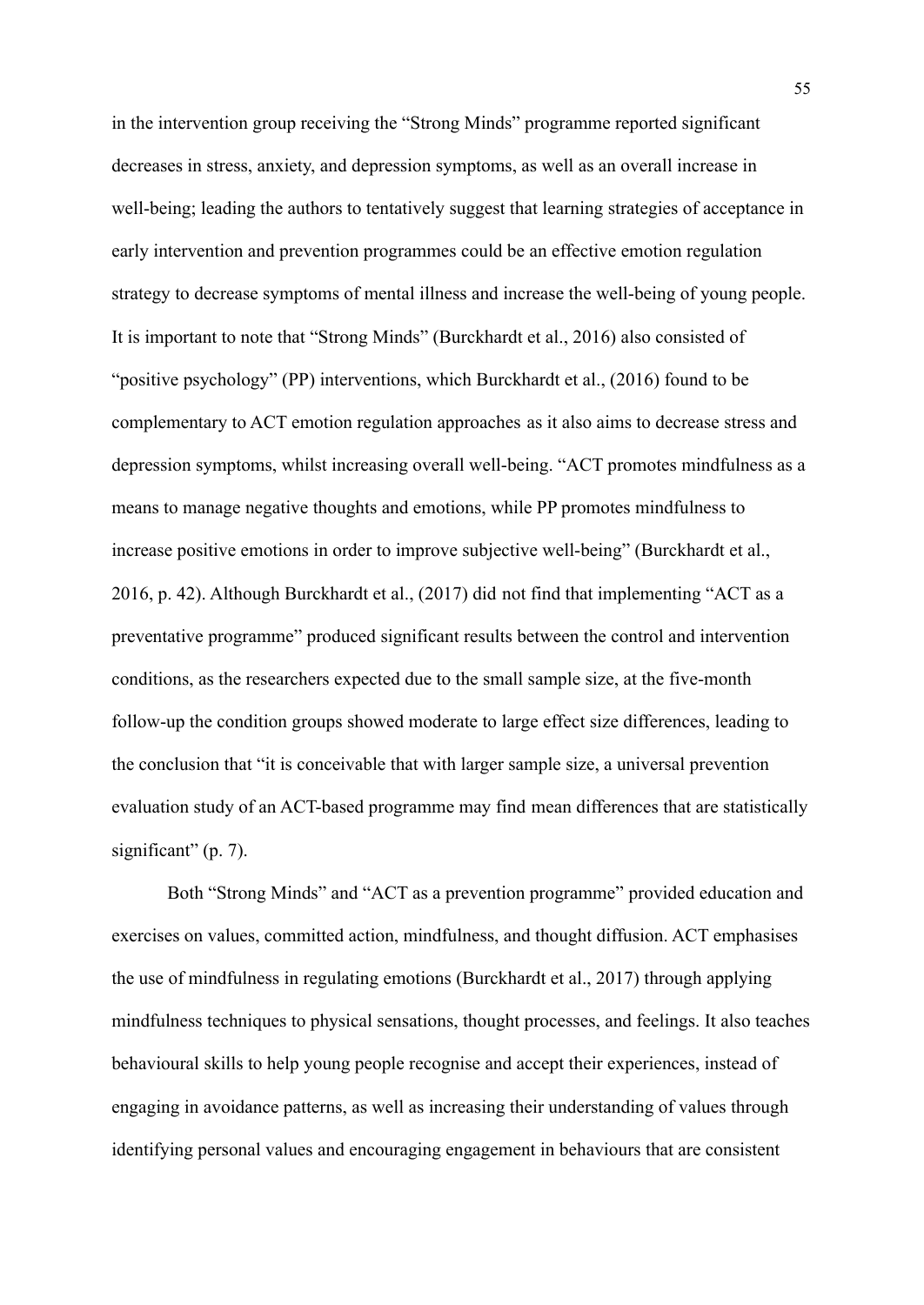with these personal values to regulate emotions (Hayes, 2004). Burckhardt et al., (2017) found the concept of values "particularly useful for adolescents as they are in an important transitional period where they are creating self-identity" (p. 2). Drawing on the concept of values guides intervention techniques, improves life-satisfaction, and increases motivation (Burckhardt et al., 2017).

The results of these two research studies reveal that ACT strategies appear to be acceptable and feasible for school environments, and can decrease young peoples' symptoms of depression, anxiety, and stress; suggesting there is potential for a successful implementation of a prevention programme for young people using ACT strategies.

### **CBT interventions**

"Healthy Minds" (Nehmy & Wade, 2015), "IRCD: Increasing Resilience to Cyberbullying" (Chillemi et al., 2020), "Teen Mental Health First Aid" (Hart et al., 2016), and "ThisWayUp" (Wong et al., 2014) are programmes that produced significant results using CBT techniques as interventions. CBT aims to improve an individual's mental health through psycho-social interventions focussing on changing maladaptive cognitions and behaviours to improve the emotional health and well-being of the individual (Hofmann et al., 2012)

# *CBT-based programme: "Healthy Minds"*

"Healthy Minds" (Nehmy & Wade, 2015) uses CBT techniques to emphasise the difference between maladaptive behaviours and health practices. At the six-month follow-up, Nehmy and Wade (2015) found that the intervention group's unhelpful perfectionism, negative affect, and self-criticism had significantly decreased compared to the control group. According to the authors, this is a contrast to findings from other research studies in the area naming those of Nehmy and Wade (2014), and Stice et al., (2009), who did not report finding significant effects. "Healthy Minds" used CBT principles to identify and decrease maladaptive thinking associated with perfectionism, whilst enhancing self-compassion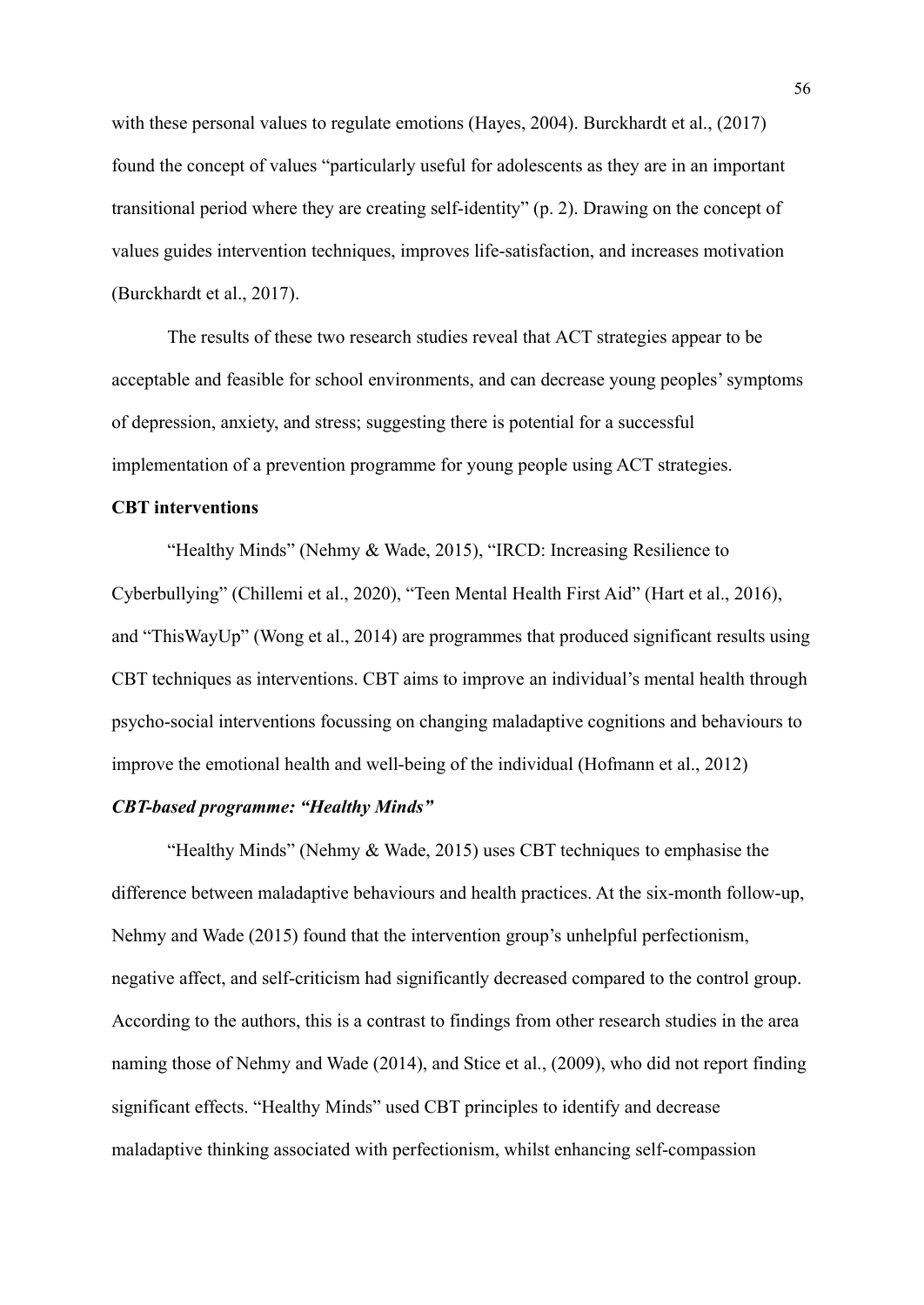through promoting adaptive and flexible thought patterns by encouraging realistic and balanced thinking, aiming to interrupt the growth of maladaptive cognition, behaviours, and affect (Nehmy & Wade, 2015). The link between maladaptive behaviours and perfectionism was highlighted and emphasis on 'healthy' practices was found to be valuable for all individuals, both those who considered themselves to be perfectionists and those who did not (Nehmy & Wade, 2015).

### *CBT-based programme: "Increasing Resilience to Cyberbullying"*

"IRCD: Increasing Resilience to Cyberbullying" (Chillemi et al., 2020) uses CBT interventions that challenge maladaptive thinking patterns in order to manage an experience of cyberbullying through an online self-guided psychoeducation programme. The IRCD study found significant increases in young peoples' use of the three CBT psychoeducation coping skills: self-compassion, challenging maladaptive thinking, and recognising the usefulness of support-seeking, when falling victim to an experience of cyberbullying. The authors also found help-seeking behaviours and attitudes to engage in counselling services increased when experiencing cyberbullying. However, the results show no evidence that a young person's confidence to support a friend with cyberbullying experiences was increased through the IRCB programme (Chillemi et al., 2020). The authors concluded that these results demonstrate that an online intervention is an affordable and easy-to-access platform to promote and provide young people with effective coping skills (Chillemi et al., 2020). "Online Pestkoppenstoppen" (stop online bullies) is another example of a web-based intervention that has been successful in reducing the negative impacts of cyberbullying through the use of CBT techniques which provide effective strategies for managing depression and anxiety (Jacobs et al., 2014). According to Foody et al., (2015), online interventions have the potential to help victims manage the traumatic psychological effects of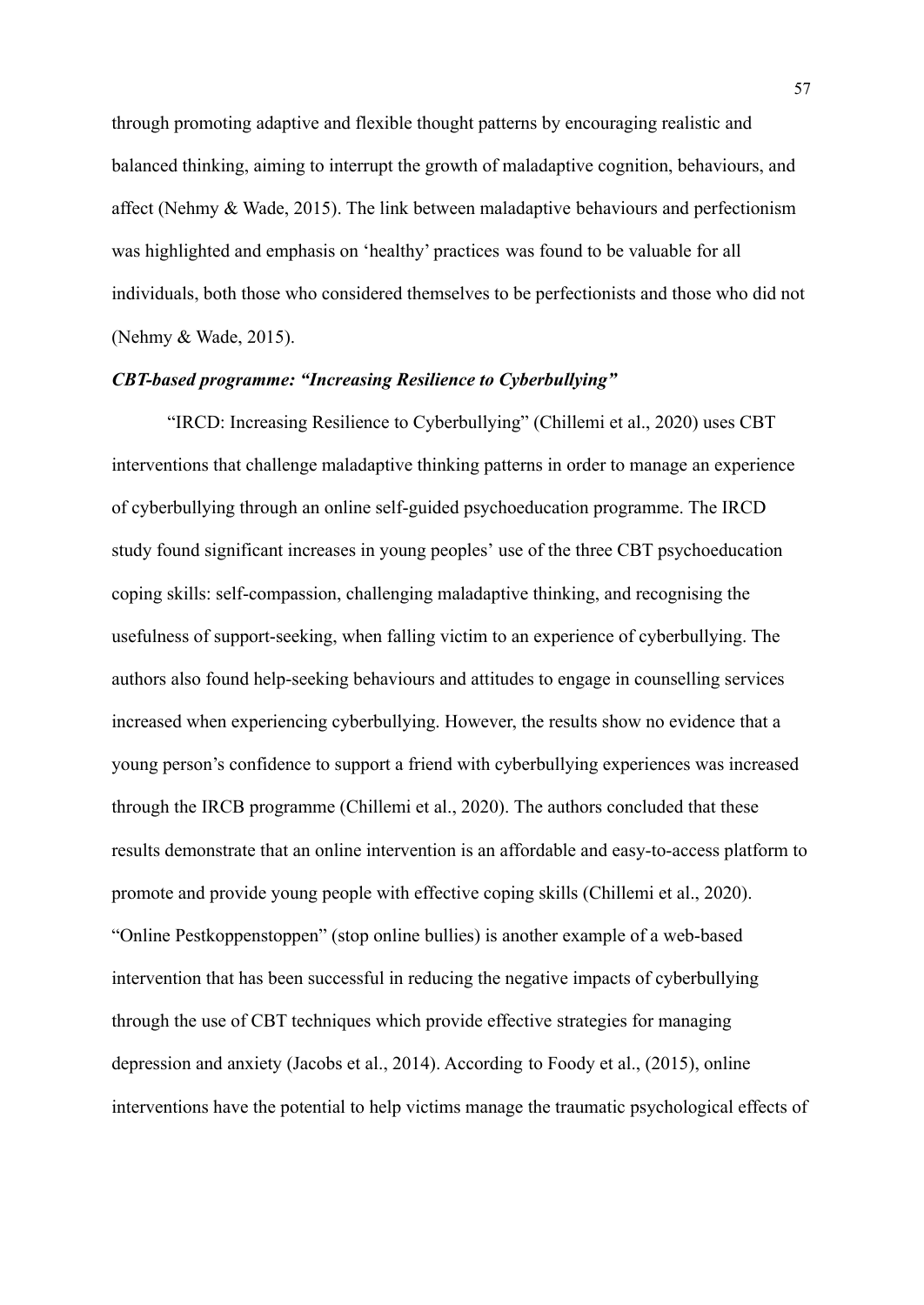being cyberbullied; however, cyberbullying research is relatively new and needs thorough investigation and further research.

# *CBT-based programme: "ThisWayUp"*

"ThisWayUp" (Wong et al., 2014) anxiety and depression prevention programmes are based on CBT principles such as skill acquisition and psychoeducation to manage the emotions, behaviours, and thoughts specific to anxiety and depression. "ThisWayUp" found that learning these CBT skills helped students identify symptoms and ways to deal with them. Wong et al., (2014) reported that post-intervention, the intervention group showed significant decreases in their symptoms of anxiety and depression in comparison to the control group. According to the authors, the results of this study compare favourably with other studies assessing programmes that also use CBT techniques in school environments. However, due to the study's limitations, these results must be replicated in future research to confirm efficacy; and, therefore, must be considered preliminary (Wong et al., 2014).

#### *CBT-based programme: "Teen Mental Health First Aid"*

"Teen Mental Health First Aid" (Hart et al., 2016) found significant results with providing CBT techniques, such as focusing on developing knowledge and skills to manage mental-health concerns when responding to mental health crises. For example, psychoeducation and interactive skills focusing on increasing young peoples' understandings and abilities to recognise the signs of mental health problems, learning how to communicate with others about mental health, how and when to seek help, how to access mental health resources or seek professional help, and skills for managing a crisis (Hart et al., 2016). Hart et al., (2016) found that the "Teen Mental Health First Aid" programme produced statistically significant increases in young peoples' knowledge of mental health, confidence in their abilities of supporting a peer with mental health concerns and help-seeking intentions, whilst decreasing stigmatising mental health attitudes. After completing the "Teen Mental Health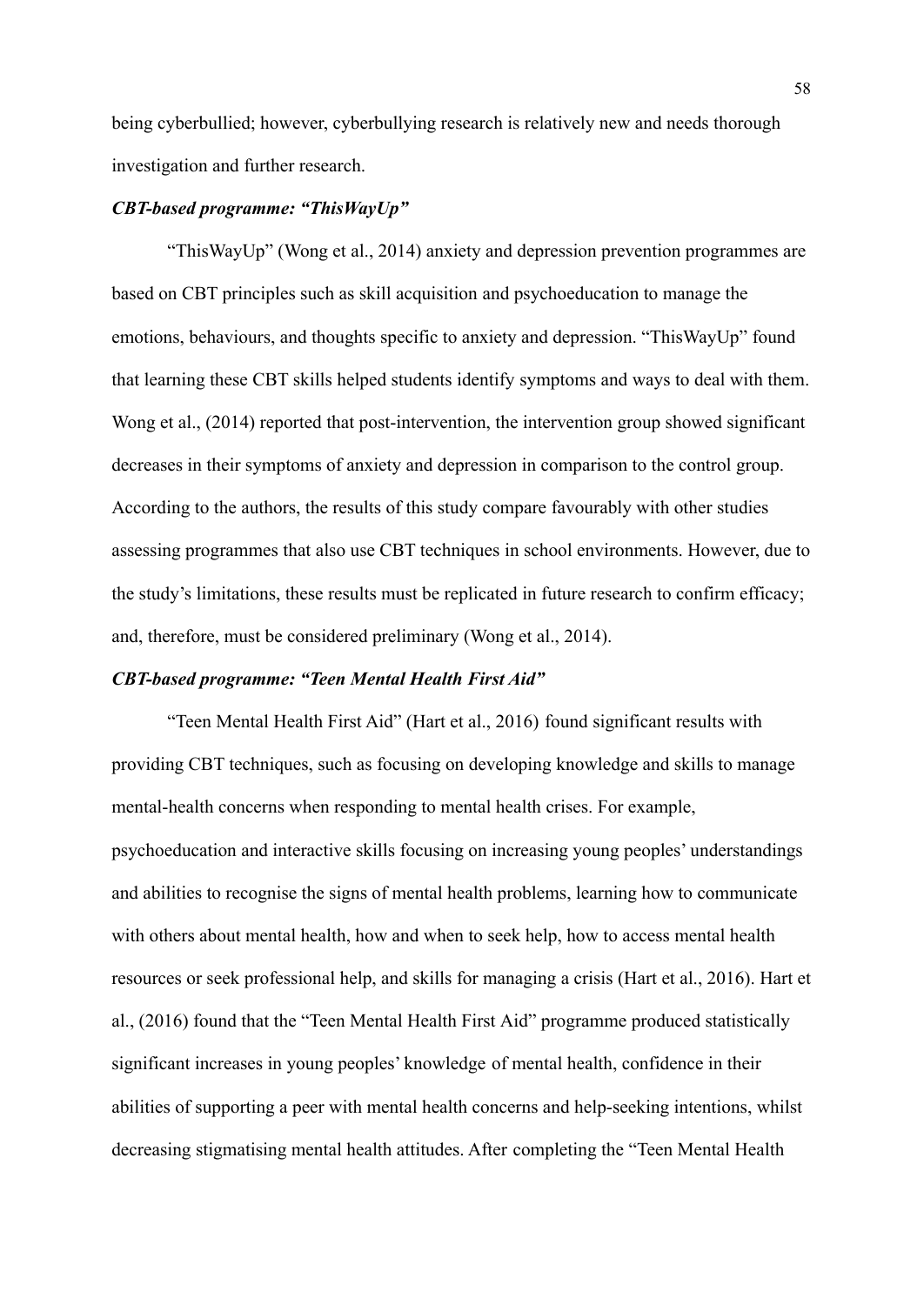First Aid" course, reports indicated young people became at least five times more likely to seek a school counsellor for help, at least two times more likely to oppose stigmatising attitudes and beliefs towards mental health problems, and four times more likely to help a peer with mental health problems (Hart et al., 2016). Although previous evaluations of "Mental Health First Aid" programmes found statistically significant improvements on participant mental health, the authors stated these results have not been consistently replicated in other studies (Hart et al., 2016). Therefore, Hart et al., suggested further evaluation of the "Teen Mental Health First Aid" programme using randomised controlled trial designs would be beneficial in rendering the benefits of this programme.

### **Adventure Therapy-based programmes: "Onwards Adventures and "Project K"**

The programmes "Onwards Adventures" (Dobud, 2016) and "Project K" (Furness et al., 2017) produced significant results using adventure therapy interventions. Practical life skills are learnt in both programmes through experiential learning whilst building strong relationships with leaders and mentors, with a focus on relapse plans and ongoing support post programme completion (Dobud, 2016; Furness et al., 2017). Both "Onwards Adventures" and "Project K" use adventure therapy techniques as a space to encourage therapeutic growth.

### *Adventure Therapy-based programme: "Onwards Adventures"*

"Onwards Adventures" (Dobud, 2016) uses adventure experiences in the outdoors, including hiking, camping, and teaching survival skills, to engage students on cognitive, affective, and behavioural levels. Using an 'eight-point Likert scale' pre and post programme to assess participant change, Dobud (2016) found participants' pre-programme average rating of 3.69 increased to 6.46 post-programme. Participants reported they developed important relationships with their programme leaders; identified a follow-up service as a crucial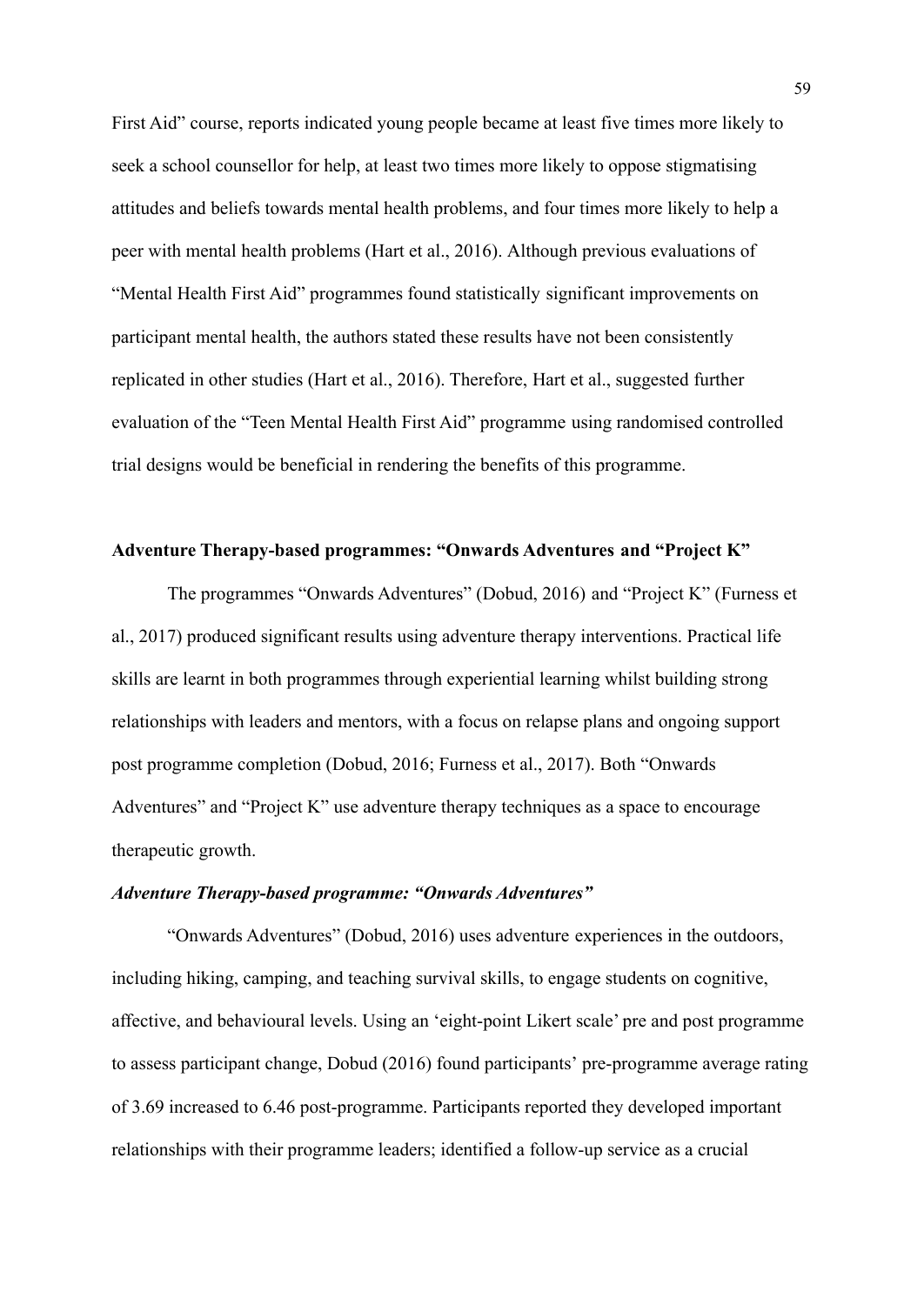component; and experienced increases in their self-esteem, social and behavioural skills, and coping skills (Dobud, 2016). Although participants reported a variety of positive outcomes resulting from their participation in "Onwards Adventures", the authors indicated there is a need for further research to evaluate and confirm efficacy of this programme with larger sample sizes.

# *Adventure Therapy-based programme: "Project K"*

"Project K" (Furness et al., 2017) also used outdoor wilderness adventures combined with community challenges and individual mentoring to increase self-esteem whilst teaching life skills such as working in a team, setting goals, encouraging healthy behaviours and positive attitudes to build self-confidence. The results of this study are large enough to have practical significance, providing evidence of a positive effect on well-being, self-esteem, and resilience (Furness et al., 2017). An interesting finding was that the participants in the control group showed decreases in well-being over time, while participants engaged in "Project K" demonstrated a consistent and balanced well-being over time. By the end of the programme, the self-esteem levels of participants in "Project K" had overtaken those in the control group despite beginning the programme with considerably lower mean levels of self-esteem (Furness et al., 2017). The authors stated their results reflect the findings of Deane et al., (2016) who found that "Project K" has a positive effect on self-esteem, well-being, and resilience. Further previous research also suggests adventure therapy has the ability to build resilience and reflects an association with positive academic and behavioural outcomes (Neil & Dias, 2001). From the results of these studies, it appears that adventure therapy provides an opportunity for individuals to overcome challenging tasks contributing to a sense of achievement and increasing self-esteem.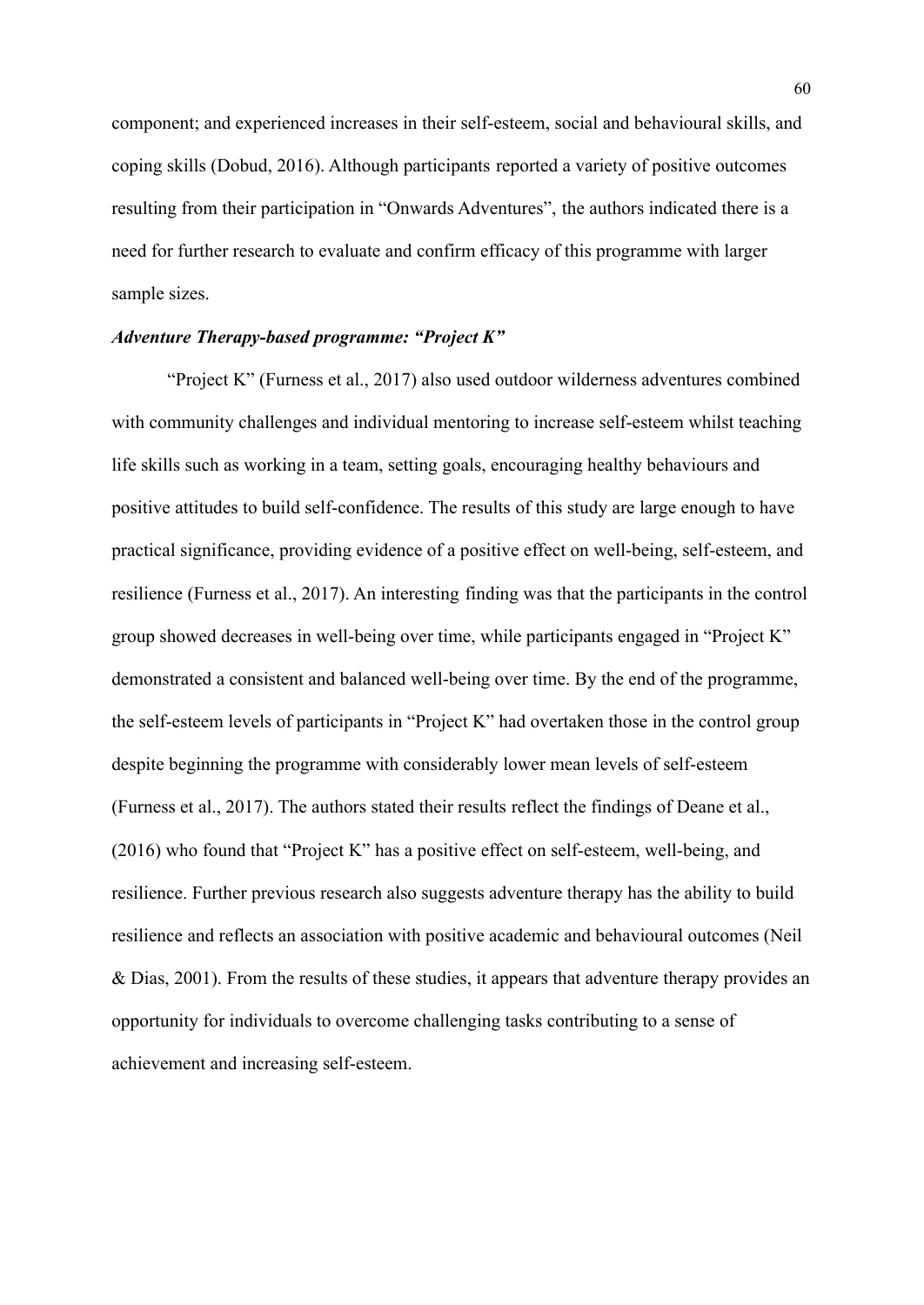#### **ACT, CBT, and Adventure Therapy Programme Interventions Summary**

The results suggest that programmes using ACT, CBT, and adventure therapy interventions show promise in successfully increasing young people's capacity to manage stress through educational support programmes. Education and exercises on ACT concepts, particularly with emphasis on personal values, enhances adolescents' ability to regulate emotions, improve life-satisfaction, increase motivation, and recognise and accept experiences instead of engaging in avoidance patterns (Burckhardt et al., 2016; Burckhardt et al., 2017). Using CBT techniques, adolescents developed abilities to identify maladaptive behaviours from healthy behaviours, pick up anxiety and depression symptom-management skills, and gained the ability to respond to a mental health crisis (Chillemi et al., 2020; Hart et al., 2016; Nehmy & Wade, 2015; Wong et al., 2014). Adventure therapy techniques provide adolescents with practical life skills, building strong relationships and preventing relapse, as well as ongoing support plans to increase their capacity to manage stress over their lives (Dobud, 2016; Furness et al., 2017). These significant results indicate that programmes which focus exclusively on alleviating symptoms or decreasing maladaptive behaviours are not the only feasible approaches for addressing the well-being of young people. Arthurson (2015) noted that although moderate stress levels are known to promote motivation and goal achievement, past this level is detrimental to mental health and well-being. Enhancing protective factors, through the use of ACT, CBT, and adventure therapy interventions, has the potential to enhance young people thriving (Furness et al., 2017).

### **Context and Delivery**

It is important to acknowledge the context and delivery of ACT, CBT, and adventure therapy interventions is a key factor in producing significant results across these programme studies. The context and delivery of ACT, CBT, and adventure therapy within studies that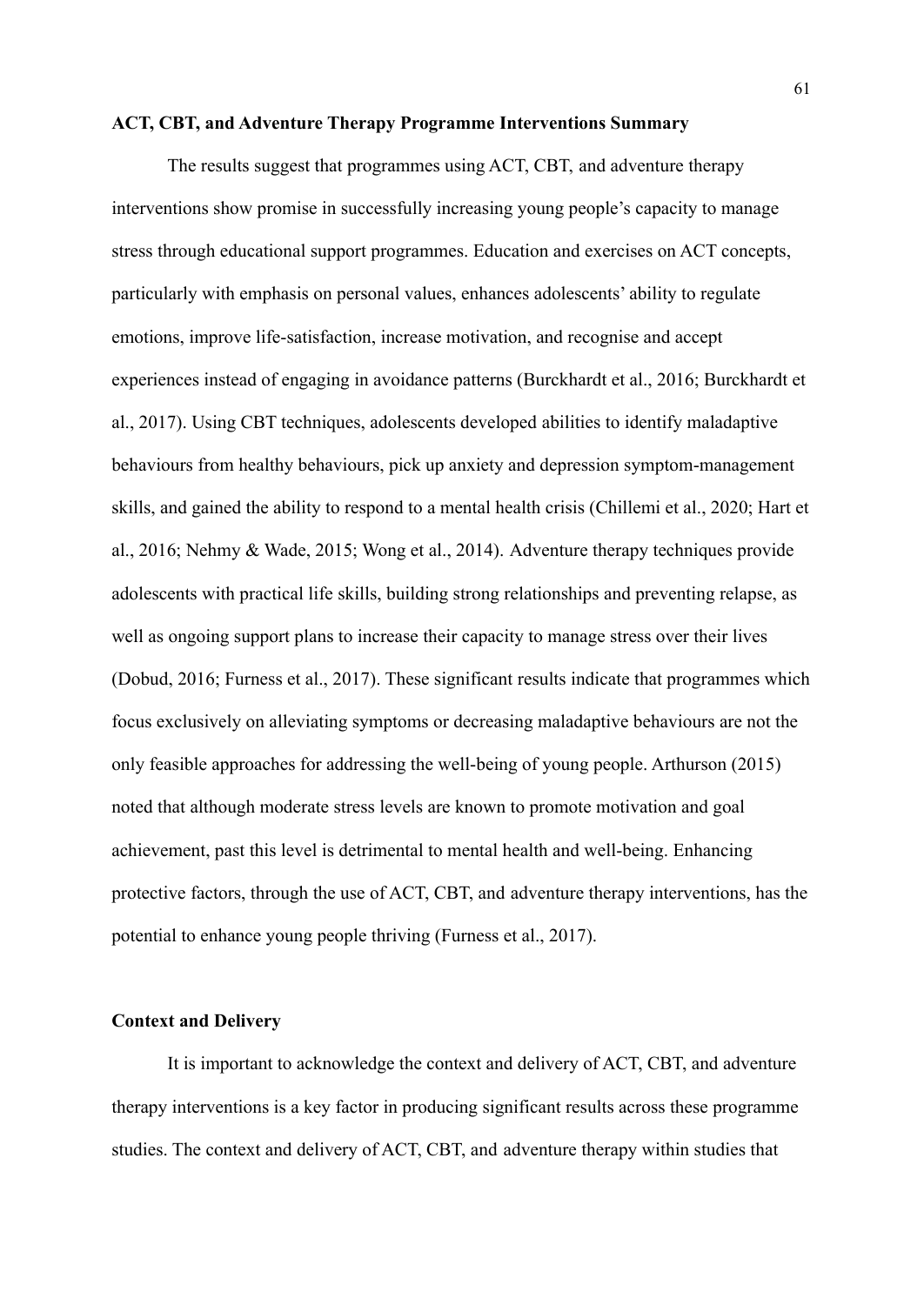demonstrated significant results can be summarised into three areas: classroom education activities, outdoor and online programmes.

# **Classroom Education Activities**

"Strong Minds" (Burckhardt et al., 2016), "ACT as a preventative programme" (Burckhardt et al., 2017), "Healthy Minds" (Nehmy & Wade, 2015), and "Teen Mental Health First Aid" (Hart et al., 2016) all used lecture-style presentations providing education on one topic per session and encouragement to apply the topic to daily life. This was done through the use of PowerPoint presentations, verbal discussions, anecdotes, metaphors, and videos followed by experiential exercises (Burckhardt et al., 2016; Burckhardt et al., 2017). In addition, "Teen Mental Health First Aid" (Hart et al., 2016) provided a booklet for participants to use in lessons and for reference after programme completion. Similarly, "Healthy Minds" (Nehmy & Wade, 2015) used highly interactive exercises promoting skill development through audio-visual material, group activities, written activities, and facilitated discussion. This suggests educational and experiential classroom exercises may be a potential context for ACT and CBT interventions to be delivered to young people with the aim to increase their capacity to manage stress.

Educational environments are a potential platform for the delivery of prevention programmes focussing on increasing young people's capacity to manage stress. According to Durlak et al., (2011), educational environments have the potential to become significant settings for mental health prevention and intervention opportunities. Young people spend most of their time in schools, where the focus is on developing and enhancing academic competence, permitting access to young people for prolonged periods of time (Seligman et al., 2009). Midford et al., (2017) argued that it is possible for schools to become a platform for the delivery and implementation of preventative programmes supporting young people's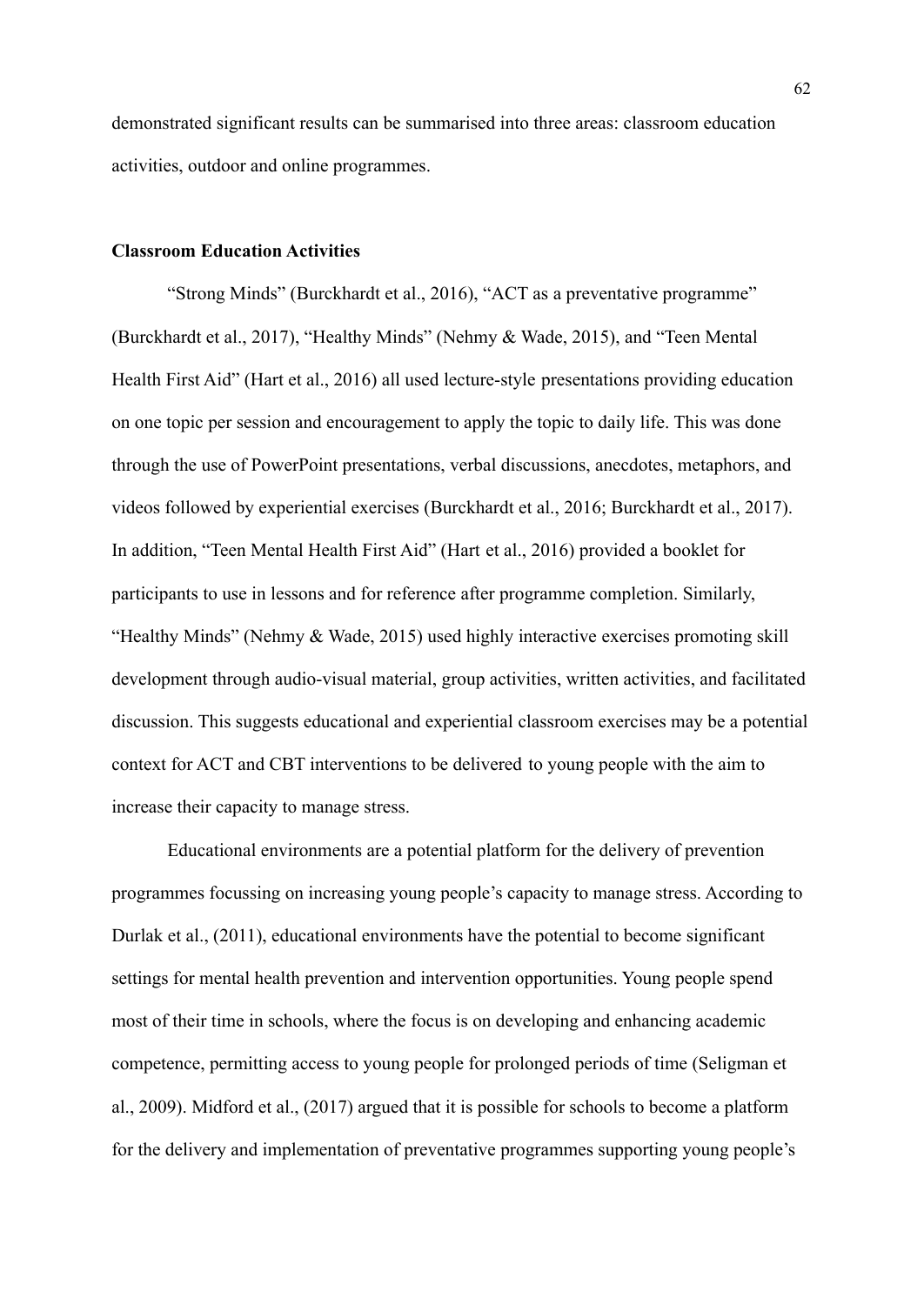mental health. These insights suggest schools have the potential to become a setting which targets and addresses the protective and preventive factors for mental health problems, and increasing young people's capacity to manage stress.

### **Outdoor Programmes**

"Onwards Adventures" (Dobud, 2016) and "Project K" (Furness et al., 2017) are two programmes which demonstrated significant results providing adventure therapy interventions in outdoor settings. "Onwards Adventures" (Dobud, 2016) provided exposure to challenges and problem-solving tasks in the outdoors while building strong therapeutic relationships to establish a sense of safety and security. "Project K" (Furness et al., 2017) also provided outdoor activities and wilderness adventures involving problem-solving, adventure education, goal-setting, teamwork, community projects, and mentoring programmes. This suggests that outdoor settings can be effective contexts for young people to learn and use adventure therapy intervention skills to increase their capacity to manage stress.

Literature indicates that providing outdoor programmes to young people has a variety of benefits. Maynard and Waters (2007) stated the outdoors provides an experience of freedom, physical movement, and connection with the constantly changing outside world, giving young people an opportunity to experience natural phenomena which cannot be replicated indoors. Bilton (2010) identified other benefits of being outdoors such as sunlight exposure and fresh air, contributing to physical development, strengthening the immune system, and engagement in physical activity. Bento and Dias (2017) argued it is increasingly important for young people to experience the outdoors as individuals are living more sedentary lifestyles, where outdoor play is diminishing, contributing to a disconnection from the natural world and current climate crisis, highlighting the importance of promoting the sustainable use of the environment. In summary, outdoor programmes have a wide variety of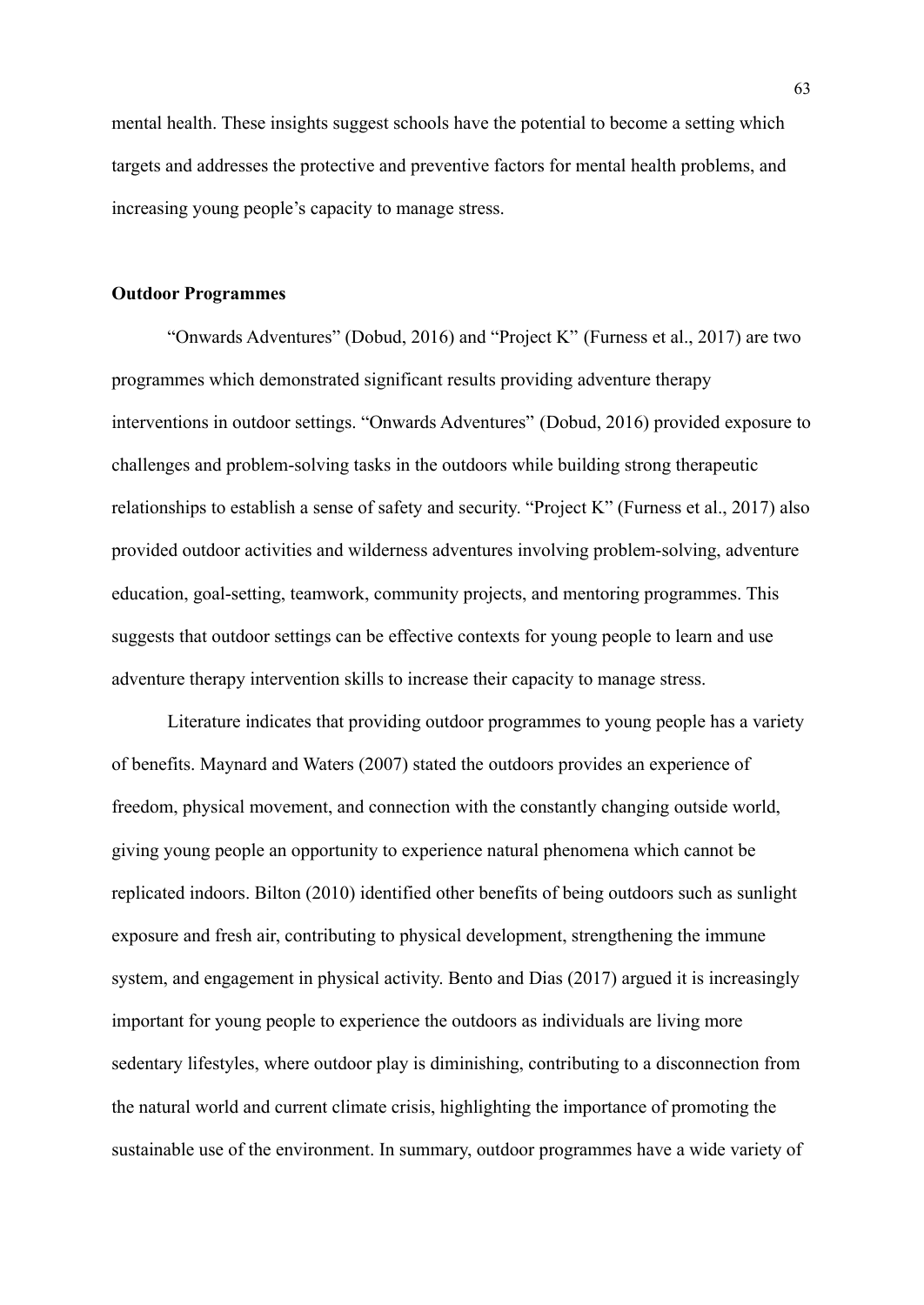positive impacts on personal and social development, gaining and enhancing practical skills, physical health benefits, and increasing knowledge of environmental care.

# **Online Programmes**

"IRCD: Increasing Resilience to Cyberbullying" (Chillemi et al., 2020) and "ThisWayUp" (Wong et al., 2014) provided CBT interventions via online programmes. "IRCD: Increasing Resilience to Cyberbullying" (Chillemi et al., 2020) offered an online, self-guided, classroom-based programme providing coping strategies and psychoeducation, encouraging students to actively participate and consider how these strategies can benefit them personally. Similarly, "ThisWayUp" (Wong et al., 2014) provided online, self-directed web-based courses where students solve 'real life problems' as they follow a storyline of teenage cartoon characters with anxiety or depression. These courses were followed by class worksheets to prompt discussion and place emphasis on the learnings from the cartoon storyline. The significant results produced by Wong et al., (2014) and Chillemi et al., (2020) suggest online contexts may be a potential platform for CBT skills to be delivered to young people aiming to increase their capacity to manage stress.

Banos et al., (2017) stated online platforms focusing on the prevention, intervention, and the promotion of positive mental health in young people have many beneficial effects such as accessibility, low financial cost, and effectiveness. Banos et al., also suggested that using online platforms to approach adolescents could facilitate the implementation of prevention strategies.

In today's society, the finding of successful online programmes is important. The COVID-19 pandemic has resulted in tremendous migration toward online platforms, including online learning for educational facilities (Adedoyin & Soykan, 2020). Topooco et al., (2017) remarked that, until now, online mental health has not been considered a common or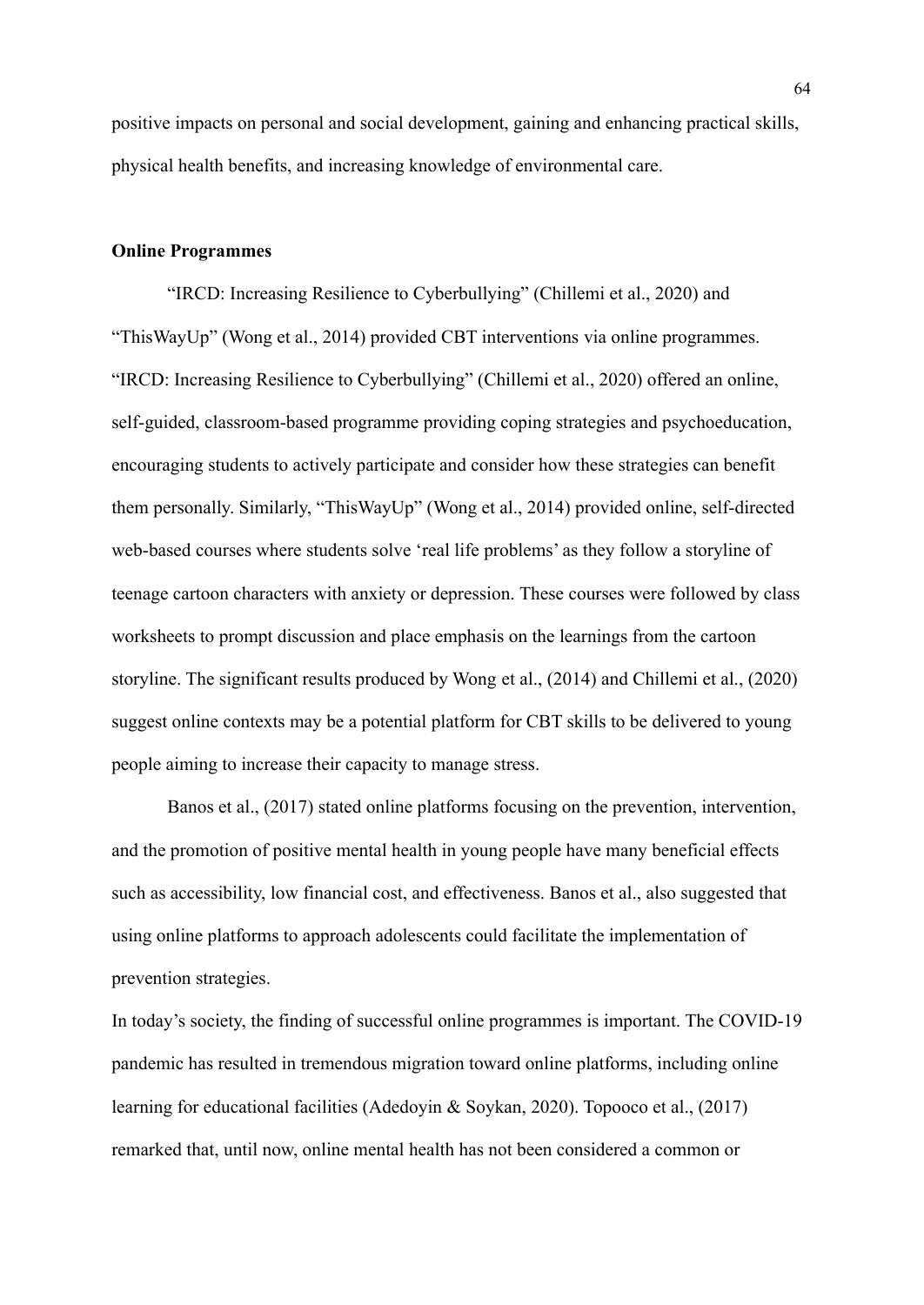acceptable approach in addressing mental health, nor integrated into practice care practice. However, the COVID-19 pandemic has opened a new door for wider-scale engagement and acceptance of online mental health participation, which Wind et al., (2020) suggested is likely to result in online mental health work becoming more commonly used. Thus, adopting online mental health applications as a method for future care should be strongly considered.

Overall, online platforms offer new accessible and sustainable opportunities for mental health, particularly within the field of young people's mental health and well-being. Banos et al., (2017) stated there is a need for further research with controlled studies and long-term follow ups to assess any negative effects online platforms may have on individuals with more severe mental illnesses considering online programmes as substitutes for psychological treatments, confidentiality, privacy, and the rigour of contents. Similarly, Foody et al., (2015) argued that empirical evidence is lacking, and that there is a need for further randomised control trials in order to demonstrate success. Foody et al., further suggested future researchers also look at incorporating strategies from other current successful psychological interventions that indicate decreases in psychopathology into online programmes. For example, investigating online therapies, such as CBT and ACT, should be considered an essential process when addressing future research of online programmes, in order to see which has the most significant impact on stress alleviation whilst increasing valued behaviour (Foody et al., 2015).

### **Brief Summary**

These results suggest the context and delivery of ACT, CBT, and adventure therapy interventions may be significant variables in programmes which claim to successfully increase young people's capacity to manage stress. Use of the classroom setting to provide ACT and CBT skills through psychoeducation, interactive experiential exercises, and online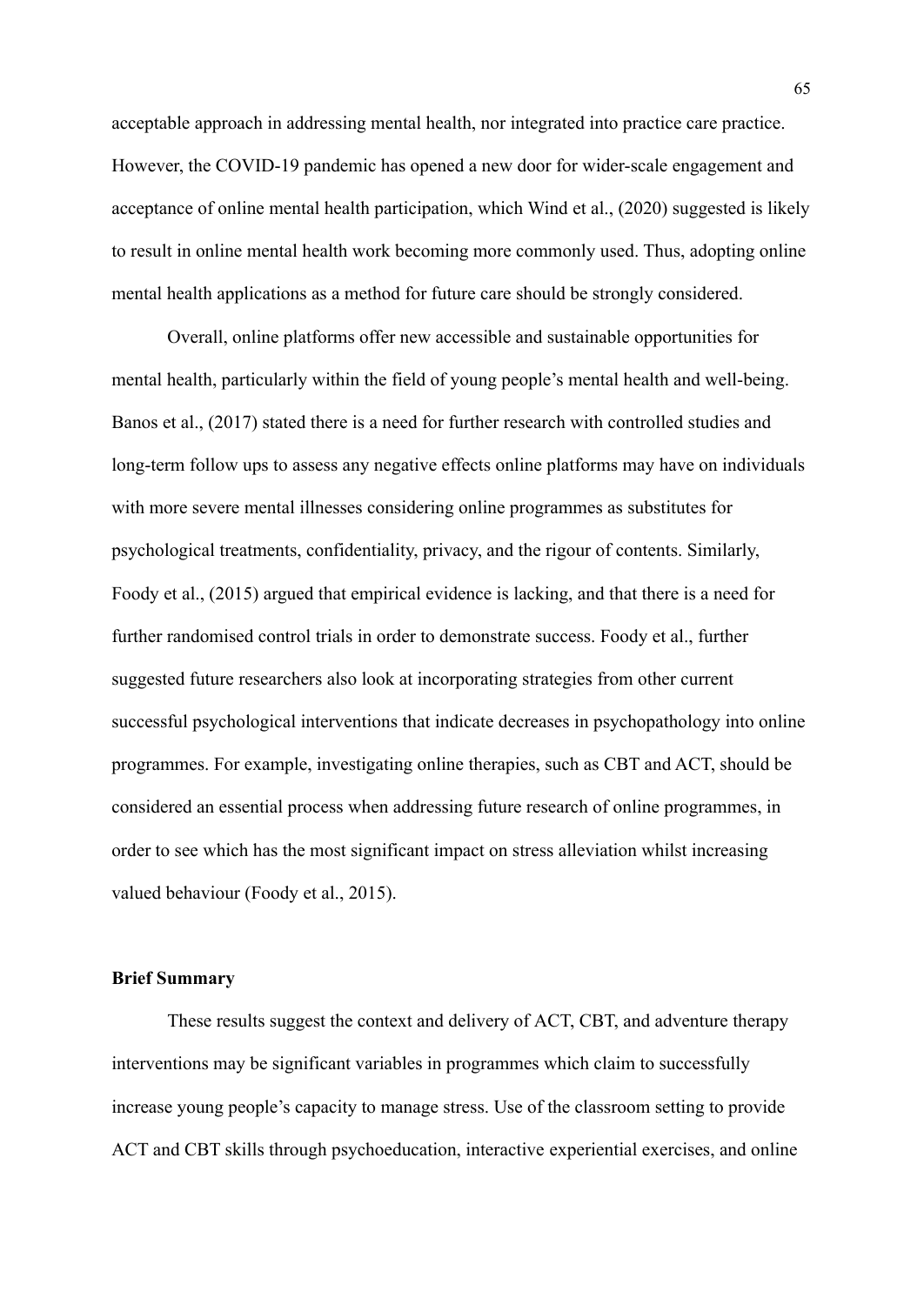programmes through both facilitated and self-directed learning, have demonstrated significant results in increasing young people's capacity to manage stress. Delivery of adventure therapy interventions in outdoor settings has also demonstrated successful results in increasing young people's capacity to manage stress.

### **Why is this Research Important?**

These studies have highlighted that addressing preventative measures in young people, in comparison to other age brackets, is of particular importance. Developmental (neurological and hormonal) changes during the ages 10 to 24 years compound many difficulties that young people experience when dealing with stress (Arnsten & Shanky, 2004; Saz et al., 2015). In comparison to children and adults, young people are more impacted by emotions due to the developmental changes that occur during adolescent years. Young people have a stronger startle reflex, a greater sensitivity to threat, and are more influenced by emotional stimuli when completing tasks due to their frontal lobe still undergoing development (Johnson et al., 2010). Siegel (2013) stated these neurological and hormonal changes occurring between the ages 10 and 24 years are an onset for vitally important developmental changes that enable new abilities to emerge, which is crucial for both the individual and the human species.

Furthermore, literature highlights the need for prevention strategies directed towards young people. Burckhardt et al., (2016) stated a substantial number of young people do not have the necessary or essential resources to manage the emotional impact caused by stressors, leading to the first appearance, or peak period, of mental illness in adolescent years. Prevention programmes and early interventions have the potential to increase the likelihood that human developmental stages will be successfully achieved, interrupt the progression of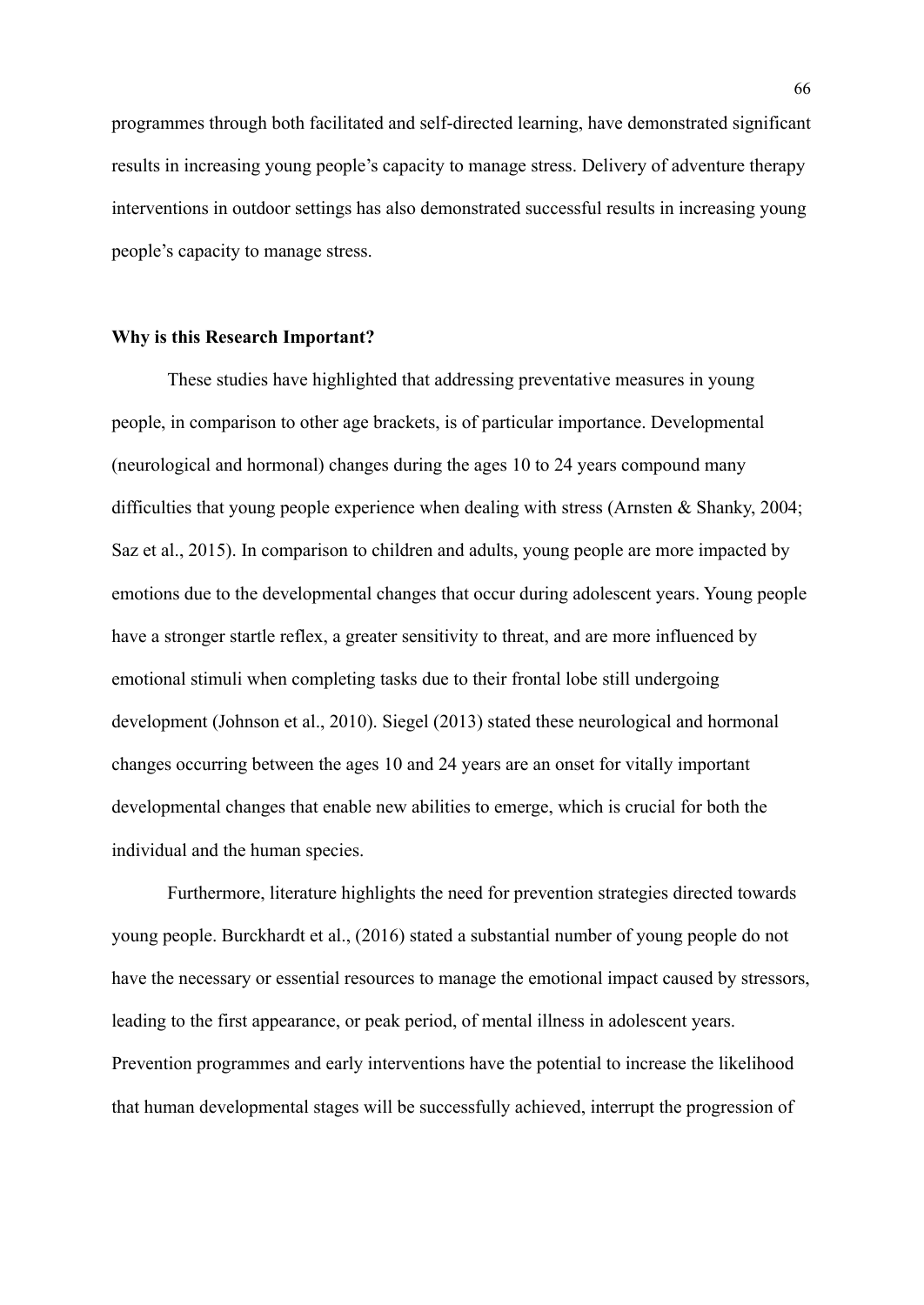mental illness, and increase the overall quality of life for those already experiencing mental illness (McGorry et al., 2007).

### **Erik Erikson: Developmental Theory**

Erik Erikson's eight stages of psychosocial development are congruent with current literature highlighting the importance of addressing the adolescent life stage. According to Erikson, individuals who are unsuccessful at passing through a developmental stage will develop a disposition, leading to the experience of emotional discomfort and mental ill health (Batra, 2013). Erikson's fifth stage of development "identity versus role confusion" occurs in adolescence, between 10 and 24 years (Batra, 2013). 'Identity' refers to having a sense of knowing who one is, on the basis of "who one has been and who one can imagine oneself as becoming" (Marcia, 2009, p. 671), and achievement of identity involves the individual undergoing a period of exploration in which they become dedicated to a direction of important areas in their life (Marcia, 2009). A strong sense of identity is one of deep emotional awareness of who one is, which emerges after free experimenting and exploring, allowing an individual to actively discover and create who they are (Stevens, 1983). These important emotional, social, and physical changes in developments, taking place at this essential stage of life, highlight how the variety of environmental stressors young people are faced with can be particularly detrimental to their mental health and long-term well-being (Gore et al., 2011).

Despite originating within clinical experiences and the psychoanalytic models, Erikson's theoretical insights have implications for educational settings, and young people's development towards becoming healthy, caring, and responsible adults (Batra, 2013). Marcia, (2009) stated "psychosocial development will occur within a school setting, whether or not that setting takes such development into consideration or furnishes optimal conditions for it"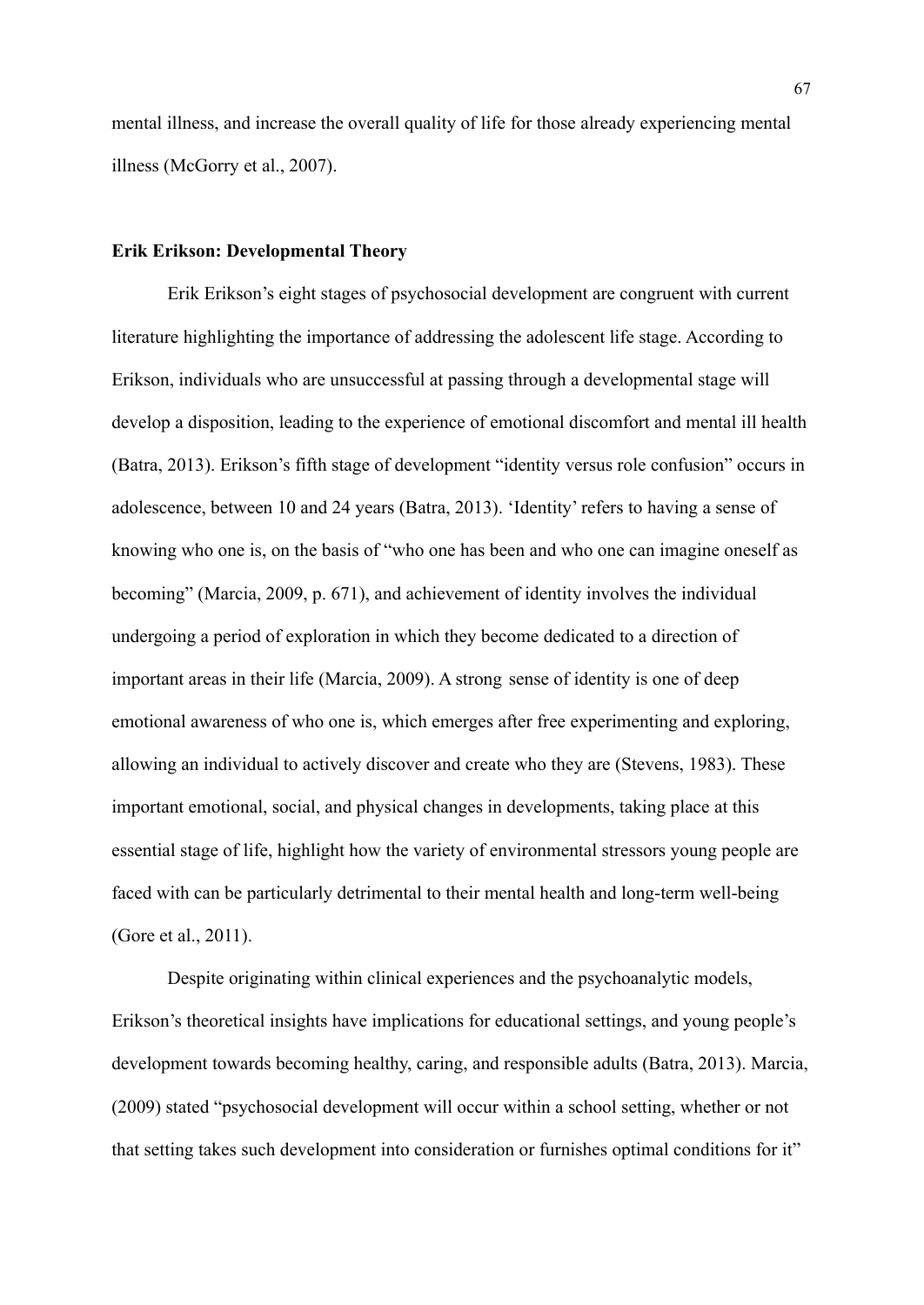(p. 670). This observation highlights that educational environments and school settings are places in which young people spend a substantial proportion of their lives as they navigate important psychological, social, neurological, hormonal, and physical transitions (Durlak et al., 2011; Siegel, 2013). Seligman et al., (2009) contend that it is possible to access young people for prolonged periods of time within schools, which provides an opportune setting to prompt their development, well-being, and create necessary changes through prevention programmes which target young people's mental health. Therefore, consciously restructuring school settings and educational environments in ways which provide optimal conditions to thrive through development is essential. It is possible that taking no action could lead to detrimental developments (Marcia, 2009).

The findings indicate that educational environments have a much larger role than previously speculated (Batra, 2013). Batra (2013) made the case that teachers are not simply individuals who relay predetermined knowledge; rather, they are the key players in determining healthy and thriving lives for our future generations. Thus, there is a need to facilitate dramatic shifts in the ways young people are taught, interacted with, and provided spaces to assimilate developmental readiness to manage the stressors of life. Overall, Erikson's developmental theory provides insights for contributing to the design of developmentally sensitive and thoughtful educational programmes for young people, where they can safely engage in essential experiences and exploration to become a healthy human being (Batra, 2013).

### **Limitations**

A limitation of this modified systematic literature review is its small scope—restricted to articles from Australia and New Zealand; published between 2010 and 2020; from the databases PsycINFO, ERIC, and Scopus. This review does not encompass items outside that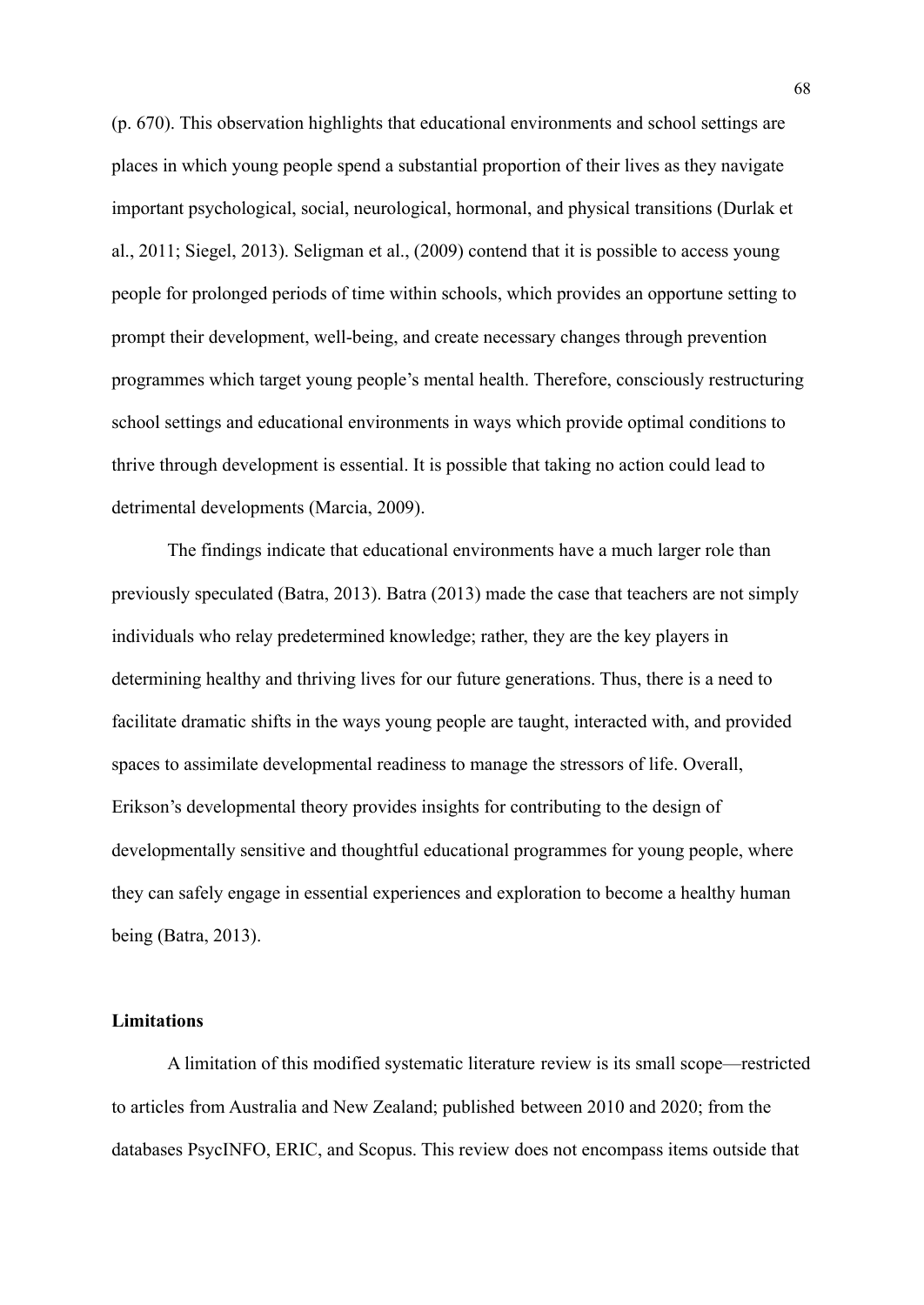scope, which may have limited valuable information about the interventions discussed or alternative interventions. As a result, this review must be considered preliminary research.

# **Ethical Standard of Research**

This review aimed to maintain an ethical standard through the application of a rigorous process. This research strived to meet Lincoln and Guba's (1986) four criteria: credibility, transferability, dependability, and confirmability through following Okoli and Schabram's (2010) eight-step method specifically designed to generate reproducible and scientifically reliable review results. As recommended by Okoli and Schabram, all eight steps were followed in precise order to ensure this review is scientifically rigorous. The detailed explanation throughout this dissertation of how these steps have been carried out allows for replication, a function of the four criteria (Roberts et al., 2019). This process also demonstrates the lines of inquiry that have led to particular conclusions, reflecting the validity and trustworthiness of the research (Seale, 1999).

## **Implications**

This research contributes to current research and knowledge regarding the educational support provided for young people in Australia and New Zealand that increases their capacity to manage stress. Further research assessing ACT, CBT, and adventure therapy interventions in the classroom, online and outdoor programmes, both facilitated and self-directed, is needed to evaluate the impact and effects these have on young people and their ability to increase stress management skills.

The results of this research suggest further research evaluating preventative programmes is needed to confirm the efficacy of eight current programmes that have thus far produced significant results: "Strong Minds" (Burckhardt et al., 2016), "ACT as a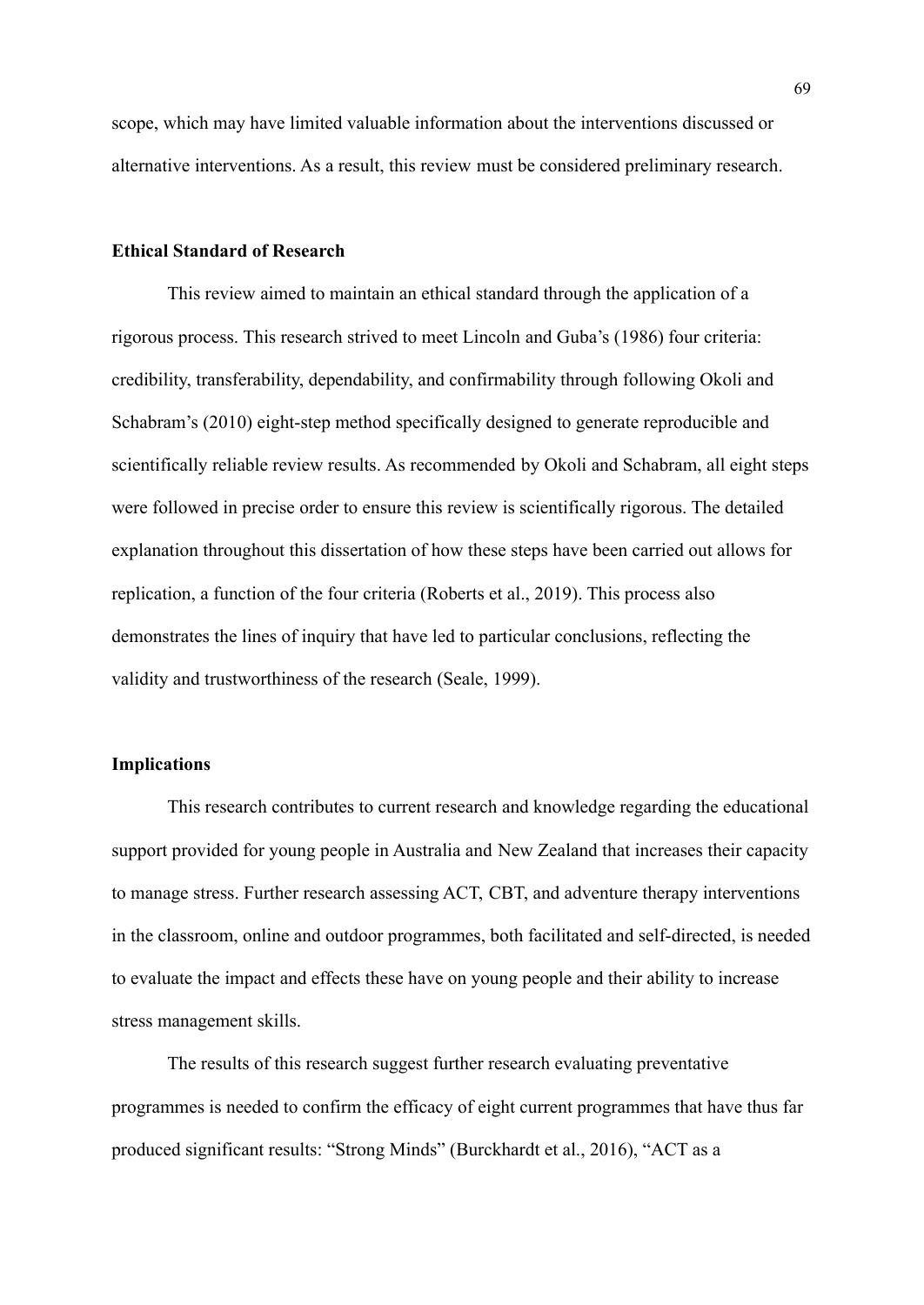preventative programme (Burckhardt et al., 2017), "Healthy Minds" (Nehmy & Wade, 2015), "IRCD: Increasing Resilience to Cyberbullying" (Chillemi et al., 2020), "Onwards Adventures" (Dobud, 2016), "Project K" (Furness et al., 2017), "Teen Mental Health First Aid" (Hart et al., 2016), and "ThisWayUp" (Wong et al., 2014). These programmes need to be further researched with larger sample sizes to replicate results (Burckhardt et al., 2016; Burckhardt et al., 2017; Chillemi et al., 2020; Dobud, 2016; Furness et al., 2017; Hart et al., 2016), investigate the long-term effects through longitudinal designs (Wong et al., 2014), using randomised controlled trials to increase confidence that the changes observed are due to programme influence (Hart et al., 2016), and evaluate the impact that these interventions have on different types of psychopathology (Nehmy & Wade, 2015). Burns et al., (2010) contended that the number of young people seeking formal and informal support online is increasing; yet, there is only a small amount of online programmes developed for stress management. Based on the significant results of online programmes produced by Wong et al., (2014) and Chillemi et al., (2020), further development and research of online programmes providing stress-management skills for young people is warranted.

# **Conclusion**

This dissertation has highlighted the importance of addressing young people's mental health and well-being, with the intention to best support them through an essential human developmental stage, continuing into living healthy adult lives. By orienting our focus towards mental health and well-being preventative measures, as well as recovery measures, we can enhance future generations' abilities to be best equipped in dealing with the natural stressors of human life.

Using a modified systematic literature review to answer the research inquiry "What educational support is currently provided to increase young people's capacity to manage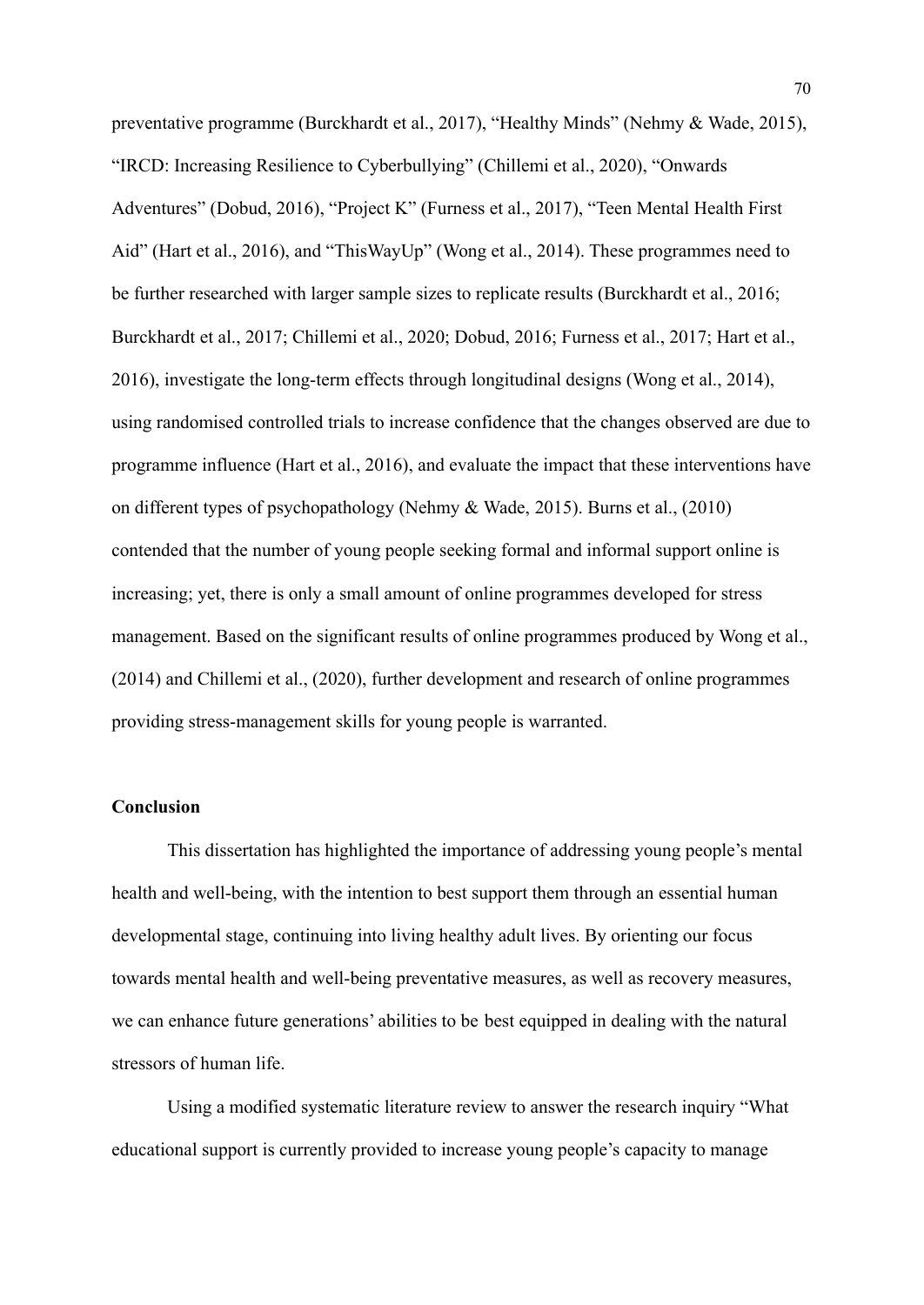stress?", this dissertation found that educational facilities (e.g., schools) appear to be a suitable and acceptable setting in which preventative programmes enhancing young people's capacity to manage stress can be successfully provided. Yet, secondary schools worldwide do not routinely provide social and emotional education programmes despite the wide-ranging benefits demonstrated through extensive research evidence (Midford et al., 2017). The adolescent period is a time of great vulnerability (Siegel, 2013), and most young people appear to be under-equipped to manage the emotional impact of stressors (Burckhardt et al., 2016). Therefore, it is important for school curriculum designers to consider including effective programmes and learning in areas of mental health, well-being, coping skills, stress management, and preventative strategies (Wong et al., 2014).

This research provides insight and understanding into the current educational supports provided for young people that increase their capacity to manage stress, through a rigorous critique and analysis of each item producing promising results; thus accomplishing the three tasks of critical theory (Deetz, 1982). The results of this inquiry provide benefits for the psychotherapy profession through highlighting the programmes and interventions currently provided for young people, as well as potential areas for future research to address the skills for managing stress.

Due to the small scope of this research, it can only be considered preliminary. The results of this research and existing literature indicate a need for future research in this area. Future research should include randomised controlled trials and longitudinal studies to confirm efficacy of the interventions used in programmes which are already producing promising results: ACT, CBT and adventure therapy interventions, delivered in classroom, outdoor and online contexts. Alternative prevention interventions outside of ACT, CBT, and adventure therapy that may provide young people with the best possible way to manage stressors throughout their development into healthy adult lives is also warranted. As Siegel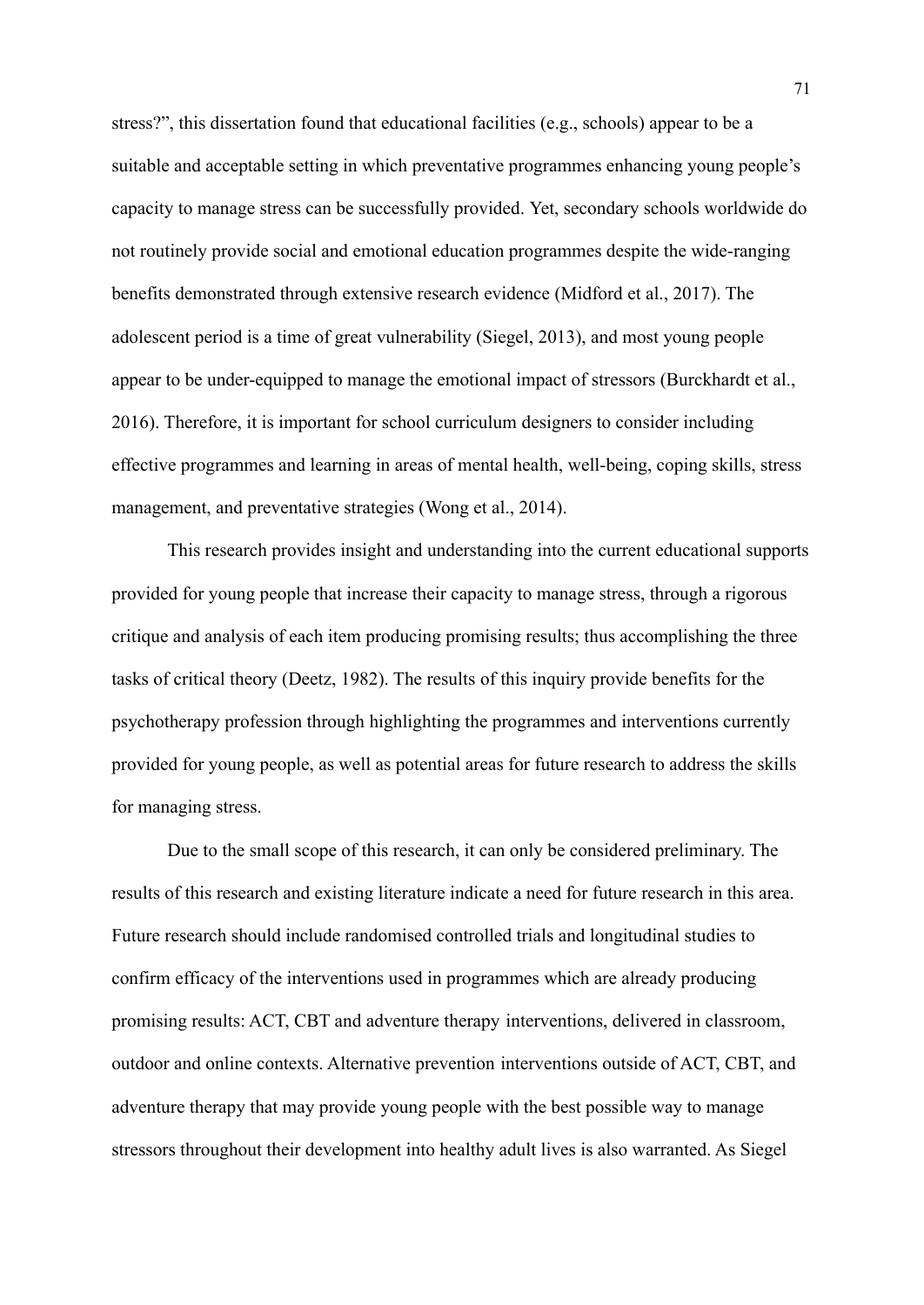(2013) stated "adolescence is not a stage to simply get over, it is a stage to cultivate well" (p. 74). The qualities acquired during this developmental stage foster the ability to live a full and meaningful life in adulthood.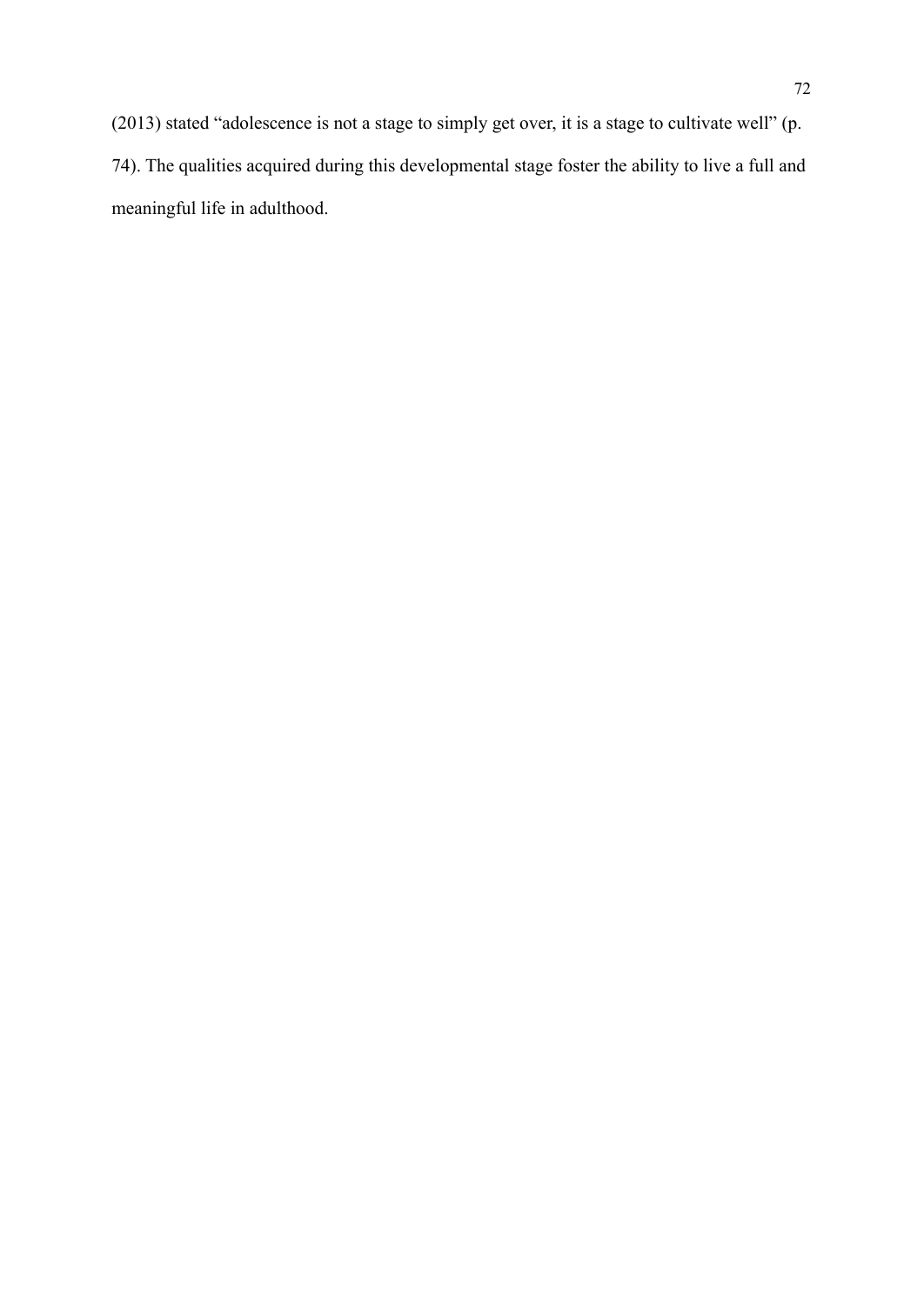## **References**

- Adedoyin, O. B., & Soykan, E. (2020). Covid-19 pandemic and online learning: The challenges and opportunities. *Interactive Learning Environments,* 1- 11. <https://doi.org/10.1080/10494820.2020.1813180>
- Aliaga, M., & Gunderson, B. (2005). *Interactive statistics* (3rd ed.). Prentice Hall.
- Altheide, D. L., & Johnson, J. M. (1994). Criteria for assessing interpretive validity in qualitative research. In N. K. Denzin & Y. S. Lincoln (Eds.). *Handbook of qualitative research* (pp. 485-499). Sage.
- Amato, J. A., & Monge, D. (1990). *Victims and values: A history and theory of suffering.* Greenwood Publishing Group.
- Arnsten, A. F., & Shansky, R. M. (2004). Adolescence: Vulnerable period for stress-induced prefrontal cortical function? Introduction to part IV. *Annals New York Academy of Sciences, 1021,* 143-147. https://doi.org/10.1196/annals.1308.017
- Arthurson, K. (2015). Teaching mindfulness to year sevens as part of health and personal development. *Australian Journal of Teacher Education, 40*(5), 27- 40. https://doi.org/10.14221/ajte.2015v40n5.2
- Atieno, O. P. (2009). An analysis of the strengths and limitations of qualitative and quantitative research paradigms. *Problems of Education in the 21st Century, 13,* 13-18.
- Banos, R. M., Etchemendy, E., Mira, A., Riva, G., Gaggioli, A., & Botella, C. (2017). Online positive interventions to promote well-being and resilience in the adolescent population: A narrative review. *Frontiers in Psychiatry, 8*(10), 1-9. https://doi.org/10.3389/fpsyt.2017.00010
- Batra, S. (2013). The psychosocial development of children: Implications for education and society - Erik Erikson in context. *Contemporary Education Dialogue, 10*(2), 249- 278. [https://doi.org/10.1177/0973184913485014](https://doi.org/10.1177%2F0973184913485014)
- Bento, G., & Dias, G. (2017). The importance of outdoor play for young children's healthy development. *Porto Biomedical Journal, 2*(5), 157-160. https://doi.org/10.1016/j.pbj.2017.03.003
- Bilton, H. (2010). *Outdoor learning in the early years: Management and innovation.* Routledge.
- Blumberg, B., Cooper, D. R., & Schindler, P. S. (2005). *Business research methods.* McGrawHill Education.
- Booth, M. L., & Samdal, O. (1997). Health promoting schools in Australia: Models and measurement. *Australia and New Zealand Journal of Public Health, 21*(4 Spec No), 365-370. https://doi.org/10.1111/j.1467-842x.1997.tb01716.x
- Bowlby, J. (1969). *Attachment and loss: Volume I attachment.* Basic Books.
- Braun, V., & Clarke, V. (2006). Using thematic analysis in psychology. *Qualitative Research in Psychology, 3*(2)*,* 77-101.
- Bronner, S. E. (2017). *Critical theory: A very short introduction* (2<sup>nd</sup> ed.). Oxford University Press.
- Burckhardt, R., Manicavasagar, V., Batterham, P. J., & Hadzi-Pavlovic, D. (2016). A randomised controlled trial of strong minds: A school-based mental health program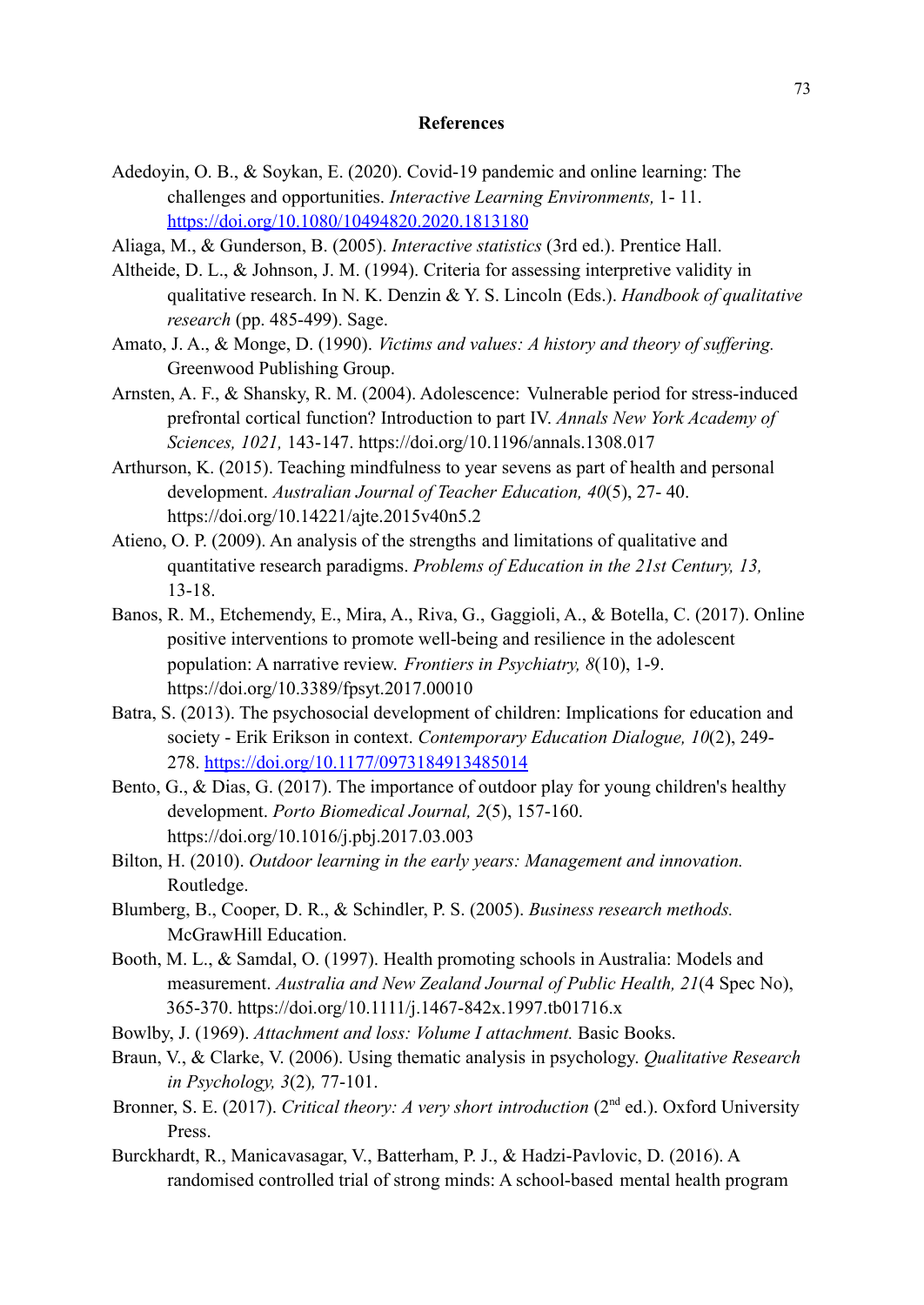combining acceptance and commitment therapy and positive psychology. *Journal of School Psychology, 57,* 41-52. https://doi.org/10.1016/j.jsp.2016.05.008

- Burckhardt, R., Manicavasagar, V., Batterham, P. J., Miller, L. M., Talbot, E., & Lum, A. (2015). A web-based adolescent positive psychology program in schools: Randomised controlled trial. *Journal of Medical Internet Research, 17*(7), e187. https://doi.org/10.2196/jmir.4329
- Burckhardt, R., Manicavasagar, V., Batterham, P. J., Hadzi-Pavlovic, D., & Shand, F. (2017). Acceptance and commitment therapy universal prevention program for adolescents: A feasibility study. *Child and Adolescent Psychiatry and Mental Health, 11*(27), 1-10. https://doi.org/10.1186/s13034-017-0164-5
- Burns, J. M., Davenport, T. A., Durkin, L. A., Luscombe, G. M., & Hickie, I. B. (2010). The internet as a setting for mental health service utilisation by young people. *Medical Journal of Australia, 192,* S22. https://doi.org/10.5694/j.1326-5377.2010.tb03688.x
- Buttigieg, J. P., Shortt, A. L., Slaviero, T. M., Hutchinson, D., Kremer, P., & Toumbourou, J. W. (2015). A longitudinal evaluation of the Resilient Families randomized trial to prevent early adolescent depressive symptoms. *Journal of Adolescence, 44,* 204-213. https://doi.org/10.1016/j.adolescence.2015.07.014
- Calear, A. L., Brewer, J. L., Batterham, P. J., Mackinnon, A., Wyman, P. A., LoMurrary, M., Shand, F., Kazan, D., & Christensen, H. (2016). The sources of strength Australian project: Study protocol for a cluster randomised controlled trial. *Trials, 17*(1), 349. https;//doi.org/10.1186/s13063-016-1475-1
- CASEL (Collaborative for Academic, Social and Emotional Learning). (2015). *2015 CASEL GUIDE: Effective social and emotional learning programs: Middle and High School edition.* <http://secondaryguide.casel.org/#RatingsTables>
- Chillemi, K., Abbott, J. M., Austin, D. W., & Knowles, A. (2020). A pilot study of an online psychoeducational program on cyberbullying that aims to increase confidence and help-seeking behaviors among adolescents. *Cyberpsychology, Behaviour and Social Networking, 23*(4), 253- 256. https://doi.org/10.1089/cyber.2019.0081
- Chilisa, B., & Kawulich, B. (2012). Selecting a research approach: Paradigm, methodology and methods. In C. Wagner, B. Kawulich & M. Garner (Eds.). *Doing social research: A global context* (pp. 51-61)*.* McGraw Hill.
- Cotton, J. L., & Tuttle, J. M. (1986). Employee turnover: A meta-analysis and review with implications for research. *Academy of Management Review*, *11*(1), 55-70. <https://doi.org/10.2307/258331>

Couzens-Hoy, D., & McCarthy, T. (1994). *Critical theory.* Blackwell.

- Crotty, M. (2003). *The foundations of social research: Meanings and perspectives in the research process.* Sage.
- Crotty, M. (1998). *The foundations of social research.* Sage.
- Cullinan, W. E., Herman, J. P., Helmreich, D. L., & Watson, S. J. (1995). A neuroanatomy of stress. In M. J. Friedman, D. S. Charney, & A. Y. Deutch (Eds.), *Neurobiological and clinical consequences of stress: From normal adaption to PTSD* (pp. 3-26). Lippincott-Raven.
- Deane, K. L., Harre, N., Moore, J., & Courtney, M. G. (2016). The impact of the Project K youth development program on self-efficacy: A randomised controlled trial. *Journal*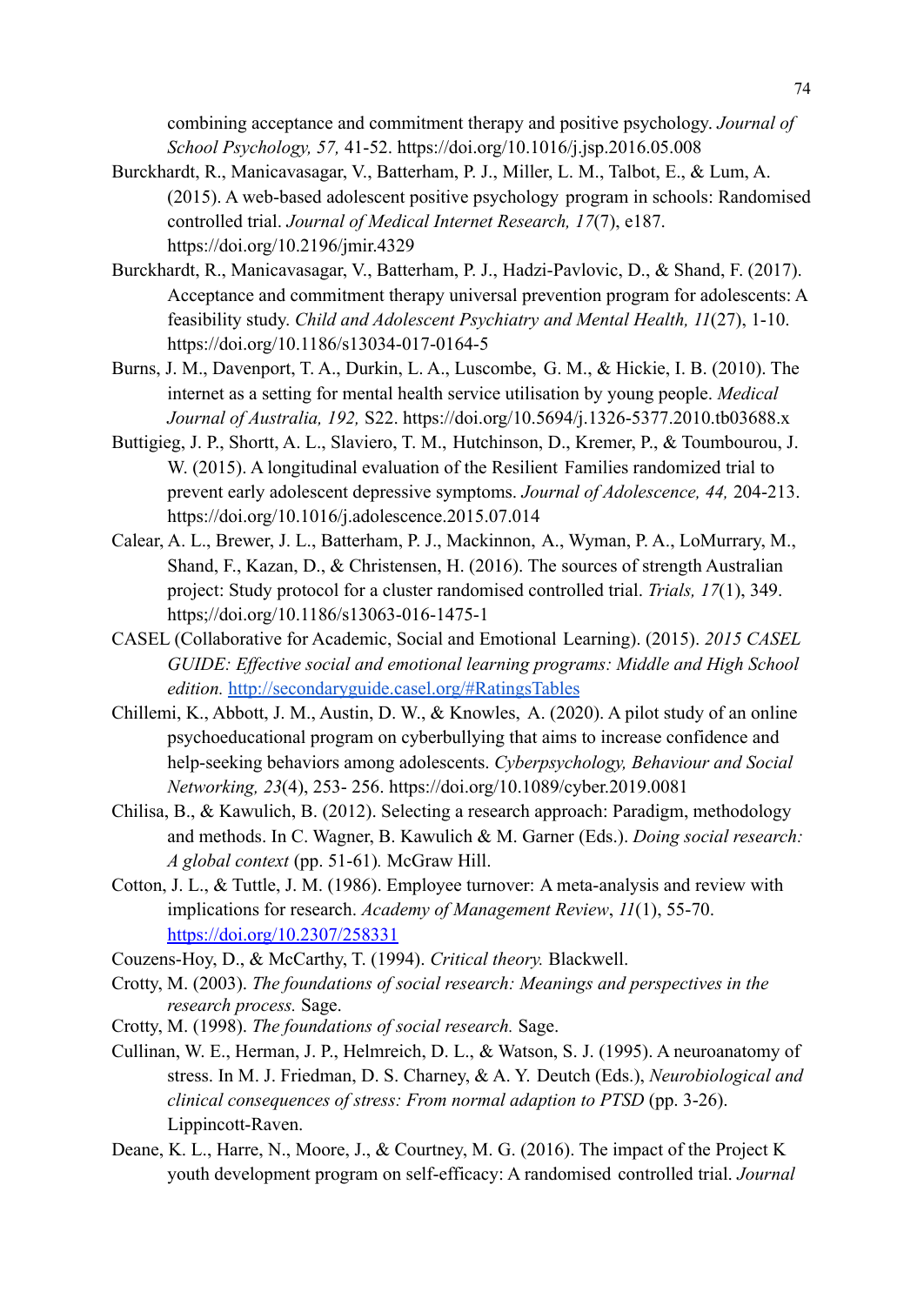*of Youth and Adolescence, 46*(3), 516-537. [https://doi.org/10.1007/s10964-016-0463-9](https://doi.org/10.1007/s10964-016-0463-)

- Deetz, S. (1982). Critical interpretive research in organisational communication. *Western Journal of Speech Communication, 46*(2)*,* 131-149. <https://doi.org/10.1080/10570318209374073>
- Denzin, N., & Lincoln. Y. (1994). *Handbook of qualitative research.* Sage.
- Dickson, R. (1999). Systematic reviews. In S. Hamer & G. Collinson (Eds.), *Achieving evidence-based practice. A handbook for practitioners* (pp. 41-60). Bailliere Tindall.
- Dixon-Woods, M., Fitzpatrick, R., & Robert, K. (2000). Including qualitative research in systematic reviews: Opportunities and problems. *Journal of Evaluation in Clinical Practice, 7*(2), 125-133. https://doi.org/10.1046/j.1365-2753.2001.00257.x
- Dobud, W. (2016). Exploring adventure therapy as an early intervention for struggling adolescents. *Journal of Outdoor and Environmental Education, 19*(1), 33-41. https://doi.org/10.1007/BF03400985
- Dray, J., Bowman, J., Campbell, E., Freund, M., Hodder, R., Wolfenden, L., Richards, J., Leane, C., Green, S., Lecathelinais, C., Oldmeadow, C., Attia, J., Gillham, K., & Wiggers, J. (2017). Effectiveness of a pragmatic school-based universal intervention targeting student resilience protective factors in reducing mental health problems in adolescents. *Journal of Adolescence, 57,* 74-89. https://doi.org/10.1016/j.adolescence.2017.03.009
- Durlack, J. A., Weissberg, R. P., Dymnicki, A. B., Taylor, R. D., & Schellinger, K. B. (2011). The impact of enhancing students' social and emotional learning: A meta-analysis of school-based universal interventions. *Child Development, 82*(1)*,* 405-432. https://doi.org/10.1111/j.1467-8624.2010.01564.x
- Dyson, B. P., Colby, R., & Barratt, M. (2016). The co-construction of cooperative learning in physical education with elementary classroom teachers. *Journal of Teaching and Physical Education, 35*(4), 370-380.
- Dyson, B., Howley, D., & Shen, Y. (2019). Teachers' perspectives of social emotional learning in Aotearoa New Zealand primary schools. *Journal of Research in Innovative Teaching and Learning, 12*(1), 68-84. https://doi.org[/10.1108/JRIT-02-2019-0024](https://www.researchgate.net/deref/http%3A%2F%2Fdx.doi.org%2F10.1108%2FJRIT-02-2019-0024?_sg%5B0%5D=nPuh3biXD207pW3V4BzJA2DSPnmnlOAyqp5QrMfzmX1HBNbdHLSrkUSz4fu_TDFxR6Vm3O_J0mEqKB6nChajnTkvww.6XQ1vxYz0MirDCVC05hwxtUiuN1OUVF4CUeHWpPbqB-1R30BldMLuWsBQBzBCol_J20YW5fVmH6Ad9jXY55b4g)
- Forero, R., Nahidi, S., De Costa, J., Mohsin, M., Fitzgerald, G., Gibson, N., McCarthy, S., & Aboagye-Sarfo P. (2018). Application of four-dimension criteria to assess rigour of qualitative research in emergency medicine. *BMC Health Services Research, 18*(1), 120. https://doi.org/10.1186/s12913-018-2915-2
- Foody, M., Samara, M., & Carlbring, P. (2015). A review of cyberbullying and suggestions for online psychological therapy. *Internet Interventions, 2*(3)*,* 235-242. <https://doi.org/10.1016/j.invent.2015.05.002>
- Furlong, A., & Cartmel, F. (2007). *Young people and social change* (2<sup>nd</sup> ed.). McGraw-Hill Education.
- Furness, K., Williams, M. N., Veale, J. F., & Gardner, D. H. (2017). Maximising potential: The psychological effects of the youth development program project K. *New Zealand Journal of Psychology, 46*(1), 14-23.
- Gore, F. M., Bloem, P. J. N., Patton, G. C., Ferguson, J., Joseph V., & Coffey, C. (2011). Global burden of disease in young people aged 10-24 years: A systematic analysis.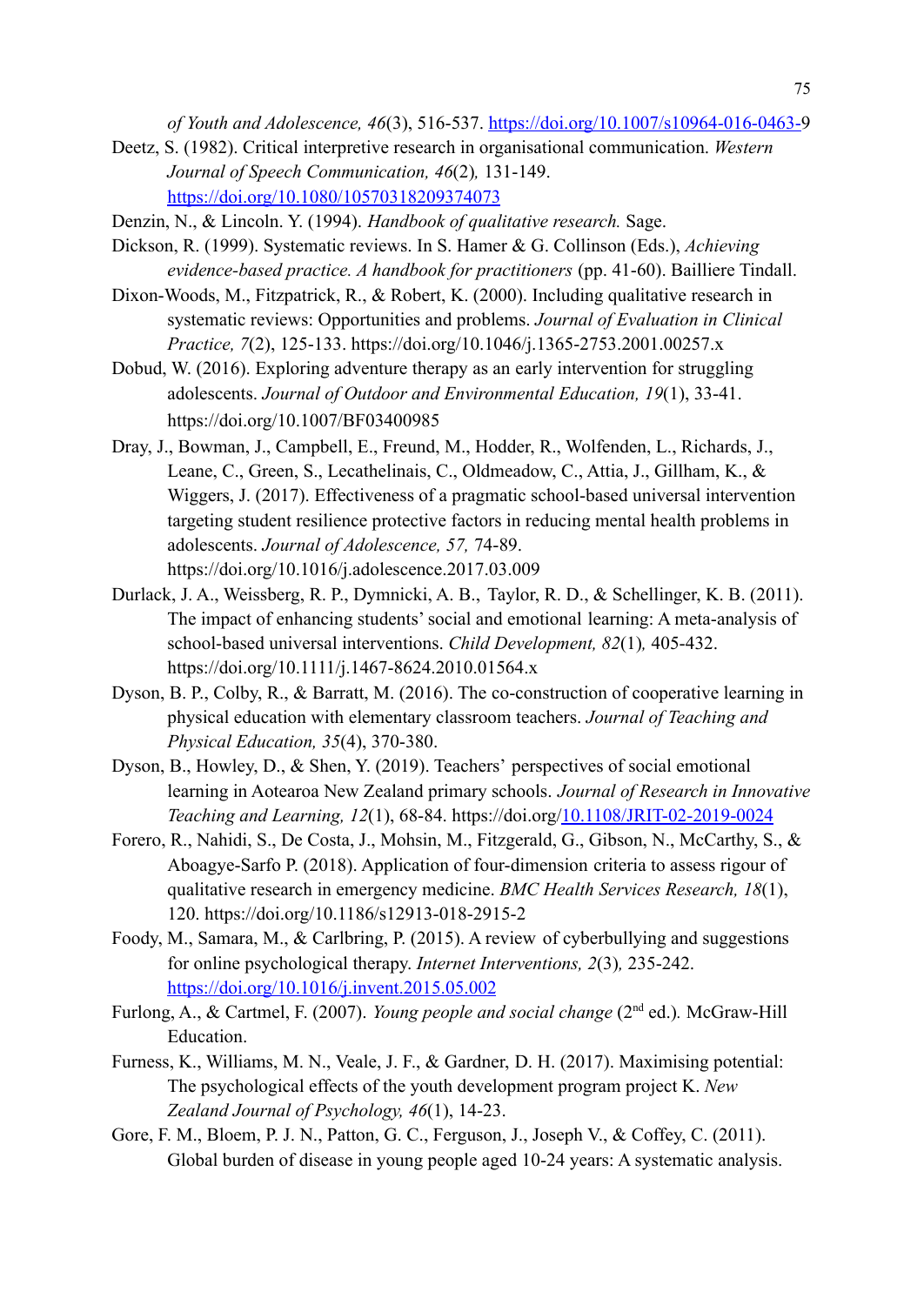*Lancet, 377*(9783)*,* 2093-2102. https://doi.org/10.1016/S0140-6736(11)60512-6

- Grant, B. M., & Giddings, L. S. (2002). Making sense of methodologies: A paradigm framework for the novice researcher. *Contemporary Nurse, 13*(1)*,* 10-28. https://doi.org/10.5172/conu.13.1.10
- Greenhalgh, T. (1997). *How to read a paper: The basics of evidence based medicine.* BMJ Publishing Group.
- Guba, E. G., & Lincoln, Y. S. (1994). Competing paradigms in qualitative research. In N. K. Denzin, & Y. S. Lincoln (Eds.), *Handbook of qualitative research* (pp. 105-117). Sage.
- Hart, C. (1999). *Doing a literature review: Releasing the social science research imagination*  $(1<sup>st</sup> ed.)$ . Sage.
- Hart, L. M., Mason, R. J., Kelly, C. M., Cvetkovski, S. & Jorm, A. F. (2016). 'Teen mental health first aid': A description of the program and an initial evaluation. *International Journal of Mental Health Systems, 10*(3), 1-18. <https://doi.org/10.1186/s13033-016->0034-1
- Hayes, S. C. (2004). Acceptance and commitment therapy and the new behavior therapies: Mindfulness, acceptance and relationship. In S. C. Hayes, V. M. Follet, & M. M. Linehan (Eds.), *Mindfulness and acceptance: Expanding the cognitive-behavioral tradition* (pp. 1-29)*.* Guilford.
- Henry, D. (2019). New Zealand suicides highest since records began. *New Zealand Herald.* [https://www.nzherald.co.nz/nz/news/article.cfm?c\\_id=1&objectid=12262081](https://www.nzherald.co.nz/nz/news/article.cfm?c_id=1&objectid=12262081)
- Hetrick, S. E., Yuen, H. P., Bailey, E., Cox, G. R., Templer, K., Rice, S. M., Bendall, S., & Robinson, J. (2017). Internet-based cognitive behavioural therapy for young people with suicide-related behaviour (Reframe-IT): A randomised controlled trial. *Evidence Based Mental Health, 20*(3), 76- 82. https://doi.org/10.1136/eb-2017-102719
- Hofmann, S. G., Asnaani, A., Vonk, I. J. J., Sawyer, A. T., & Fange, A. (2012). The efficacy of Cognitive Behavioural Therapy: A review of meta-analyses. *Cognitive Therapy Research, 36,* (5), 427-440. doi:10.1007/s10608-012-9476-1.
- Humphrey, N. (2013). *Social and emotional learning: A critical appraisal.* Sage.
- Jacobs, N., Vollink, T., Dehue, F., & Lechner, L. (2014). Online Pestkoppenstoppen: Systematic and theory-based development of a web-based tailored intervention for adolescent cyberbullying victims to combat and prevent cyberbullying. *BMC Public Health, 14*(1), 396. https://doi.org/10.1186/1471-2458-14-396
- Jasperson, J., Carte, T. A., Saunders, C. S., Butler, B. S., Croes, H. J. P., & Zheng, W. (2002). Review: Power and information technology research: A metatriangulation review. *MIS Quarterly, 26*(4), 397-459. <https://doi.org/10.2307/4132315>
- Johnson, S. B., Blum, R. W., & Giedd, J. N., (2010). Adolescent maturity and the brain: The promise and pitfalls of neuroscience research in adolescent health policy. *Journal of Adolescent Health, 45*(3)*,* 216-221. https://doi.org/10.1016/j.jadohealth.2009.05.016
- Jones, P., Chalmers, L., Well, S., Ameratunga, S., Carswell, P., Ashton, T., Curtis, E., Reid, P., Stewart, J., & Harper, A. (2012). Implementing performance improvement in New Zealand emergency departments: The six hour time target policy national research project protocol. *BMC Health Service Research, 12*(45). https://doi.org/10.1186/1472-6963-12-45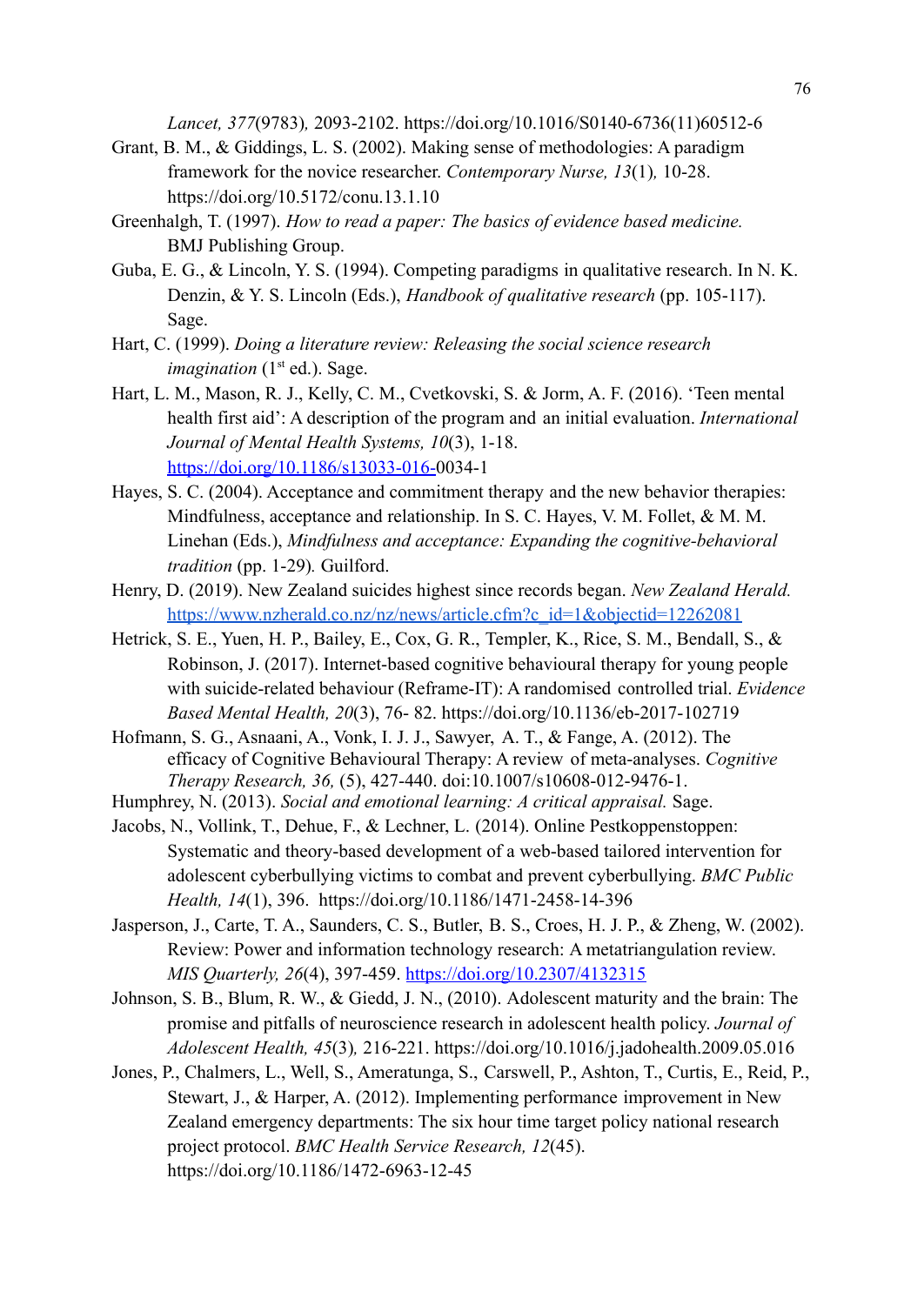- Jones, S. M., & Doolittle, E. J. (2017). Social and emotional learning: Introducing the issues. *The Future of Children, 27*(1), 3-11.
- Joseph, D., Ng, K. Y., Koh, C., & Ang, S. (2007). Turnover of information technology professionals: A narrative review, meta-analytic structural equation modeling, and model development. *Management Information Systems Quarterly, 31*(3), 7. https://doi.org/[10.2307/25148807](https://www.researchgate.net/deref/http%3A%2F%2Fdx.doi.org%2F10.2307%2F25148807?_sg%5B0%5D=s3cyu_oJxszioDDJbykQvAkyNRbmSG8u9SqFSB6_L1HZVsO0hekgBN1JMhaIzADrD3Qt2jKCGOGOLbk4EvAr9N8Wlg.akvJYjRB6vtQBScmW4YdEjysDbHKFwsqZFKYaLjDxtqyUth0j5A2FAGoG5z6GEW1BLZH0SqphaSH7q-hy9zQKA)
- King, D., Henderson, S., & Sandhu, M. (2018). Deep breathing as a mindfulness practice in year 10 science. *Learning: Research and Practice, 4*(1), 91-101. <https://doi.org/10.1080/23735082.2018.1428142>
- Kitchenham, B. (2004). *Procedures for performing systematic reviews.* Australian Technology Park.
- Last, J. (Ed.). (2001). *International epidemiological association. A dictionary of epidemiology* (4th ed.). Oxford University Press.
- Leahy, A. A., Weather, N., Smith, J. J., Hillman, C., Morgan, P. J., Nilsson, M., Lonsdale, C., Plotnikoff, R. C., Noetel, M., Holliday, E., Shigeta, T. T., Costigan, S. A., Walker, F. R., Young, S., Valkenborghs, S. R., Gyawali, P., Harris, N., Kennedy, S. G., & Lubans, D. R. (2019). School-based physical activity intervention for older adolescents: Rational and study protocol for the Burn 2 Learn cluster randomised controlled trial. *BMJ Open, 9*(5)*,* e026029. https://doi.org/10.1136/bmjopen-2018-026029
- Lieberman, A. F., & Van Horn, P. (2008). *Psychotherapy with infants and young children: Repairing the effects of stress and trauma on early attachment.* Guildford.
- Lincoln, Y. S., & Guba, E. G. (1986). But is it rigorous? Trustworthiness and authenticity in naturalistic evaluation. *New Directions for Program Evaluation, 1986*(30), 73-84. <https://doi.org/10.1002/ev.1427>
- Mack, L. (2010). The philosophical underpinnings of educational research. *Polyglossia, 19,* 5-11.
- Marcia, J. E. (2009). Education, identity and iClass: From education to psychosocial development. *Policy Futures in Education, 7*(6), 670-677. [https://doi.org/10.2304/pfie.2009.7.6.670](https://doi.org/10.2304%2Fpfie.2009.7.6.670)
- Marshall, C. (1990). Goodness criteria: Are they objective or judgement calls? In E. G. Guba (Ed.), *The paradigm dialog* (pp. 188-197). Sage.
- Marshall, P. J. (1996). *The Cambridge illustrated history of the British Empire.* Cambridge University Press.
- Martin, A. J., Collie, R. J., & Frydenberg, E. (2017). Social and emotional learning: Lessons learned and opportunities going forward. In E. Frydenberg, A. J. Martin, & R. J. Collie (Eds.), *Social and emotional learning in Australia and the Asia-Pacific* (pp. 459-471). Springer.
- Mate, G. (2019). *When the body says no: The cost of hidden stress.* Vermilion.
- Maynard, T., & Waters, J. (2007). Learning in the outdoor environment: A missed opportunity? *Early Years, 27*(3)*,* 255-265.

<https://doi.org/10.1080/09575140701594400>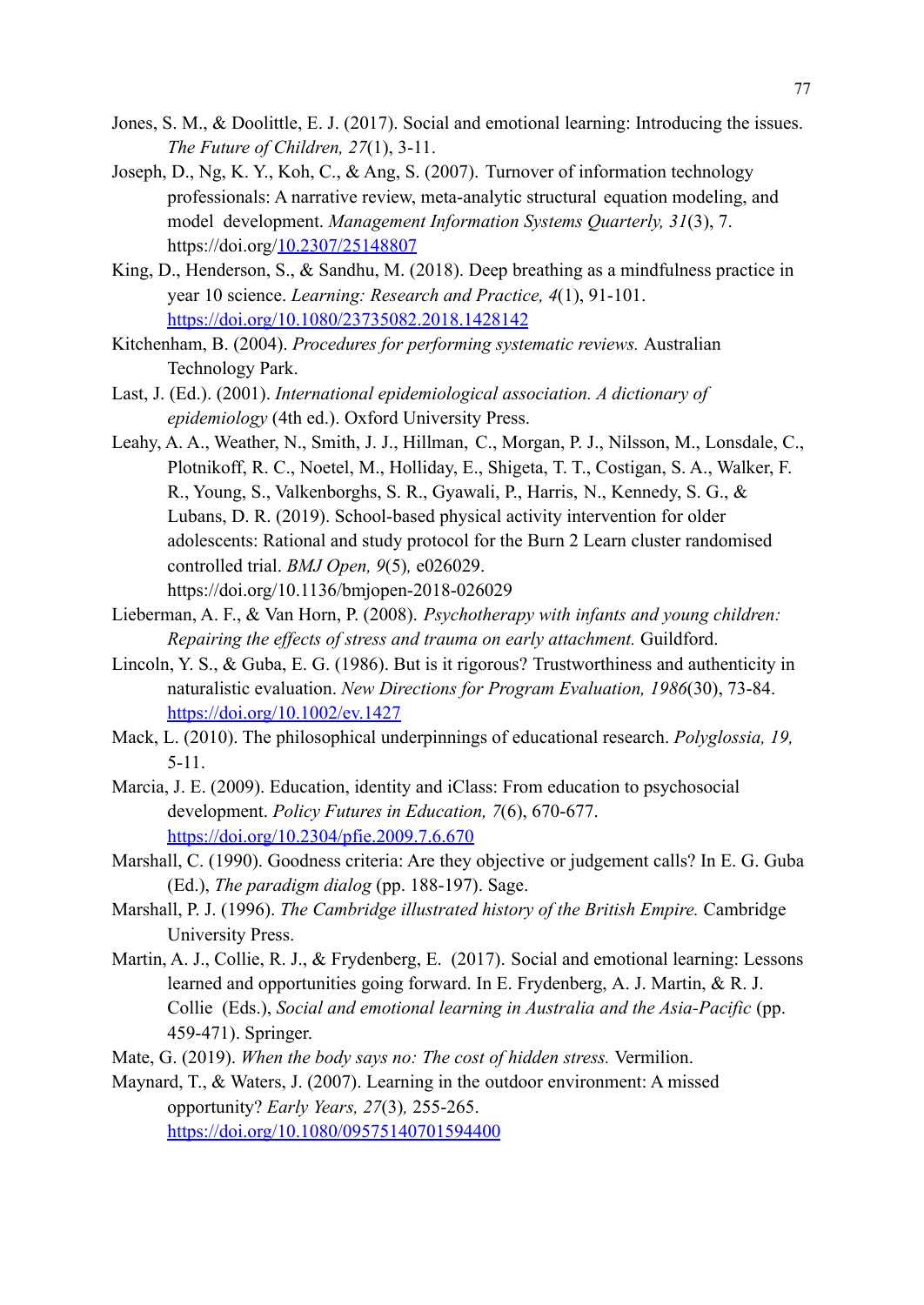- McGorry, P. D., Purcell, R., Hickie, I. B., & Jorm, A. F. (2007). Investigating in youth mental health is a best buy. *Medical Journal of Australia, 187*(7)*,* 5-7. https://doi.org/10.5694/j.1326-5377.2007.tb01326.x
- Midford, R., Cahill, H., Geng, G., Leckining, B., Robinson, G., & Te Ava, A. (2017). Social and emotional education with Australian Year 7 and 8 middle school students: A pilot study. *Health Education Journal, 76*(3), 362-372. [https://doi.org/10.1177/0017896916678024](https://doi.org/10.1177%2F0017896916678024)
- Ministry of Education. (2015). *New Zealand education curriculum: For English-medium teaching and learning in years 1-13*[.](http://nzcurriculum.tki.org.nz/The-New-Zealand-Curriculum) <http://nzcurriculum.tki.org.nz/The-New-Zealand-Curriculum>
- Ministry of Health. (2019). *Every life matters, He Tapu te Oranga o ia tangata: Suicide prevention strategy 2019-2029 and suicide prevention action plan 2019-2024 for Aotearoa New Zealand.* [https://www.health.govt.nz/system/files/documents/publications/suicide-prevention-st](https://www.health.govt.nz/system/files/documents/publications/suicide-prevention-strategy-2019-2029-and-plan-2019-2024-v2.pdf) [rategy-2019-2029-and-plan-2019-2024-v2.pdf](https://www.health.govt.nz/system/files/documents/publications/suicide-prevention-strategy-2019-2029-and-plan-2019-2024-v2.pdf)
- Morrison, E. W., & Bies, R. J. (1991). Impression management in the feedback-seeking process: A literature review and research agenda. *Academy of Management Review,* 522-541. <https://doi.org/10.2307/258916>
- Morse, J. M. (2015). Critical analysis of strategies for determining rigor in qualitative inquiry. *Qualitative Health Research, 25*(9), 1212-1222. https://doi.org/10.1177/1049732315588501
- Moustakas, C. (1990). *Heuristic research: Design, methodology and applications.* Sage.
- Nehmy, T. J., & Wade, T. D. (2015). Reducing the onset of negative affect in adolescents: Evaluation of a perfectionism program in a universal prevention setting. *Behaviour Research and Therapy, 67,* 55-63. <https://doi.org/10.1016/j.brat.2015.02.007>
- Nehmy, T. J., & Wade, T. D. (2014). Reduction in the prospective incidence of adolescent psychopathology: a review of school-based prevention approaches. *Mental Health and Prevention, 2*(3), 66-79. <https://doi.org/10.1016/j.mhp.2014.11.002>
- Neil, J. T., & Dias, K. L. (2001). Adventure education and resilience: The double edged sword. *Journal of Adventure Education & Outdoor Learning, 1*(2) 35-42. <https://doi.org/10.1080/14729670185200061>
- Neufeld, G., & Mate, G. (2005). *Hold on to your kids: Why parents need to matter more than peers.* Ballantine Books.
- O'Dea, B., King, C., Subotic-Kerry, M., Achilles, M. R., Cockayne, N., & Christensen, H. (2019). Smooth sailing: A pilot study of an online, school-based, mental health service for depression and anxiety. *Frontiers Psychiatry, 10*(574), 1-12. https://doi.org/10.3389/fpsyt.2019.00574
- Okoli, C., & Schabram, K. (2010). A guide to conducting a systematic literature review of information systems research. *Sprouts: Working Papers on Information Systems, 10*(26), 1-38.
- Patton, G. C., Sawyer, S. M., Santelli, J. S., Ross, D. A., Afifi, R., Allen, N. B., Arora, M., Azzopardi, P., Baldwin, W., Bonell, C., Kakuma, R., Kennedy, E., Mahon, J., McGovern, T., Mokdad, A. H., Patel, V., Petroni, S., Reavley, N., Taiwo, K., & Waldfogel, J. (2016). Our future: A Lancet commission on adolescent health and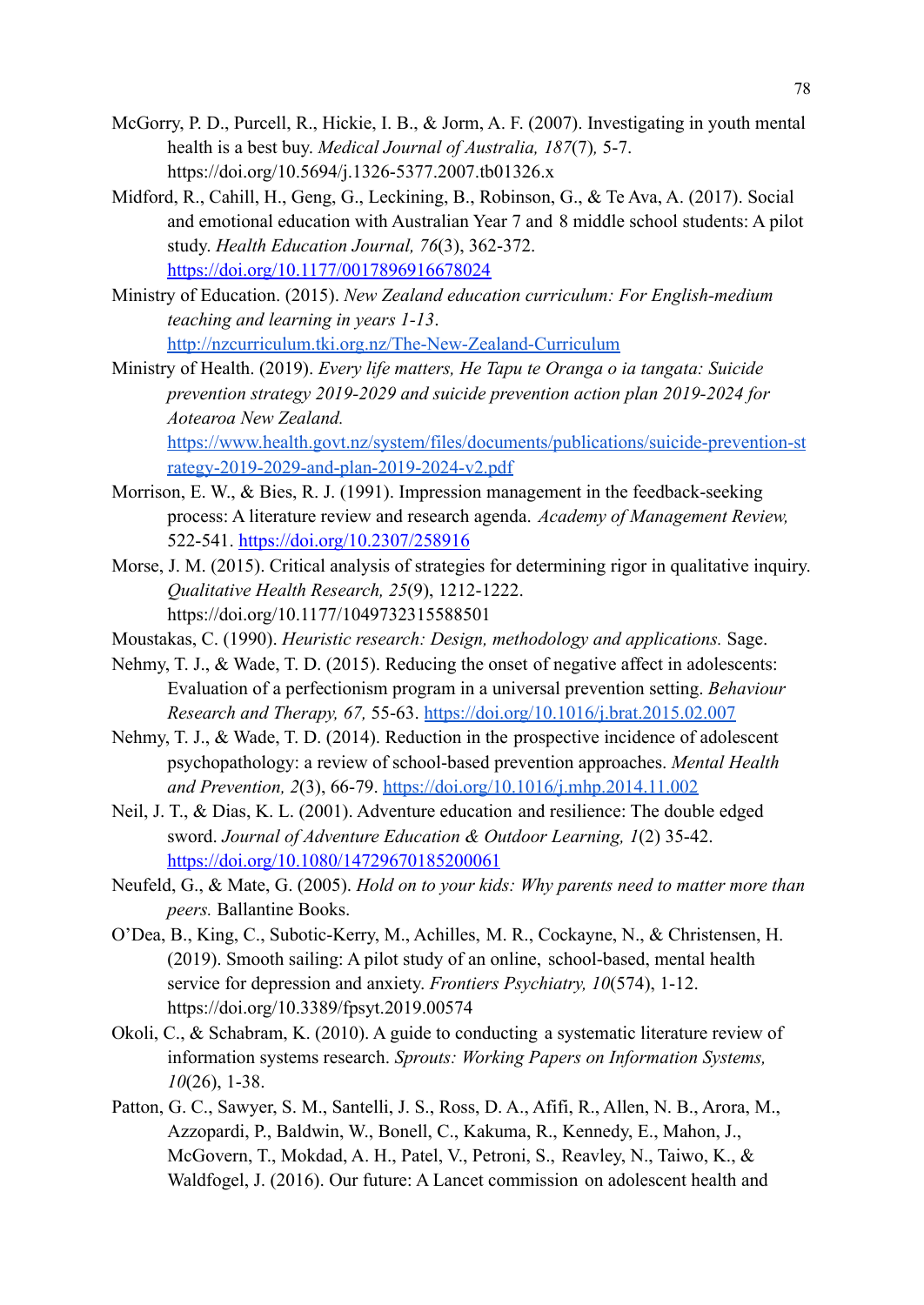wellbeing. *Lancet,* 387, 2423-2479. https://doi.org/10.1016/S0140-6736(16)00579-1

- Petticrew, M., & Roberts, H. (2006). *Systematic reviews in the social sciences: A practical guide.* Blackwell.
- Roberts, K., Dowel, A., & Nie, J. (2019). Attempting rigour and replicability in thematic analysis of qualitative research data; a case study of codebook development. *BMC Medical Research Methodology, 19*(1), 66. <https://doi.org/10.1186/s12874-019-0707->y
- Robinson, G., Leckning, B., Midford, R., Harper, H., Silburn, S., Gannaway, J., Dolan, K., Delphine, T., & Hayes, C. (2016). Developing a school-based preventive life skills program for youth in a remote Indigenous community in North Australia. *Health Education, 116*(5), 510-523. <https://doi.org/10.1108/HE-09-2015-0026>
- Ross, K. M., & Tolan, P. (2018). Social and emotional learning in adolescence: Testing the CASEL model in a normative sample. *The Journal of Early Adolescence, 38*(8), 1170-1199. [https://doi.org/10.1177/0272431617725198](https://doi.org/10.1177%2F0272431617725198)
- Russell, E., & Akoorie, N. (2020). Covid19 coronavirus: Mental health of kiwis under pressure over future uncertainty. *New Zealand Herald.* [https://www.nzherald.co.nz/nz/news/article.cfm?c\\_id=1&objectid=12328576](https://www.nzherald.co.nz/nz/news/article.cfm?c_id=1&objectid=12328576)
- Saz, P. A., Bittencourt-Hewitt, A., & Sebastian, C. L. (2015). Neurocognitive bases of emotion regulation development in adolescence. *Developmental Cognitive Neuroscience, 15,* 11-25. https://doi.org/10.1016/j.dcn.2015.07.006
- Scheid, T. L., & Brown, T. N. (Eds.). (2010). *A handbook for the study of mental health: Social contexts, theories and systems* (2<sup>nd</sup> ed.). Cambridge University Press.
- Schonert-Reichl, K. A., Kitil, J. M., & Hanson-Peterson, J. (2017). *To reach the students, teach the teachers: A national scan of teacher preparation and social and emotional learning.* A report prepared for the Collaborative for Academic, Social and Emotional Learning (CASEL).
- Schwandt, T. A. (2001). *Dictionary of qualitative inquiry* (2nd ed.). Sage.
- Schwartz, O. S., Dudgeon, P., Sheer, L. B., Yap, M. B., Simmons, J. G., & Allen, N. B. (2012). Parental behaviours during family interactions predict changes in depression and anxiety symptoms during adolescence. *Journal of Abnormal Child Psychology, 40*(1), 59-71. <https://doi.org/10.1007/s10802-011-9542-2>
- Scotland, J. (2012). Exploring the philosophical underpinnings of research: Relating ontology and epistemology to the methodology and methods of the scientific, interpretive, and critical research paradigms. *English Language Teaching, 5*(9), 9-16.
- Seale, C. (1999). Quality in qualitative research. *Qualitative Inquiry, 5*(4), 465-478.
- Seligman, M. E. P., Ernst, R. M., Gillham, J., Reivich, K., & Linkins, M. (2009). Positive education: Positive psychology and classroom interventions. *Oxford Review of Education, 35*(3), 293-311. h[ttps://doi.org/10.1080/03054980902934563](https://doi.org/10.1080/03054980902934563)
- Shaykhi, F., Ghayour-Minaie, M., & Toumbourou, J. W. (2018). Impact of the Resilient Families intervention on adolescent antisocial behavior: 14-month follow-up within a randomized trial. *Children and Youth Services Review, 93,* 484-491. <https://doi.org/10.1016/j.childyouth.2018.08.021>
- Shenton, A. K. (2004). Strategies for ensuring trustworthiness in qualitative research projects. *Education for Information, 22,* 63-75. https://doi.org/10.3233/EFI-2004-22201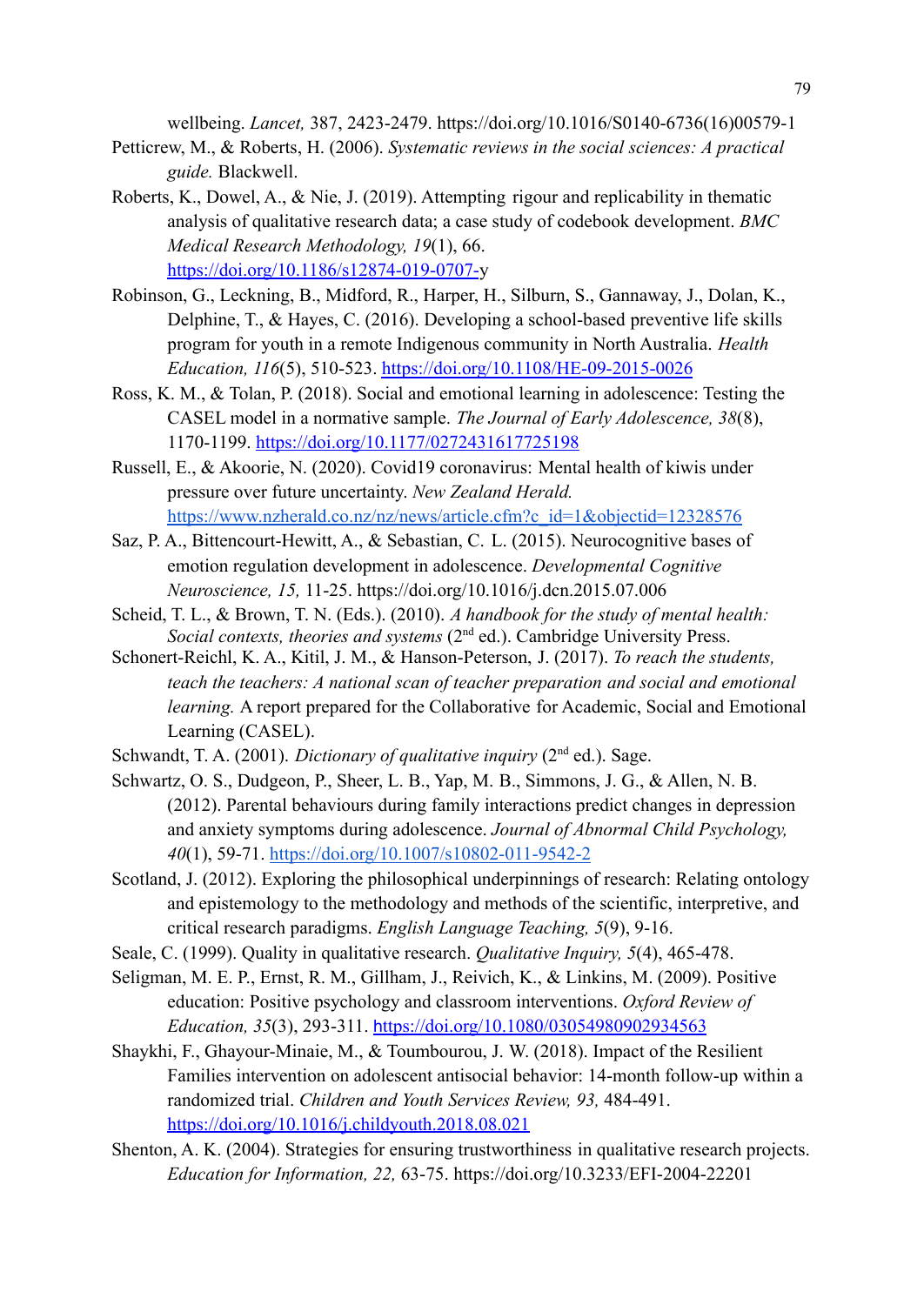- Siegel, D. J. (2013). *Brainstorm: The power and purpose of the teenage brain*. Penguin Group.
- Smith, R. (1993). Potentials for empowerment in critical education research. *Australian Educational Researcher, 20*(2), 75-93. https://doi.org[/10.1007/BF03219544](https://doi.org/10.1007/BF03219544)
- Smythe, E. (2012). Re-viewing literature in hermeneutic research. *International Journal of Qualitative Methods, 11*(1). [https://doi.org/10.1177/160940691201100102](https://doi.org/10.1177%2F160940691201100102)
- Stevens, R. (1983). *Erik Erikson: An introduction.* St Martin's Press.
- Stice, E., Shaw, H., Bohon, C., Marti, C. N., & Rohode, P. (2009). A meta-analytic review of depression prevention programs for children and adolescents: Factors that predict magnitude of intervention effects. *Journal of Consulting and Clinical Psychology, 77*(3), 486-503. https://doi.org/10.1037/a0015168
- Taylor, R. D., Oberle, E., Durlak, J. A., & Weissberg, R. P. (2017). Promoting positive youth development through school-based social and emotional learning interventions: A meta-analysis of follow up effects. *Child Development, 88*(4), 1156-1171. https://doi.org/10.1111/cdev.12864
- Toole, V., Martin, R., Fickel, L., & Britt, E. (2019). Emotional wellbeing as perceived and understood through the lenses of SEL and PYD: A qualitative commentary and suggestions for future research in Aotearoa New Zealand. *New Zealand Journal of Psychology, 48*(2), 91-99.
- Topooco, N., Riper, H., Araya, R., Berking, M., Brunn, M., Chevreul, K., Cieslak, R., Ebert, D. D., Ethcnmendy, E., Herrero, R., Kleiboer, A., Krieger, T., Garcia-Palacios, A., Cerga-Pashoja, A., Smoktunowicz, E., Urech, A., Vis, C., & Anderson, G. (2017). Attitudes towards digital treatment for depression: A European stakeholder survey. *Internet Interviews, 8,* 1-9. <https://doi.org/10.1016/j.invent.2017.01.001>
- Tracey, D., Gray, T., Truong, S., & Ward, K. (2018). Combining acceptance and commitment therapy with adventure therapy to promote psychological wellbeing for children at-risk. *Frontiers in Psychology, 9,* 3-9. https://doi.org/10.3389/fpsyg.2018.01565
- Venkatesh, V., Davis, F. D., & Morris, M. G. (2007). Dead or alive? The development, trajectory and future of technology adoption research. *Journal of the Association for Information Systems, 8*(4), 267-286. https://doi.org/10.17705/1jais.00120
- Waters, S. K., Lester, L., Wenden, E., & Cross, D. (2012). A theoretically grounded exploration of the social and emotional outcomes of transition to secondary school. *Australian Journal of Guidance and Counseling, 22*(2), 190-205. https://doi.org/10.1017/jgc.2012.26
- Webster, J., & Watson, R. T. (2002). Analyzing the past to prepare for the future: Writing a literature review. *MIS Quarterly, 26*(2), 13-23.
- Werner-Seidler, A., Huckale, K., Larsen, M. E., Calear, A., Maston, K., Johnston, L., Torok, M., O'Dea, B., Batterham, P. J., Schweizer, S., Skinner, R., Steinbeck, K., Ratcliffe, J., Oei, J., BPatton, G., Wong, I., Beames, J., Wong, Q. J. J., Lingam, R., Boydell, K., Salmon, A. M., Cockayne, N., Mackinnon, A., & Christensen, H. (2020). A trial protocol for the effectiveness of digital interventions for preventing depression in adolescents: The future proofing study.*Trials, 21*(2), 1-21. <https://doi.org/10.1186/s13063-019-3901-7>
- Wind, T. R., Rijkeboer, M., Andersson, G., & Riper, H. (2020). The COVID-19 pandemic: